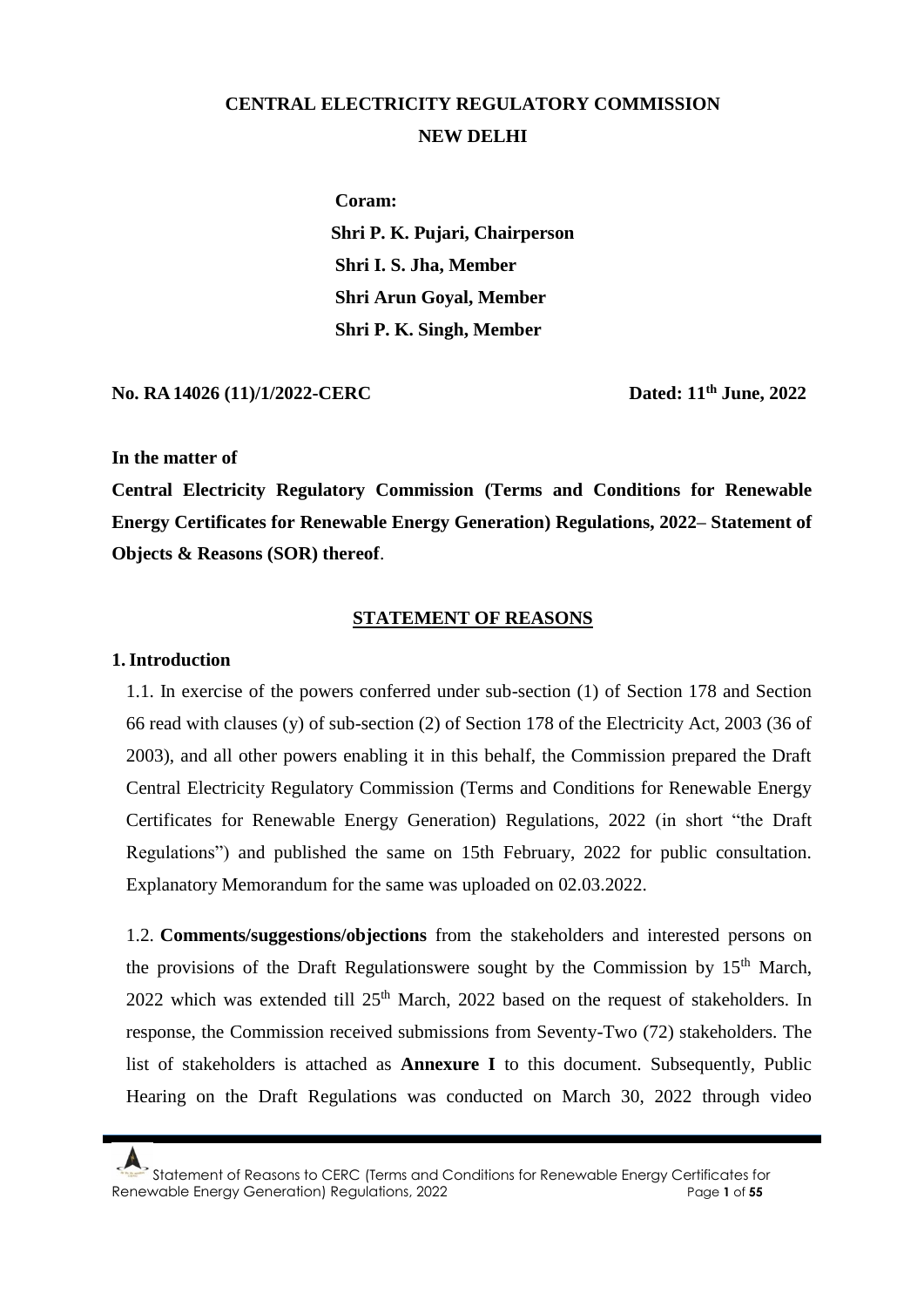conferencing. The list of stakeholders, who presented during the Public Hearing is attached as **Annexure II.**

1.3.The Commission, complying with the provisions of the Act and the Electricity (Procedure for Previous Publication) Rules, 2005 proceeded to finalize the CERC (Terms and Conditions for Renewable Energy Certificates for Renewable Energy Generation) Regulations, 2022 (in short "the final REC Regulations" or "the REC Regulations 2022"). The Commission considered the comments of the stakeholders on the Draft Regulations, views of the participants in the Public Hearing as well as their written submissions received during and after the Public Hearing. The Regulations have been finalized after due consideration of the various issues raised. The analysis of the issues and findings of the Commission thereon are discussed in the subsequent paragraphs.

1.4.On May 05, 2022, the Commission has notified the REC Regulations 2022 keeping in view the mandate of the Act and the submissions of the stakeholders. However, these Regulations shall come into force with effect from such date as may be notified by the Commission.

1.5.It may be noted that all the suggestions given by the stakeholders have been considered, and the Commission has attempted to elaborate all the suggestions as well as the Commission's decisions on each suggestion in the Statement of Reasons.However, in case any suggestion is not specifically elaborated, it does not mean that the same has not been considered. Wherever possible, the comments and suggestions have been summarised clause-wise, along with the Commission's analysis and ruling on the same. However, in some cases, due to overlapping of the issues/comments, two clauses have been combined in order to minimise repetition. The Commission has also made certain suo-motu consequential changes in order to ensure consistency among clauses.

1.6.The main issues raised during the public consultation process, and the Commission's analysis and decisions on the issues, which underlie the Regulations as finally notified, are given in subsequent paragraphs.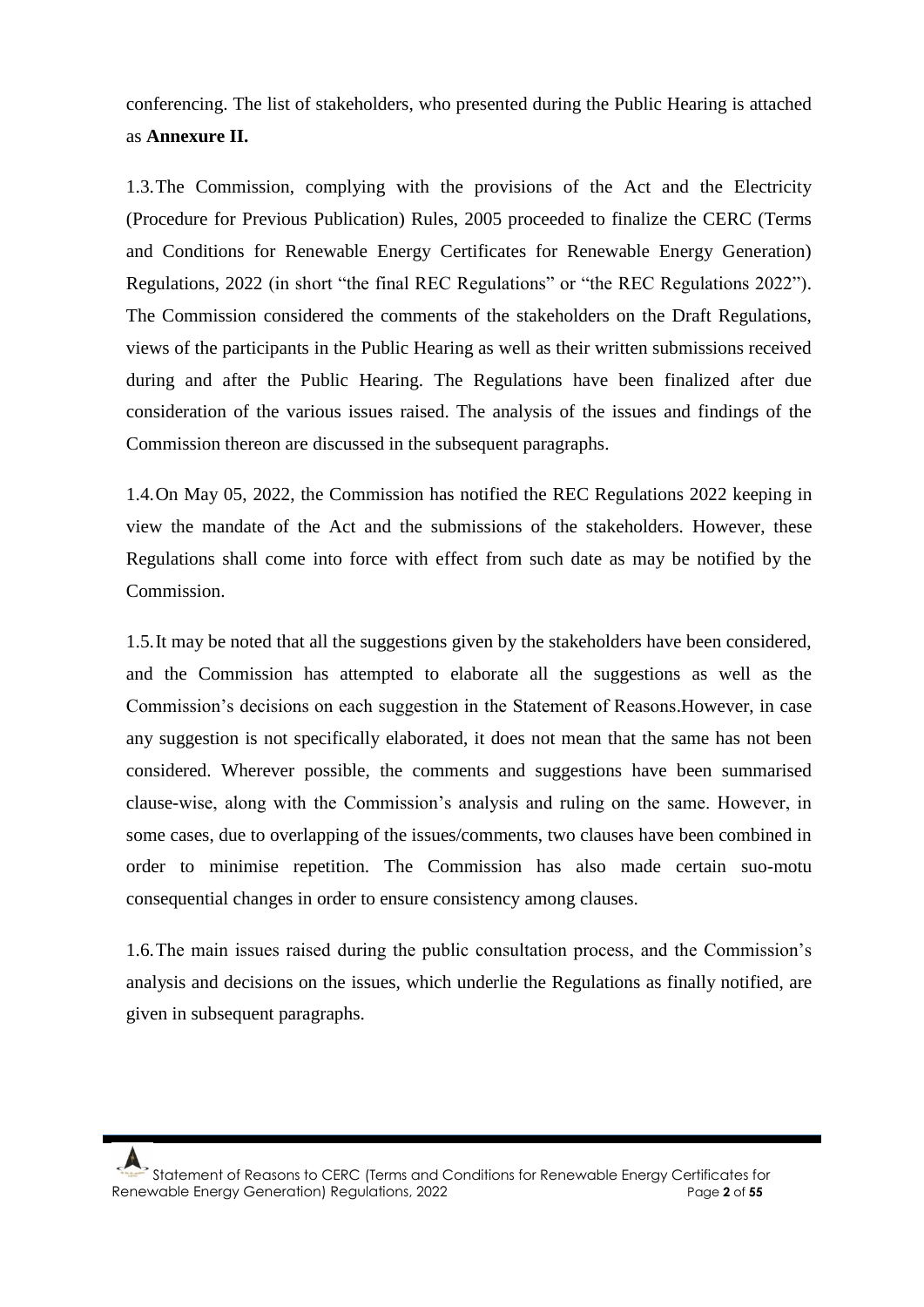# **2. Definition and Interpretation**

Renewable Energy Sources

### **Commission's Proposal**

2.1 Regulation 2 (1) (o) the Draft Regulations proposed the definition of renewable energy sources as under:

*"'renewable energy sources' means sources of renewable energy such ashydro, wind, solar including its integration with combined cycle, biomass, bio fuelcogeneration, urban or municipal waste and such other sources as recognized or approved by the Central Government;"*

# **Comments Received**

2.2 **TSSLDC** sought clarification on the term 'hydro' included in the definition of renewable energy sources. **WIPPA** commented that definition of RE should include hybrid, RE with storage and large hydro. **PRAYAS** suggested that only large hydro commissioned after March 2019 may be included as RE source. **CEEW** commented that determination of RE miss out Hybrid.

2.3 **Bengal Energy, FICCI** requested to include Industrial Waste in the Definition.

2.4 **FICCI** requested to include co-generation also in renewable energy source referring Tariff Policy. **FOSET** commented that industrial waste and Co-generation also should be should be included in definition of RE.

2.5 **SECI** requested to include Off-shore wind & BESS in the definition of RE.

2.6 **RENEW** Power requested to include RE Hybrid Plants (Wind & Solar), storage (BESS and pumped hydro) for their role in grid stability for RE sources, and sought clarification that hydro would include all types (small, large, RoR) under this regulation.

2.7 **PCKL** commented to include sources as recognized or approved by the Central Government or State Government. **UPSMCA** requested that RE sources approved by the State Commission may also be included like Slop being included as renewable sources by UPERC. **CPPA** requested to include Biomass cofiring.

2.8 **CESC** proposed following definition of RE:

"*renewable energy sources" means sources of renewable energy such as hydro, wind, solar including its integration with combined cycle, biomass, bio fuel cogeneration, urban or*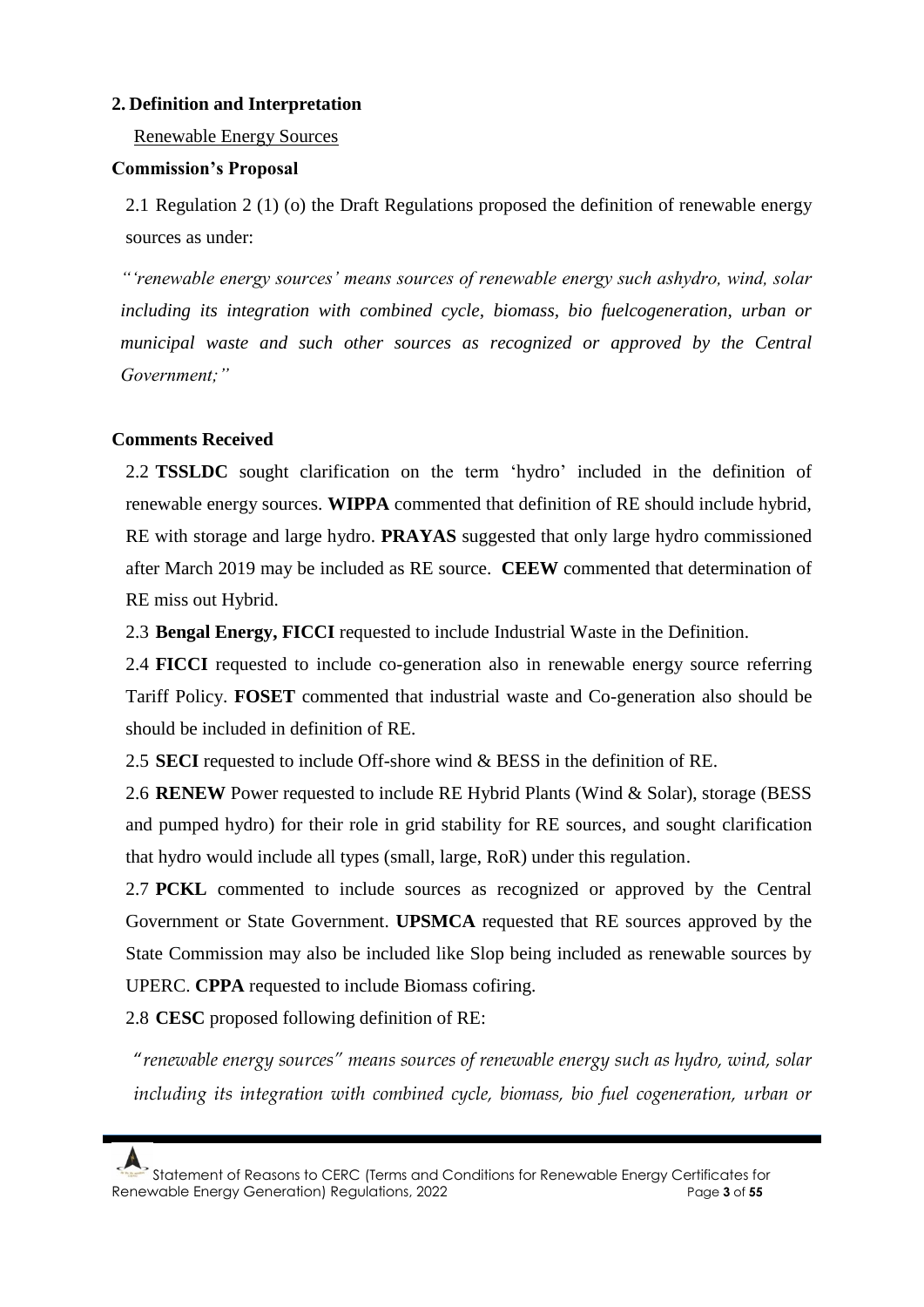*municipal waste or industrial waste including waste heat or waste flue gas and such other sources as recognized or approved by the Central Government;*

# **Analysis and Decision**

2.9 Many Stakeholders sought clarity on the definition of Renewable Energy sources regarding the inclusion of Large Hydro Projects, RE with Storage, Hybrid RE Projects and also Green Hydrogen, Off-shore wind, Industrial Waste, Biomass Cofiring and cogeneration.

2.10 On the issue of hydro project, the Commission would like to highlight that the Explanatory Memorandum (in short "the EM") had explained thatthe definition of renewable energy sources has been modified in view of the notification of the Ministry of Power, dated 08.03.2019 declaring the large hydro projects with more than 25 MW installed capacity and commissioned after 08.03.2019 as renewable energy source. Accordingly, the term 'hydro' used in the definition of "renewable energy sources" would imply small hydro projects (up to 25 MW) as well large hydro projects with more than 25 MW installed capacity and commissioned after 08.03.2019.

2.11 Further, as regards the other sources of renewable energy, the Commission is of the view that reference of the Central Government as the nodal authority for recognition of any resource as renewable is well established. The definition of renewable energy sources is broad enough to include any other technologyas and when approved by the Central Government as renewable energy source.

2.12 Accordingly, the Commission has decided to retain the definition as proposed in the Draft Regulations.

# **3. Central Agency and its Functions**

# **Commission's Proposal**

3.1 The Central Agency and its Functions were proposed in Regulation 3 of the Draft Regulations as under:

# "**3. Central Agency and its Functions**

Statement of Reasons to CERC (Terms and Conditions for Renewable Energy Certificates for Renewable Energy Generation) Regulations, 2022 Page **4** of **55**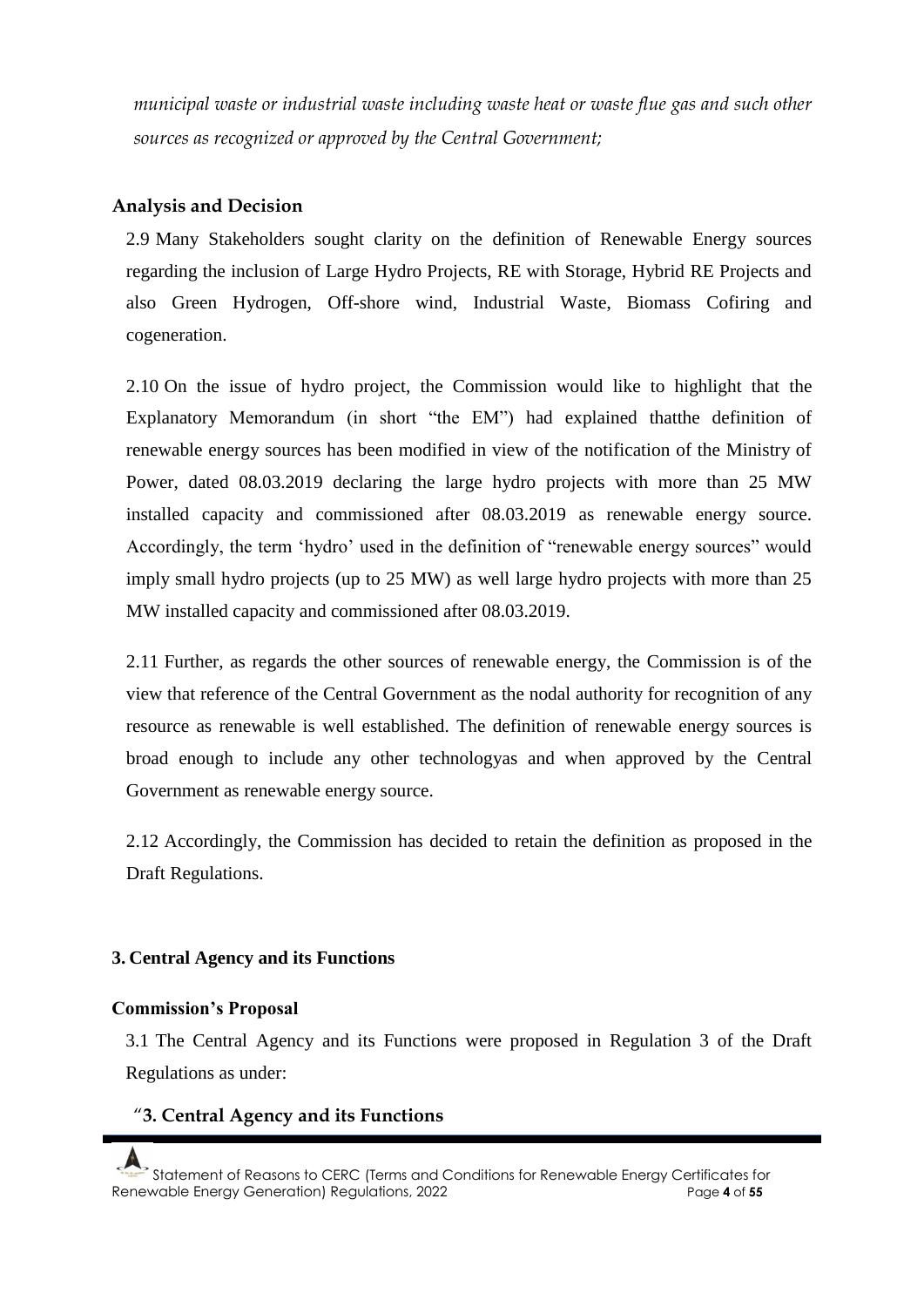*(1) The National Load Despatch Centre shall be the Central Agency for the purpose of these regulations:*

*Provided that the Commission may designate any other agency as the Central Agency after satisfying itself that such agency has the required capability of performing functions as provided under these regulations.* 

- *(2) The functions of the Central Agency shall be to:* 
	- *(i) undertake registration of eligible entities,*
	- *(ii) undertake issuance of Certificates,*
	- *(iii) maintain and settle accounts in respect of Certificates,*
	- *(iv) act as repository of transactions in Certificates,*
	- *(v) maintain Registry of Certificates,*
	- *(vi) perform such other functions incidental to sub-clauses (i) to (v) of this clause, and*
	- *(vii) undertake any other function that may be assigned by the Commission."*

### **Comments Received**

3.2 **IWPA, Orient Green Pvt Ltd. (OGPL)** suggested to bring more transparency in accounting and settlement of REC. REC purchaser information should be made public by the Central Agency.

3.3 **MSEDCL** suggested that the following functions may also be included in the list:

- (a) Monitoring of REC related activities,
- (b) Avoidance of fraudulent practices in REC mechanism
- (c) Authenticity of REC certificate etc. or any
- (d) other functions for smooth functioning ofREC issuance and trading

3.4 **BRPL** suggested that function of the Central Agency should include evaluation of REC related activities, authenticity of REC certificate etc. or any other function for smooth functioning of REC issuance and trading.

### **Analysis and Decision**

3.5 The Commission has noted the suggestions of the stakeholders, and is of the opinion that the functions specified in the for Central Agency are broad enough to take care of the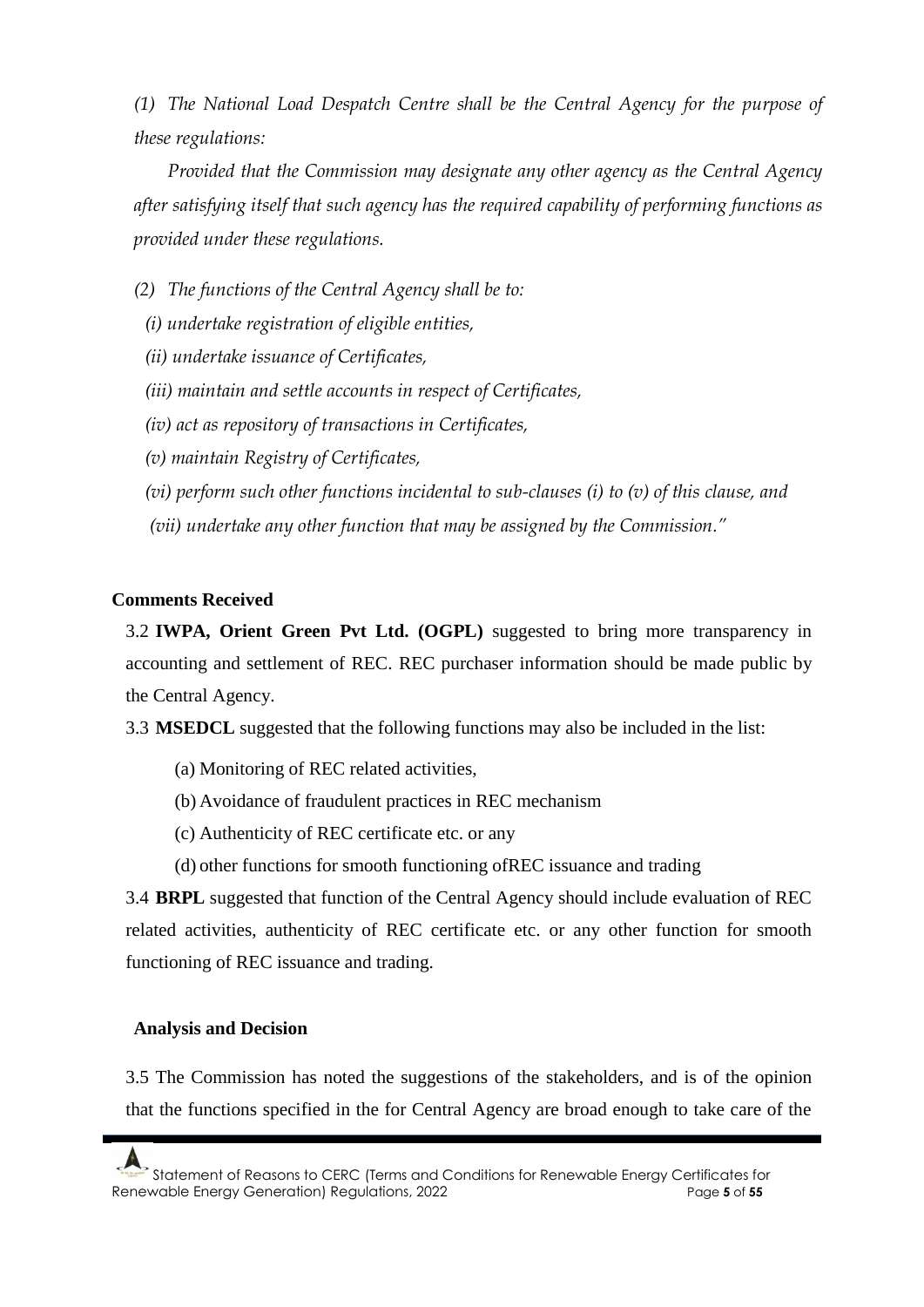concerns expressed by various stakeholders. The National Load Despatch Centre (NLDC), as a Central Agency, has the required technical and operational capability for performing all the functions for transparent and smooth implementation of REC Mechanism. The required checks and balances for monitoring and evaluation of REC mechanism would be stipulated in the detailed procedure to be developed by the Central Agency based on the principles specified in these Regulations. Further to bring more clarity on accounting and settlement of Certificates, the Commission has specified additional function for Central Agency to develop appropriate mechanism for accounting of generation and sale in respect of Certificates. The Central Agency shall stipulate an appropriate mechanism in consultation with all stakeholders in its detailed procedure to make sure that the appropriate accounting and settlement mechanism is in place for effective implementation of the REC mechanism. Accordingly, Clause (2) of Regulation 3 has been appropriately modified.

#### **4. Eligibility for Issuance of Certificates**

#### **Commission's Proposal**

4.1 In the Draft Regulations, Eligibility for Issuance of Certificates was proposed in Regulation (4) as under:

*"(1) Following entities shall be eligible for issuance of Certificates:*

- *(a) Renewable energy generating station,*
- *(b) Captive generating station based on renewable energy sources,*
- *(c) Distribution licensee, and*
- *(d) Open access consumer*

*2) A renewable energy generating station shall be eligible for issuance of Certificates, if it meets the following conditions:*

(a) the tariff of such renewable energy generating station has not been either *determinedor adopted under section 62 or section 63 of the Act, or the electricity generated isnot sold either through an electricity trader or in the Power Exchange, for RPOcompliance by an obligated entity;*

*(b) such renewable energy generating station has not availed any (i) waiver orconcessional transmission charges or (ii) waiver or concessional wheeling charges or (iii) facility of banking of electricity.*

Statement of Reasons to CERC (Terms and Conditions for Renewable Energy Certificates for Renewable Energy Generation) Regulations, 2022 Page **6** of **55**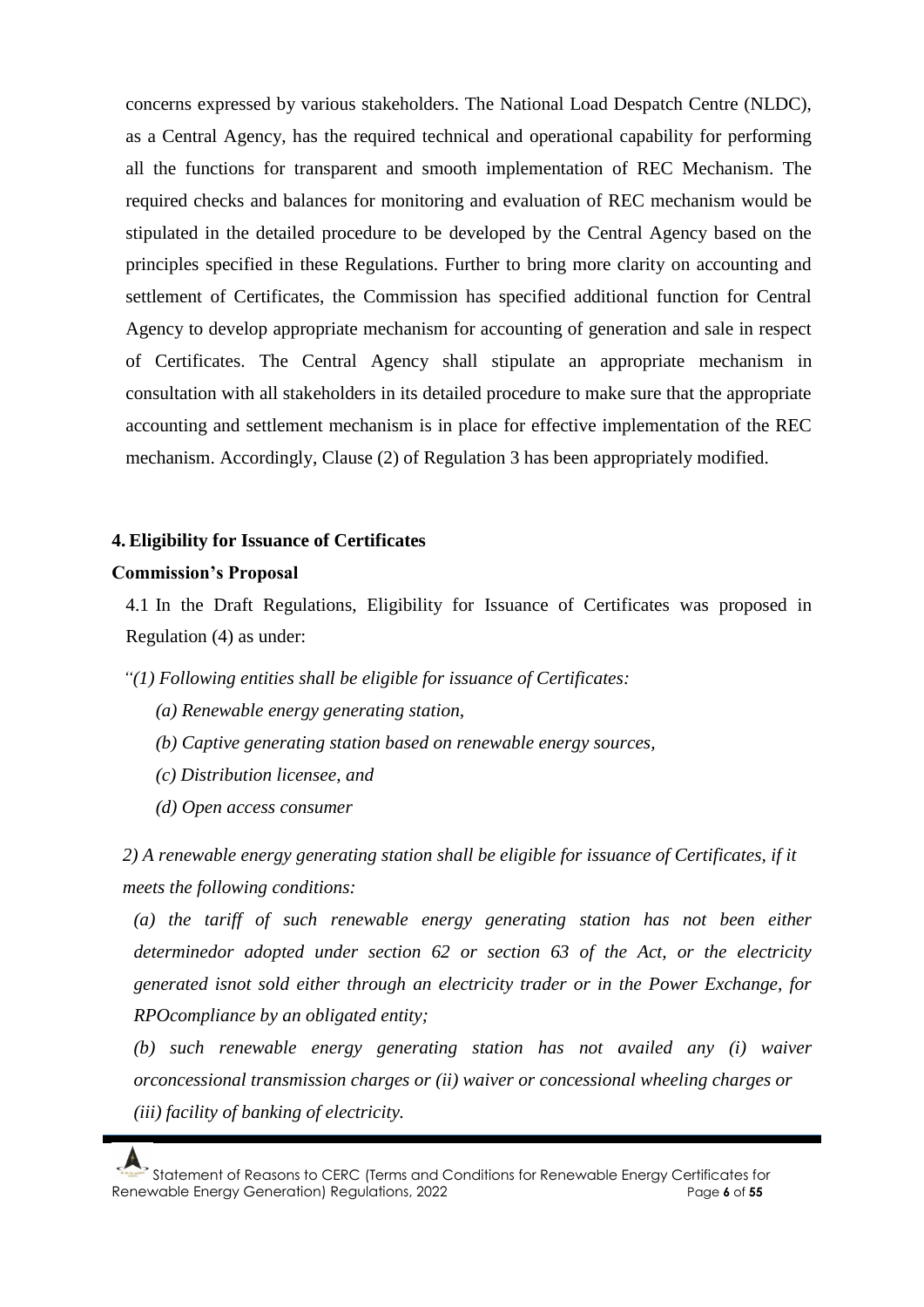*(3) Captive generating stations based on renewable energy sources and meeting the conditionsas specified under clause (2) of this Regulation in respect of renewable energy generating stationsshall be eligible for issuance of Certificates:*

*Provided that the Certificates issued to such captive generating stations to the extent of self-consumption, shall not be eligible for sale.*

*(4) An obligated entity being a distribution licensee or an open access consumer, which purchases electricity from renewable energy sources in excess of the renewable purchase obligation determined by the State Commission shall be eligible for issuance of Certificates to the extent of purchase of such excess electricity from renewable energy sources."*

#### **CommentsReceived**

#### **A. Renewable Energy Generating Station**

4.2 **POSOCO** sought clarity on the eligibility of renewable energy generating station having multiple PPAs and proposed that Regulation 4(2) (a) may be rephrased as below:

"*The tariff of such renewable energy generating station has not been either determined or adopted under section 62 or section 63 of the Act, or the electricity generated part or full capacity is not sold directly or either through an electricity trader or in the Power Exchange, for RPO compliance by an obligated entity*".

4.3 **HPERC** submitted that in Himachal Pradesh there are SHP projects whose tariff is determined under 86 (1) (b) instead of 62 of the Act. To bring more clarity the following explanation may be added:

*Explanation: The Renewable Energy Project(s), where PPA(s) on long term basis i.e. or useful life of the project has been signed, after approval of the Commission under Section 86 (1) (b) of the Act, before commencement of REC Regulation, 2010 i.e. 18.01.2010 by the project developer and distribution licensee at a mutually agreed tariff or tariff fixed notified by the State Government, shall not be eligible for issuance of Certificates.*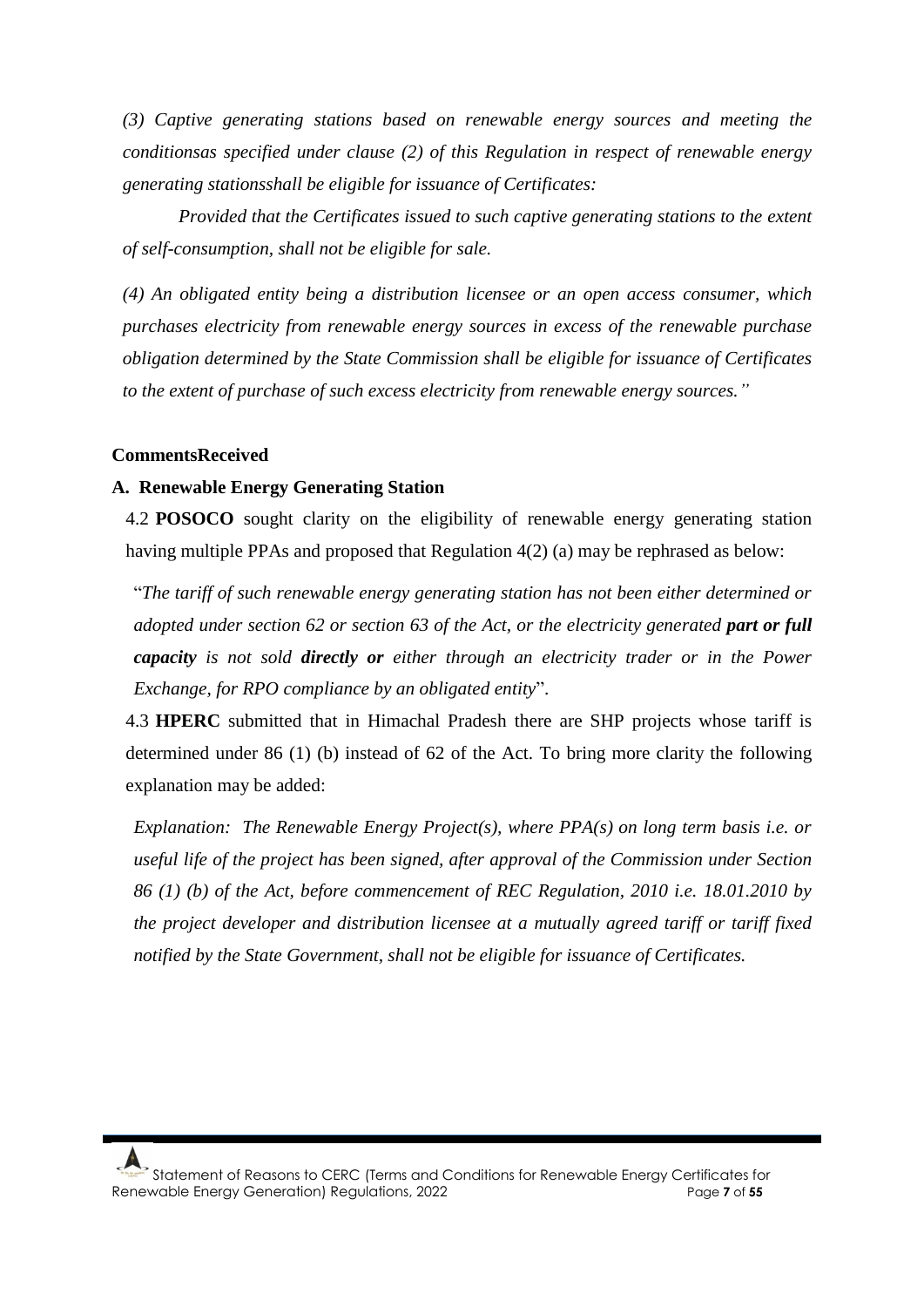4.4 **IEX** sought clarity whether the RE Generators which have PPAs with the Discoms @ APPC are eligible for issuance of RECs or not. It is suggested that a proviso may be incorporated to save the existing PPAs on APPC with Discoms. IEX also requested to amend the provision suitablyto bring clarity that the RE power sold in DAM, TAM or RTM shall be eligible for issuance of RECs.

4.5 **RE Connect Energy** requested that the concept of APPC + REC may be retained for financial viability of the existing REC projects. Alternatively, a viable legal alternative is required to be provided to such projects for their financially viability. According to RE Connect, Regulation  $4(2)(a)$  needs to be amended as it implies that even for a physical power sale, an eligible entity is required to sell energy only through a trader or power exchange. It was also suggested Rooftop Projects be allowed under REC with clearly defined guidelines and procedure.

4.6 **Greenko and SECI** requested to include Pumped Storage Projects as eligible entities for REC.

4.7 **IWPA and OGPL** submitted that the RE projects registered under the REC Regulations 2010 should continue to be eligible based on the eligibility criteria of 2010 Regulations notwithstanding any change in the eligibility criteria in the new Regulations.

4.8 **NHPC** requested that the untied capacity of a project sold through a trader or in Power Exchange should be issued Certificates.

4.9 **Greenko** commented that RE generators with part capacity in open access and part capacity under long term PPA need flexibility. A renewable energy generating station may sell the electricity generated for RPO compliance by an obligated entity, as aforesaid, at one point of time or for partial capacity; during such point of time or for such part of the capacity it shall not be eligible for issuance of Certificate. However, it may not sell the electricity generated for RPO compliance by an obligated entity at another point of time or for another part capacity; during such point of time or for such part capacity, it shall be eligible for issuance of Certificate.

4.10 **WIPPA** commented that there could be several instances where energy from renewable energy projects may not be for RPO purpose e.g. competitive bidding procurement under 63 for short-term or medium-term duration or excess energy generated in RTC projects, are not for RPO compliance and hence should be explicitly mentioned to ensure they receive RECs.

Statement of Reasons to CERC (Terms and Conditions for Renewable Energy Certificates for Renewable Energy Generation) Regulations, 2022 Page **8** of **55**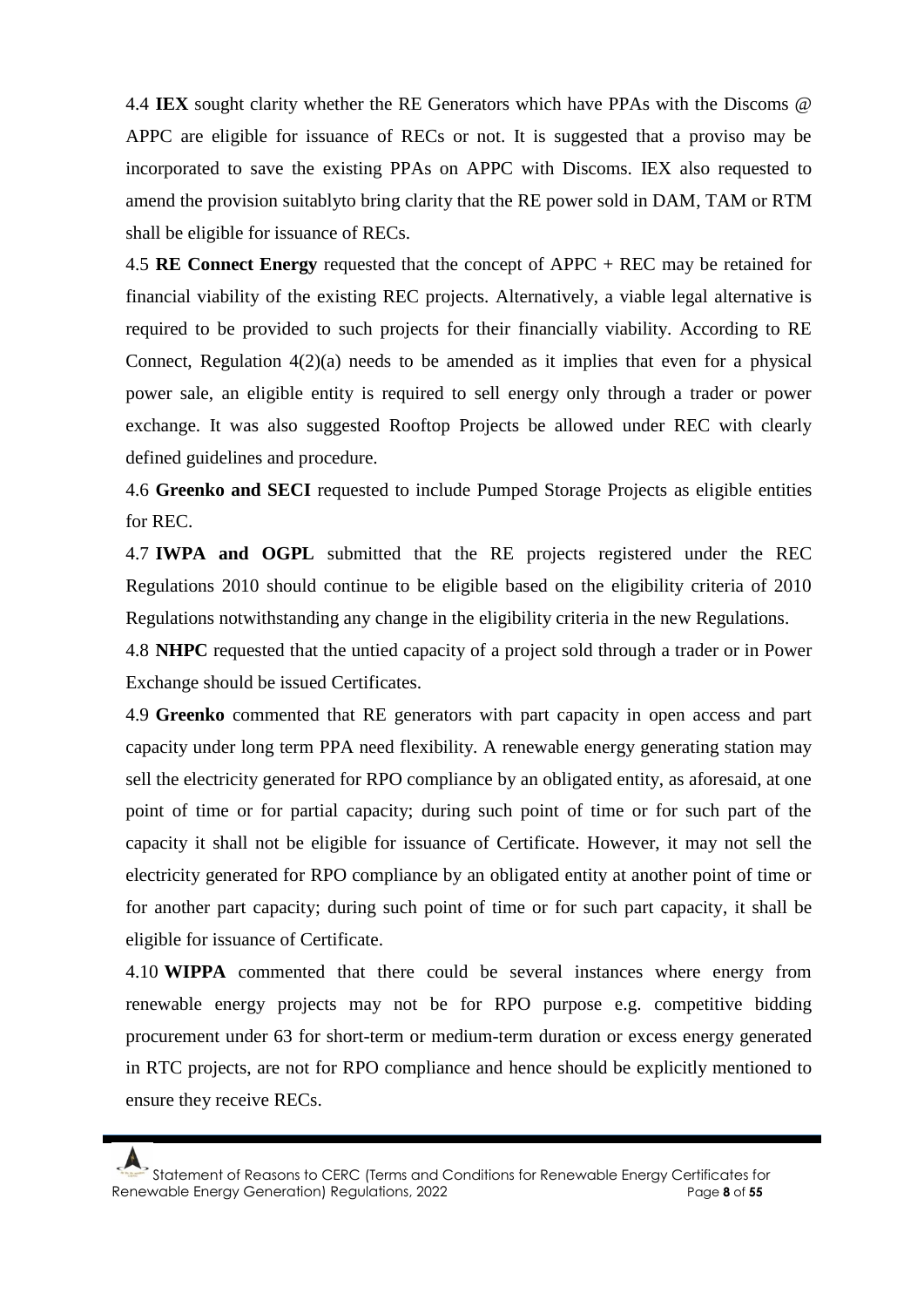4.11 **Bajaj Finserv Ltd** commented that the banking facility provision may be explained. The proposed amendment will create huge ambiguity across all States as in every state banking facility is available either monthly, annually or high cost unit adjustment in low cost units.

4.12 **Mytrah Energy Pvt Ltd APPCL** requested that the RE projects which avail banking should also be considered for REC.

4.13 **WIPPA** commented that RE generator should be issued REC irrespective of the status of waiver and if not, then choice should be with RE generator and waiver provided by States for promotion of RE should not be counted against the RE developer.

4.14 **Shri Bajrang Power (SBPIL)** submitted that the projects with transmission waiver and banking benefits should also be allowedREC.

4.15 **BALCO-VEDANTA** and **Godawai Power and Ispat** submitted that Clause (b) of Regulation 4(2) regarding waiver and banking facility may be deleted as this will hamper new investment.

4.16 **SHAKTI Foundation** sought clarification with respect to RE Generators who already have PPAs with the Discoms @ APPC, and about RE cleared in DAM and not in GDAM. Further, Shakti has commented that waiver should be based on transaction.

4.17 **POSOCO** suggested that clarification on banking facility similar to earlier Regulation may be added in Regulation 4 (2) (b).

4.18 **IEX** sought clarity on Regulation 2 (b) that in case a RE generator avails concession for the transactions for GDAM but not for DAM, TAM or RTM transactions, whether RECs will be issued to such RE generators or not.

4.19 **PXIL** submitted that equitable treatment be extended to the entities that participate in the REC framework on matters related to waiver/concessions/banking. Equitable treatment will promote competition in the market-based transaction in REC.

4.20 **Greenko** highlighted that a renewable energy generating station may avail any of the concessions at one point of time or for partial capacity; during such point of time or for such part of the capacity it shall not be eligible for issuance of Certificate. However, it may not avail any of the aforesaid concessions at another point of time or for another part capacity; during such point of time or for such part capacity, it shall be eligible for issuance of Certificate.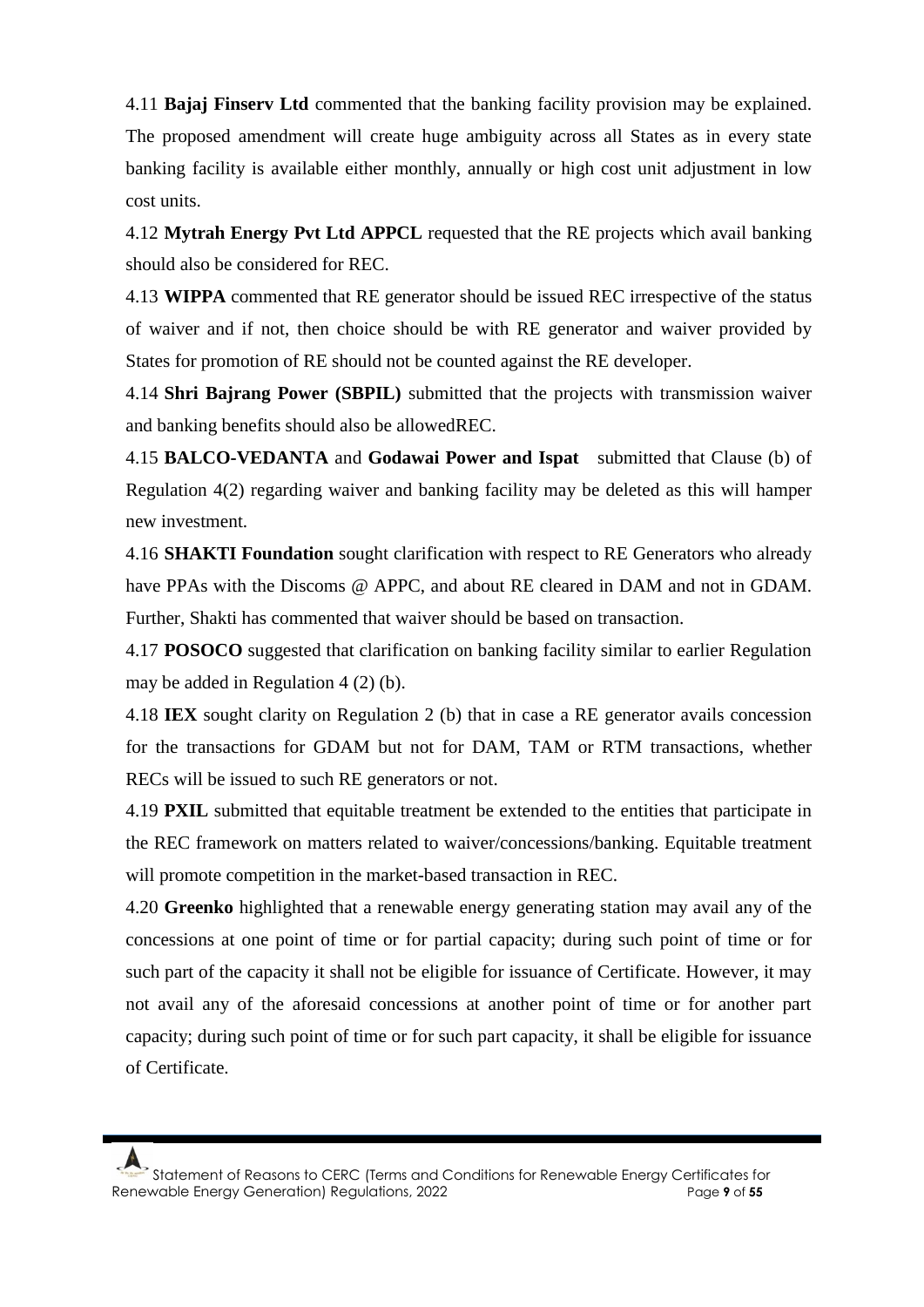4.21 **PTC India** commented thatunder Clause 4(2), negative covenant about waiver may be removed.

4.22 **IWTMA** commented that availing banking facility should not be a reason for dis‐qualification under REC framework as this will make most captive projects ineligible for REC.

4.23 **SIMA** requested not to restrict issuance of certificates to renewable plants availing complete waiver or concessional transmission and wheeling charges; and not to impose any restriction on issuance of certificates to plants availing benefit of banking.Like other obligated entities, captive generators may also be made eligible for issuance of RECs for RE consumption in excess of the renewable purchase obligation determined by the State Commission.

4.24 **PMAI** requested not to impose any restriction on issuance of certificates to plants availing benefit of banking and requested to align the SERC regulations in line with CERC regulation.

4.25 **RENEW Power** requested to include exemption in Clause 4.2 (a) for energy generated under such circumstances to ensure they receive RECs**,** to include an option with the developer to select between waiver and RECand to include a clarification that technologies, even after availing waivers can still receive the multiplier portion of RECs and the generating stations should be eligible for RECs irrespective of the status of waivers, to consider sale of RECs from captive units.

4.26 **PCKL** commented that the renewable energy generator which supplies power to the distribution companies (Discoms) at an average power purchase cost or 75% of the generic tariff applicable for the year as determined by the State Commission whichever is less should be eligible for issuance of certificate.

### **B. Captive Generating Station based on renewable energy sources**

4.27 **Techno Electric and Engineering Com. Ltd.** submitted that CGPs enjoy tremendous benefits and should not be eligible for issuance of the RECs.

4.28 For Regulation 4 (3), **Adani Power** submitted that RPO compliance should be allowed at group captive level. RE Captive Generating Stations are of SPV in nature; therefore, the generated RECs to the extent of self-consumption should be permitted to offset the RPO of its group companies and 100% subsidiaries of the group companies.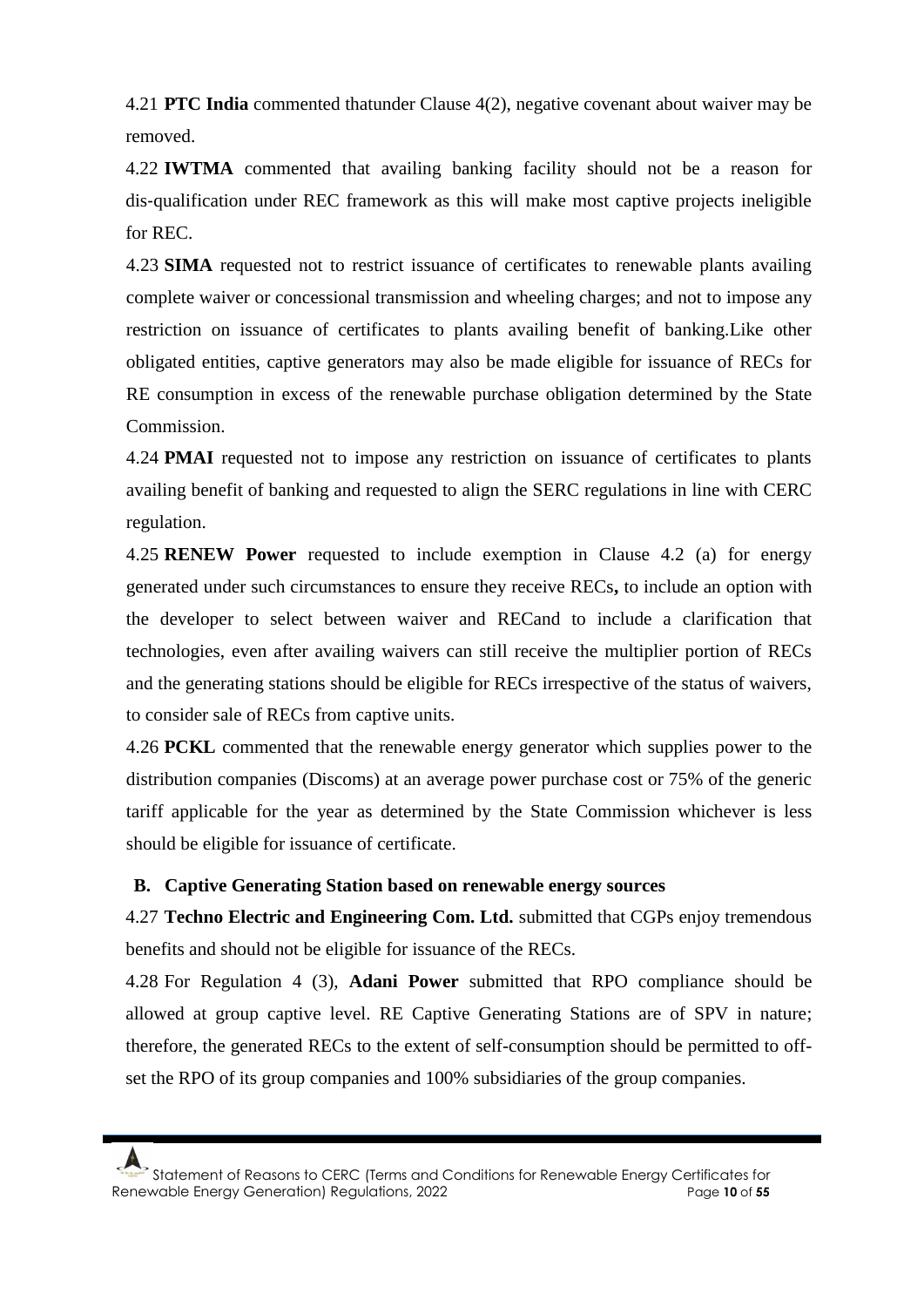4.29 **APSLDC** commented that REC obtained through self-consumption and those by energy injected into the grid need to be differentiated.

4.30 **TSSLDC** sought clarification for eligibility of captive plants commissioned after 31.03.2016 for REC.

4.31 **Greenco** requested that eligibility of CGS should be similar to Discoms. CGS should be allowed REC for RE generation beyond RPO.

4.32 **Bajaj Finserv Ltd** submitted that as per EA 2003, open access charges like cross subsidy surcharge and additional surcharge are not applicable to captive generators and hence RE/Cogen captive generators are getting maximum benefit compared to the thirdparty open access generator. Allowing CGP in REC may be reconsidered and reviewed.

4.33 **OGPL** requested that the term self-consumption may be clarified and defined in the Regulations so that the trading of RECs by group captive plants is not affected. Otherwise, only the group captive generating entity, would be affected.

4.34 **DCM-Shriram** commented that eligibility of captive generators only to sell indirectly forces compliance of RPO before selling REC.

4.35 **JSW** commented that Off-grid captive generators should be allowed REC.

4.36 **Grasim Industry** commented that "captive consumer" and "self-consumption" have two different legal meanings. Eligibility for sale as well for self-redemption should be permitted as such plants clearly displace the conventional energy through renewable energy production. Self-redemption of RECs for the purpose of meeting RPO compliance requirements across other manufacturing units of the same legal entity may be permitted. Projects such as floating solar or Rooftop should also be issuedRECs.

4.37 **Sembcorp** submitted that REC should be allowed to captive generating station for all generation like the existing framework.

4.38 **CPPA** submitted that provision with regard to captive generating station should be modified with Biomass cofiring and CGP should be allowed to sell REC.

4.39 **Shri Bajrang Power (SBPIL)** commented that the captive generating station based on RE does not have RPO and hence should be provided RECs for captive consumption also.

4.40 **UPSMCA** commented that cogeneration plants which are not falling under CGP should also be included for eligibility. Multiple RE sources through one common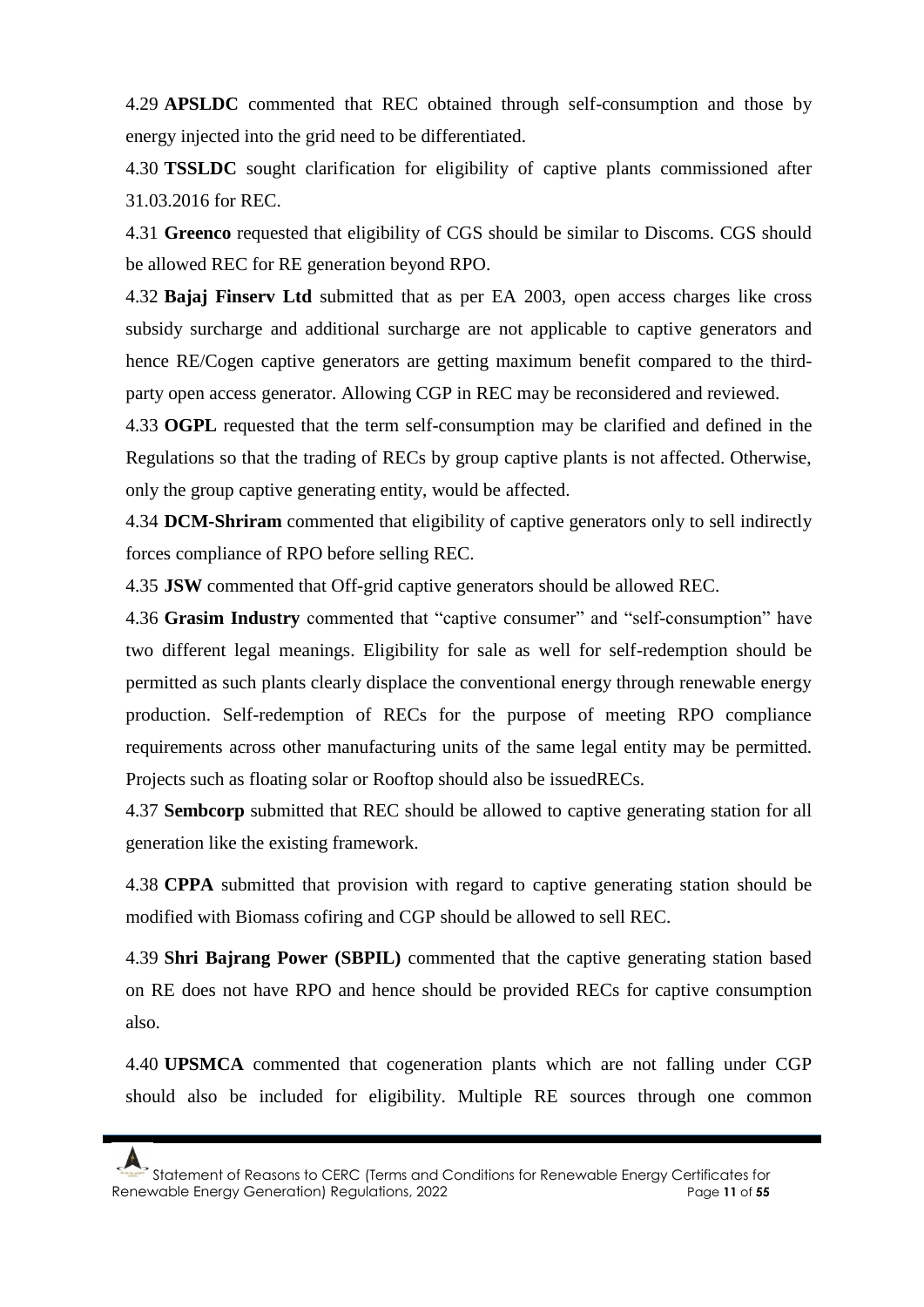transmission should also be eligible.Banking Facility explanation should be retained from the existing REC Regulations**.** Clause (3) of Regulation 4 may be modified to include RE based cogeneration project as provided in the extant REC Regulation.

4.41 **IWPA and ORPL** commented thatall captive based RE projects or RE generators which have already established the plants and have already been registered under REC successfully, should be eligible to avail and trade in RECs under the proposed Regulations as any change in the criteria rendering them ineligible to avail or trade in REC would severely affect the viability of the project.

4.42 **IWPA and ORPL** submitted that the eligibility to claim RECs be made only to the RE generator and not to OA consumer. It was submitted that the proposal to make the OA consumer eligible shall not in any way affect the REC trading eligibility of Group Captive and other RE generators who have already registered and are availing RECs and supplying power to other captive OA consumers, which are different legal entities. The power consumption from such group captive WEGs cannot be called as self-consumption and the RE generators who are already registered under REC mechanism should continue to be eligible to avail and trade in RECs.

4.43 **Hygenco Pvt LTd**. commented that the entities buying Green Hydrogen/ Green Ammonia is buying renewable energy indirectly. Hence according to MoP notification dated 16.08.2021 green hydrogen also be inserted in the eligibility criteria Reg. 4 (3) as "*Provided that the Certificates issued to such captive generating stations to the extent of green hydrogen production, shall be eligible for sale*."

4.44 **Kreate Energy** commented that self-consumption to offset group companies needs to be clarified.

4.45 **POSOCO** pointed out that CGPs based on RE don't have RPO. It would be difficult to maintain record of two types of RECs. Hence, CPPs may be allowed RECs only for the energy sold to third parties over and above their self-consumption.

4.46 **ASSOCHAM** commented that Group Captive consumer should also be included for eligibility of REC, REC towards self-consumption should also be allowed.

4.47 **ISMA** commented that Bagasee based plant meet 100% captive power requirement and hence they would be not eligible which will go against existing eligible CGP. It should not be applicable retrospectively. So the restriction on captive may be reconsidered so that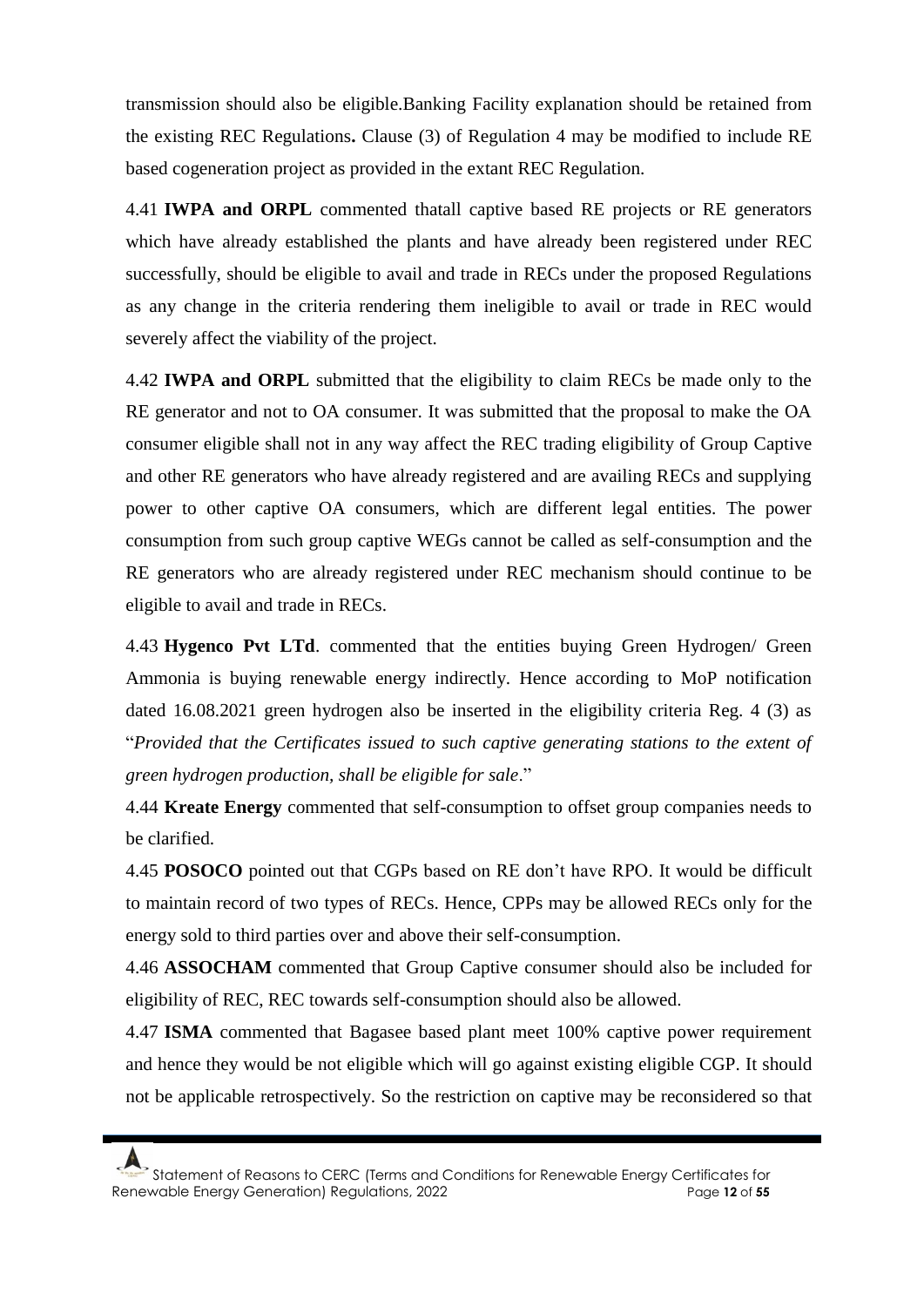benefit could be passed on to the RE generator, especially bagasee or biomass based generators. Need strong RPO Compliance Mechanism.

4.48 **WIPPA**. Captive should be issued REC against all generation.

4.49 **SISMA** commented that restriction on self-consumption should be removed. Bagasee based plant meet 100% captive power requirement and hence they would be not eligible which will go against the existing eligible CGP. It should not be applicable retrospectively.

### **C Distribution Licensee**

4.50 **NHPC** submitted that to bring more clarity in the eligibility criteria for Discoms, the expression "*at the tariff determined under Section 62 or 63 of the Act*" may be added after "*by the state Commission*". It was also suggested before issuance of RECs, previous years non-fulfilment may be adjusted first.

4.51 **IWPA and ORPL** commented that REC should not be availed by Discoms in respect of the power purchased under SECI bidding /GTAM /GDAM with waiver of ISTS charges.

4.52 **Continuum Energy** submitted that the Discom should not be allowed REC as it will result in double counting.

4.53 **POSOCO and Greenko** suggested that the trajectory notified by MoP or State Commission, whichever is higher may be added in Regulation 4 (4).

4.54 **POSOCO** suggested that Regulation 4(3) may be modified as under:

"*Captive generating stations based on renewable energy sources and meeting the conditions as specified under clause (2) of this Regulation in respect of renewable energy generating stations shall be eligible for issuance of Certificates for energy generated from the plant excluding the self-consumption*."

4.55 **IEX** commented that Discoms are major sellers of RE at Power Exchange GDAM & GTAM market therefore Discoms like RE Generators selling RE power in the DAM/TAM should be eligible for issuance of RECs. Such RECs may be issued on financial year basis to ensure that such RECs are issued against surplus RE i.e., after fulfilling respective RPO.

4.56 **Techno Electric and Engineering Com. Limited** suggested that the eligibility for Discom must be qualified to the extent that the eligible Discom in a given State must also ensure that all other Discoms have also met their respective RPOs as prescribed; otherwise the eligible surplus from one Discom should first be utilised to meet the shortfall of other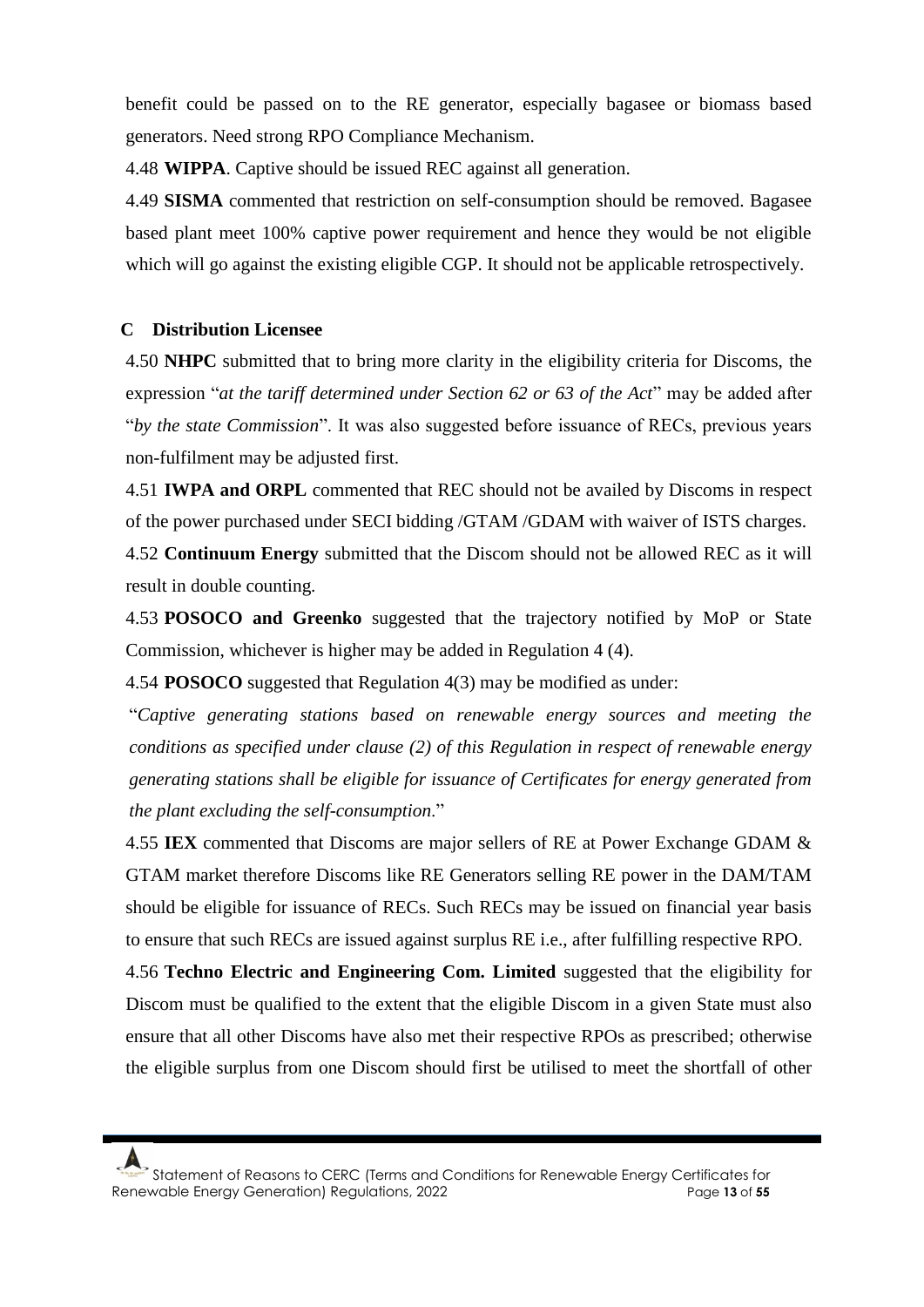State Discomsand surplus if any, after adjustment for such RPO shortfall, should beeligible for issuance of the Certificates.

4.57 **TSSLDC** raised concerns over allowing RECs to open access consumer above their RPO as this may lead to too much sellers and fewer buyer.

4.58 **REConnect** requested that the Commission may please make it mandatory for Discoms and OA Consumers seeking RECs to provide source wise details of RE procurement along with a certified energy audit report as a pre-condition for issuance of RECs. According to REConnect "captive consumer" and "self-consumption" have two different legal meanings. Eligibility for sale as well for self-redemption should be permitted as such plants clearly displace the conventional energy through renewable energy production. Self-redemption of RECs for the purpose of meeting RPO compliance requirements across other manufacturing units of the same legal entity may be permitted. Only the existing projects registered under the REC Mechanism may be permitted to continue claim RECs and carry out sale of such RECs.

4.59 **KSEB** commented that the RE contracts with Discoms should not be allowed.

4.60 **Tata Power** sought clarification about eligibility of off grid entities for issuance of Certificates.

4.61 **Orient Green Pvt Ltd (OGPL)**submitted that all captive based RE projects or RE Generators who have already established the plants and have already Registered under REC successfully, should be eligible to avail and trade in RECs under the proposed Regulations as any change in the criteria rendering them ineligible to avail or trade in REC would severely affect the viability of the project.

4.62 **OGPL** commented that REC should not be availed by DISCOMs in respect of power purchased under SECI bidding /GTAM /GDAM with waiver of ISTS charges.

4.63 **BYPL** commented that REC should not be allowed to OA Consumer.

4.64 **GRIDCO** commented that under Clause 4 (1), intermediary company be allowedin addition to DISCOM.

4.65 **Govt. of Himachal Pradesh** suggested that an Energy Department, authorized by the State Govt. for sale of its royalty/equity power share of State, should also be added in Eligibility condition. Govt. of Himachal Pradesh also suggested that an additional Clause may be added as follows: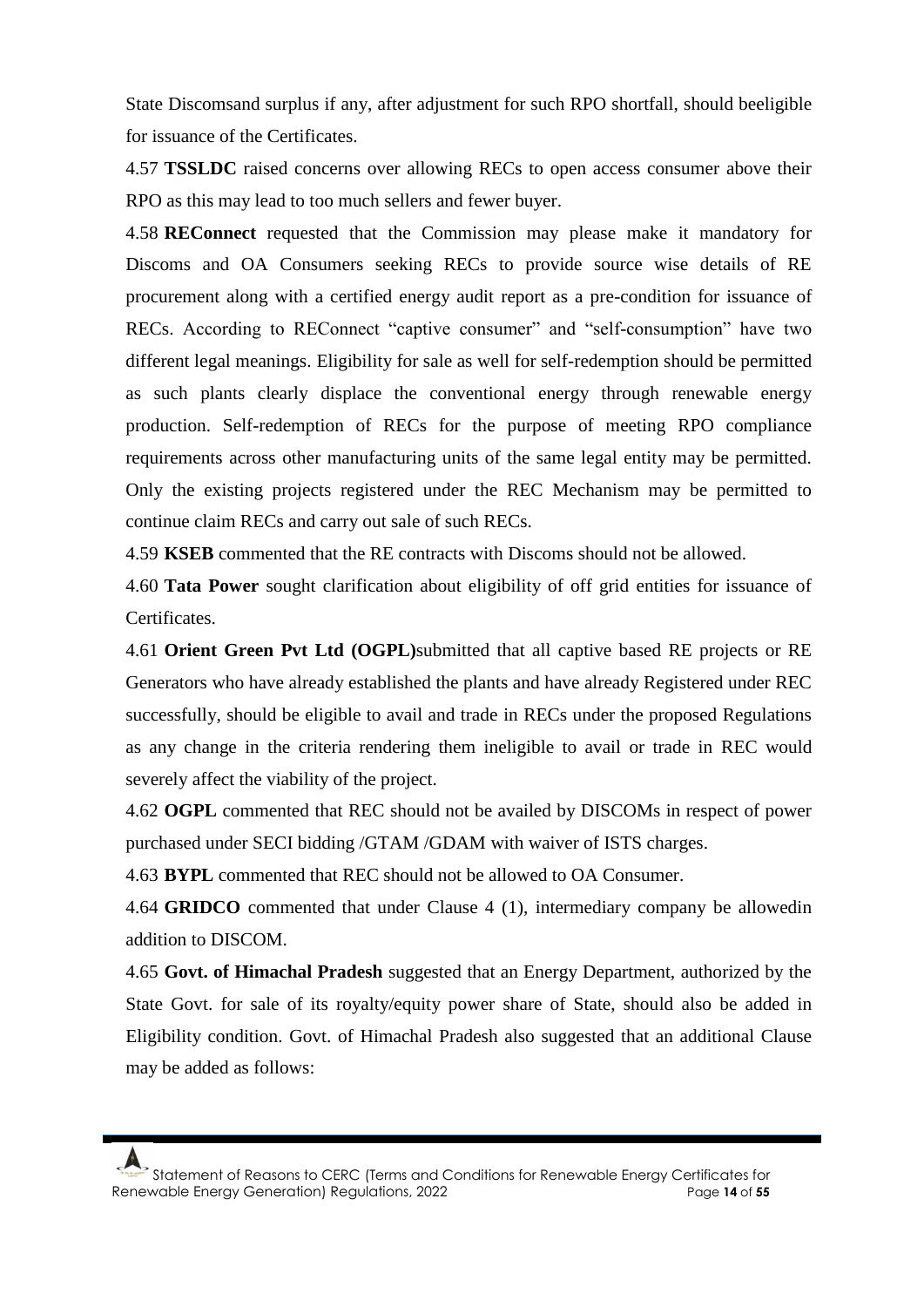*"The entire Royalty/Equity power from the Large Hydro Projects (LHP) commissioned after 8/3/2019 should be eligible for meeting Hydro Power Obligation (HPO) liability of the State."*

4.66 **PRAYAS** commented that under Regulation 4(4), provisoshould be added that Discoms/OA consumers will be eligible for issuance of Certificates to the extent of purchase of excess electricity from renewable energy sources only if their RPO is in line with or higher than the MoP/MNRE RPO trajectory.

4.67 **WBSEDCL** commented that under Clause 4 (1), Co-generation plant based on RE sources should also be allowed.

4.68 **Torrent** Power commented that Discom should not be deprived from participation in REC mechanism only because of waiver of transmission charge.

4.69 **BRPL** commented that REC should not be allowed to OA Consumer and terms like waiver andbanking should be defined. Timelines for REC Issuance for Discom need to be reconsidered. Discom should be exempted from Accreditation & Registration.

4.70 **IWPA-NRC** commented that REC should be issued to only RE Generators. Eligibility to Discoms should not be allowed as they enjoy concessional benefits. It should be as proposed in the 3rd Amendment of the existing REC Regulations. Captive Projects are adequately compensated and it will create surge in REC market, so CGP should not be allowed under REC. The Explanation to Banking Facility as per existing REC Regulationshould be retained.

4.71 **IWPA and OGPL** sought clarification on self-consumption to remove ambiguity so that the trading of RECs by group captive plants is not affected. It was submitted that when the generating plant is set by the CGP, the REC Registration is made in the name of the Group Captive Generating Plant and the consumers are not registered and are not eligible to register under the REC because they do not own the Captive generating plant in their own legal entity. Open Access is availed for wheeling power from generating station to consuming location for which normative charges are paid, foregoing the concessions, only based on the REC revenues. So, this should not be called self-consumption.

4.72 It was submitted that self-consumption be defined in the Regulations to mean only co located plants consuming within the premises where generation is taking place (behind the meter) and allow all captive projects that avail open access paying normative charges to claim and trade in RECs as is being done under the existing Regulations.

Statement of Reasons to CERC (Terms and Conditions for Renewable Energy Certificates for Renewable Energy Generation) Regulations, 2022 Page **15** of **55**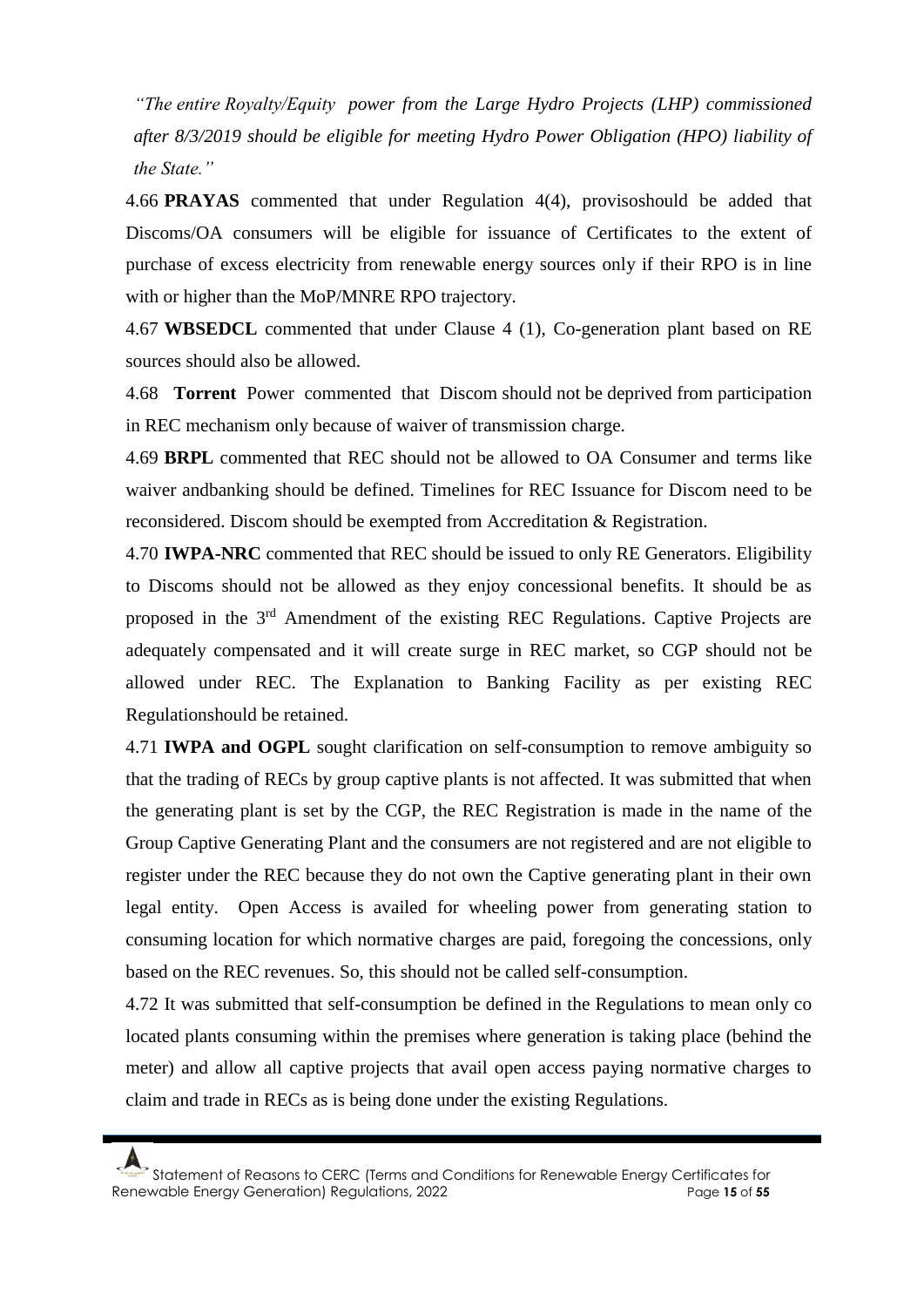4.73 **SAINI** Power requested to permit the energy sold through an electricity trader or in the Power Exchange as being eligible for issuance of Certificatessubject to the condition that the energy sold either through an electricity trader or in the Power Exchange is not used for fulfilment of RPO of obligated entity or sold on Green Markets (i.e., GDAM/GTAM).Benefit of REC should go to RE instead of the OE beyond RPO.

4.74 **MSEDCL** requested to consider thefollowing factors in the Regulations:

- Whom shall the DISCOM approach for getting the REC?
- Time period for applying for REC from the date of closing of financial year.
- Time period for issuance of REC by the Central Agency after scrutiny of documents.
- Validity of such REC and time period allowed for trading of such REC's.

# **Analysis and Decision**

4.75 As regards the eligibility of renewable energy generating station, the Commission observes that some stakeholders have sought clarity on the eligibility of RE generator having multiple PPAs, while some others sought clarity on the eligibility of the existing REC projects under APPC route.

4.76 Some stakeholders sought clarity about the eligibility of RE Projects having procurement approved under MoU route. Some stakeholders requested to allow Solar rooftop projects, off-grid RE projects or Storage projects to be eligible under REC Mechanism. Some stakeholders suggested that all entities should be allowed irrespective of their status on Waiver and Banking benefits. Many stakeholders requested to reinstate the explanation of Banking Facility from the existing REC Regulations.

4.77 The Commission would like clarify that the primary criteria for a generating station to qualify for REC is that the power sold from such a generating station is not accounted for RPO compliance of the obligated entity. As such, any renewable generating station selling power to the obligated entities including distribution company under MoU Route directly or through traders would not be eligible under REC mechanism if such sale is being accounted for RPO compliance of the obligated entity. The same principle will apply even for a generating station with multiple PPAs. The final REC Regulations have also clarified that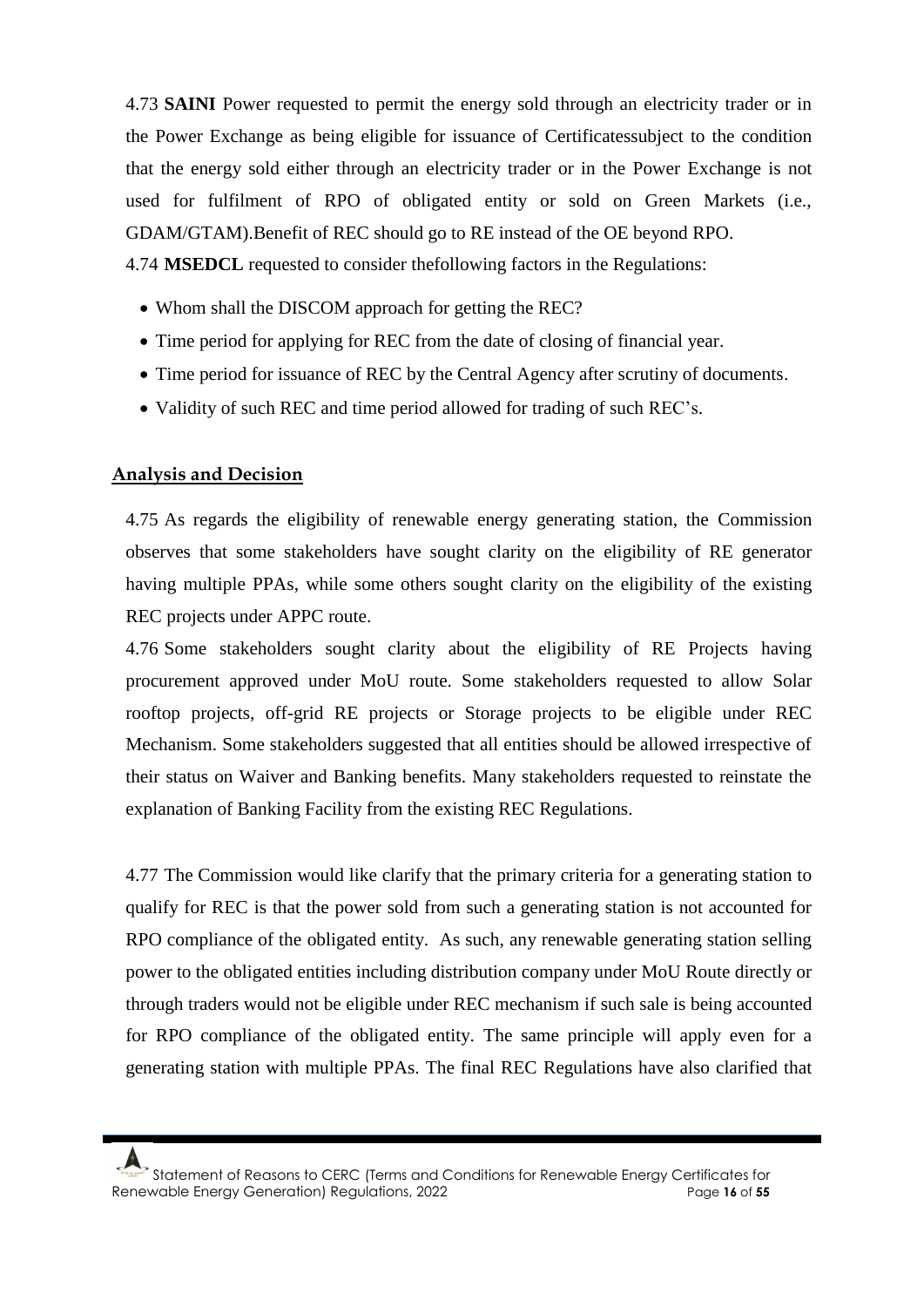the capacity of a generating station, in part or full, as long as such capacity is not tied up for sale to an obligated entity for RPO compliance, shall be eligible for REC.

4.78 To allay the apprehension in regard to proper accounting of generation qualifying for RPO compliance and for REC, the Commission has included the additional function for the Central Agency requiring it to develop a mechanism for accounting to make sure it does not lead to double accounting of green attributes.

4.79 As regards the promotional benefits under banking facility, the Commission noted the suggestions of the stakeholders to delink the banking facility as a disqualification for REC.

4.80 The Commission observes that many States have dispensed with the promotional banking benefits and the banking facility also varies from State to State depending upon time and season. In view of the changing nature of banking facility, the Commission has agreed with the stakeholders' suggestions to remove reference of promotional banking facility.

4.81 As regards the waiver or concession in transmission and wheeling charges, the Commission would like to clarify that this means levy of transmission or wheeling charge at a rate lower than the rate as applicable to a normal open access consumer. Waiver of inter-State transmission charges has been extended to the RE generators from time to time for promotion of renewable energy sources. Such a measure extends preferential treatment to RE generators over non-RE generators. Accordingly, the Commission has decided to continue with the provision that for any renewable energy generating station to be eligible for REC, it shall not avail or does not propose to avail any benefit in the form of concessional transmission and wheeling charges.

4.82 In regard to captive generating station based on renewable energy sources, the Commission observes that some stakeholders requested for clarity on the self-consumption and self-retention of RECs for fulfilment of renewable purchase obligations. Some asked for clarity on the eligibility of group captive consumers for REC while some others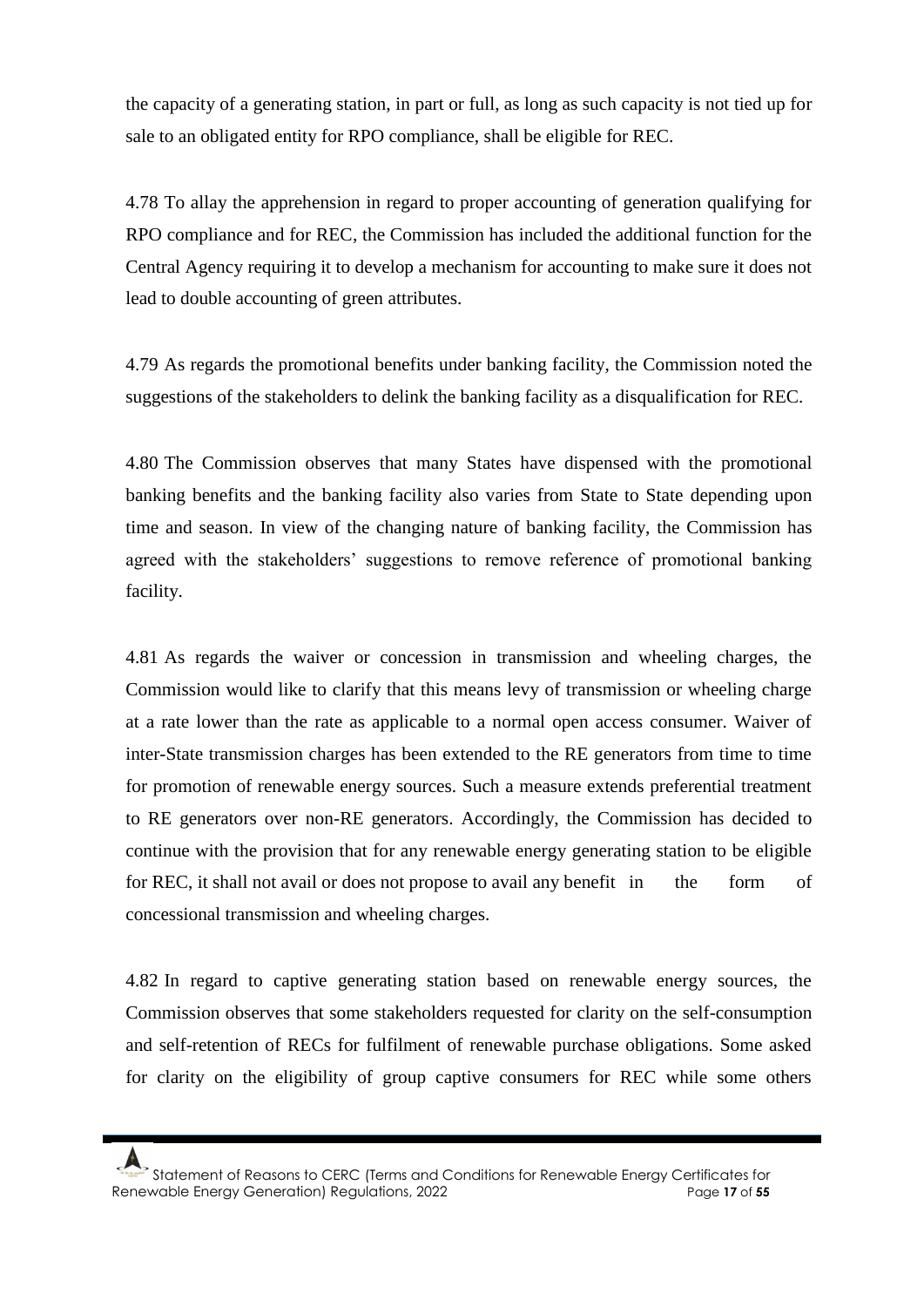requested to allow REC to captive generating station on complete generation including selfconsumption.

4.83 As regard the difference between self-consumption and captive consumption, the Commission would like to reiterate that the terms are self-explanatory, and the provision specified in the regulation is adequate. Self-consumption by any captive or non-captive consumers replaces for such consumers the otherwise expensive grid power and hence they are adequately compensated for such self-consumption. Similarly, the cogeneration plants based on renewable energy sources are established to primarily meet their energy requirement through their own generation. In view of the fact that the cost of generation for the captive generating plants or co-generating plants is already recovered by way of replacement of grid power which is generally more expensive for them as consumers, there is no case for further compensation through REC Mechanism. However, in so far as the treatment of REC issued equivalent to self-consumption is concerned, the Commission would like to clarify that such REC may be used by the said captive generating plants for meeting their RPO, in accordance with the regulations or orders of the concerned SERCs as RPO compliance is in the domain of the SERCs.

#### **5. The Processes**

#### **Commission's Proposal**

The Draft Regulations provided for the process of REC in Regulation 5 as under: -

*"The process involves (i) accreditation and registration for Certificates and (ii) issuance, exchange and redemption of Certificates, as specified in these regulations."*

### **Comments Received**

5.1 **IWPA** commented thatthe process involving (i) accreditation and registration for Certificates and (ii) issuance, exchange and redemption of Certificates, seems alright but should not be as specified in these regulations.

### **Analysis and decision**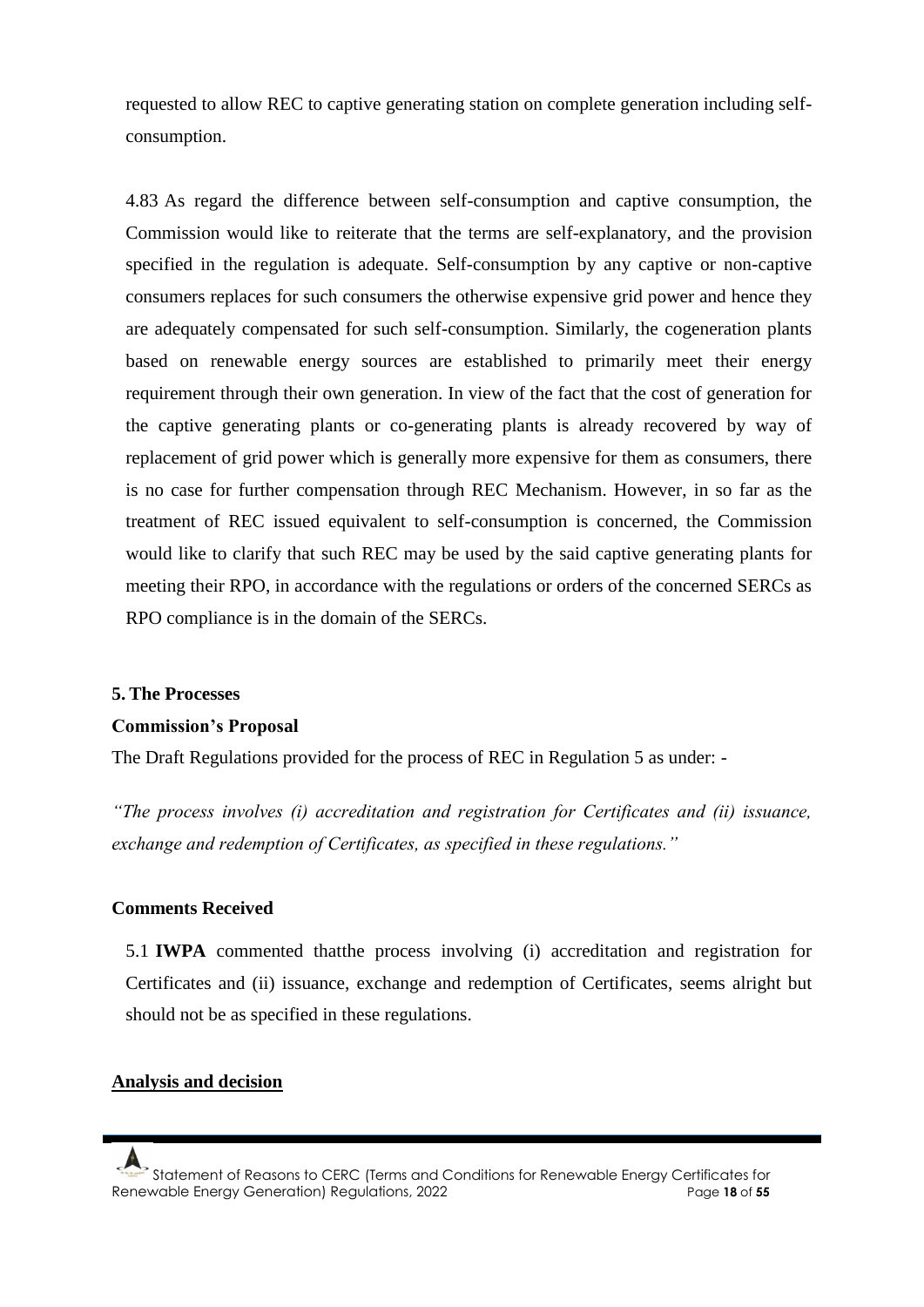5.2 The Commission believes that the provision specified in Regulations 5 deals with the operational aspect and is adequate. Further, the Commission has modified the provision to bring more clarity on the same.

#### **6. Grant of Accreditation for Certificates**

#### **Commission's Proposal**

6.1 In the Draft Regulations, Grant of Accreditation for Certificates was proposed in Regulation 6 as below:

#### "**6. Grant of Accreditation for Certificates**

(*1) Accreditation for Certificates to the eligible entities connected to intra-State transmissionsystem shall be granted by the State Agency:*

*Provided that the entities granted accreditation for Certificates under the REC Regulations,2010 shall be deemed to have been granted accreditation for Certificates under these regulations till validity of their accreditation under the REC Regulations, 2010.*

*(2) Accreditation for Certificates to eligible entities connected to inter-State transmission system shall be granted by the RLDC of the region in which such eligible entities are located, in accordance with the Procedure for Accreditation for Certificate to be issued by the Central Agency as part of the Detailed Procedure:*

*Provided that the entities granted accreditation for Certificates under the REC Regulations,2010 shall be deemed to have been granted accreditation for Certificates under these regulations and their accreditation shall remain valid till the date of validity of their accreditation under the REC Regulations, 2010.*

*(3) Eligible entities that have been granted accreditation for Certificates, referred to in clause (2) of this Regulation, which have undergone a change in name or change in legal status after the grant of accreditation for Certificates, shall inform, along with relevant documents from theappropriate authority such as Registrar of Companies or National Company Law Tribunal or any other Court, to the concerned RLDC which shall, upon verification of documents, update such change in its records within 30 days from the date of such information and inform the same to the Central Agency."*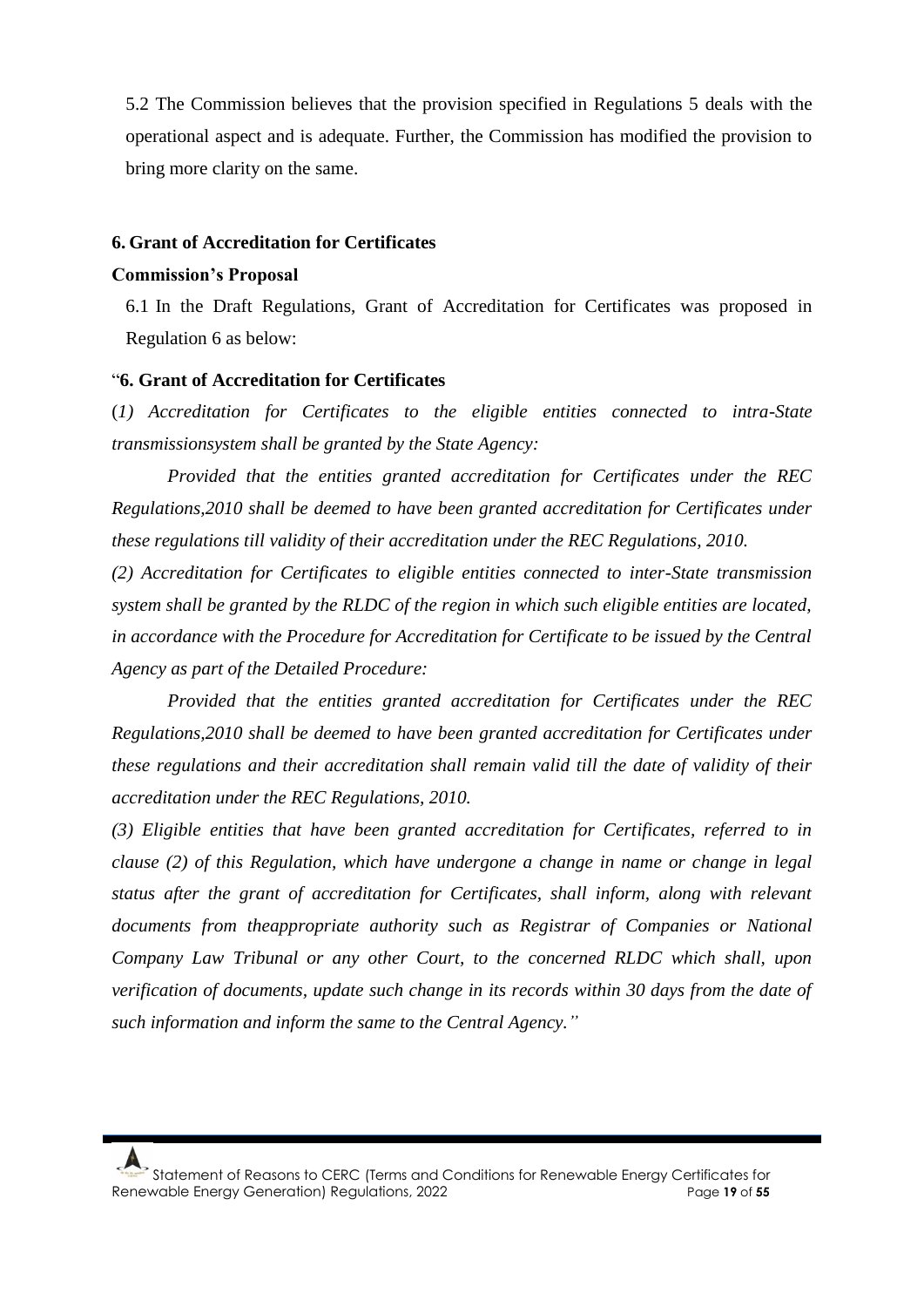### **Comments Received**

6.2 **POSOCO** commented that inRegulation 6 (2), accreditation of inter-State Project may be done by State Agency in which the project is geographically located.

6.3 **TSSLDC** submitted that expression '*or deemed to have been granted accreditation for certificates*' shall be removed from various provision of the Regulation.

6.4 **REconnect** requested to consider 15 years period for validity of accreditation as well.

6.5 **ASSOCHAM** commented thataccreditation of intra-State Project may be added.

6.6 **Bajaj Finserv Ltd** commented that while framing procedure, there should not be any process of undertaking either from State Agency or Central Agency for the existing accredited & registered projects.

6.7 **NHPC** commented that the Procedure for Accreditation of eligible entities connected at intra State system may be specified in the Regulations.

6.8 **Greenko**submitted that in the provision regarding Change in Name or Legal Status, RE projects at intra-State level may also be included.

6.9 **OGPL, IWPA** submitted that the date of commissioning should be the criterion for determination of eligibility for captive power plants and not the date of transfer of the plant to the new legal entity in case of a slump sale.

6.10 **Vardhman Textile Ltd** sought clarity about accreditation of captive RE generating stations whose generated electricity is directly consumed by the captive obligated entities without injection into intra-State or inter-State transmission system.

6.11 **WBSEDCL** commented that provision for updation of change in name e by the State Agency should be made in times of similar provisions by RLDC.

6.12 **IWPA-NRC, IWPA** commented that the period for grant of accreditation should also be in line with the period for grant of registration.

6.13 **IWPA** submitted that the date of commissioning should be the sole criterion for determination of eligibility for captive power plants and not the date of transfer of the plant to the new legal entity in case of a slump sale.

# **Analysis and Decision**

6.14 Some stakeholders requested to specify the procedure for accreditation of RE projects connected to intra-State transmission by the State Agency. Some stakeholders suggested to bring uniformity in accreditation for all the existing and new projects and the timeline for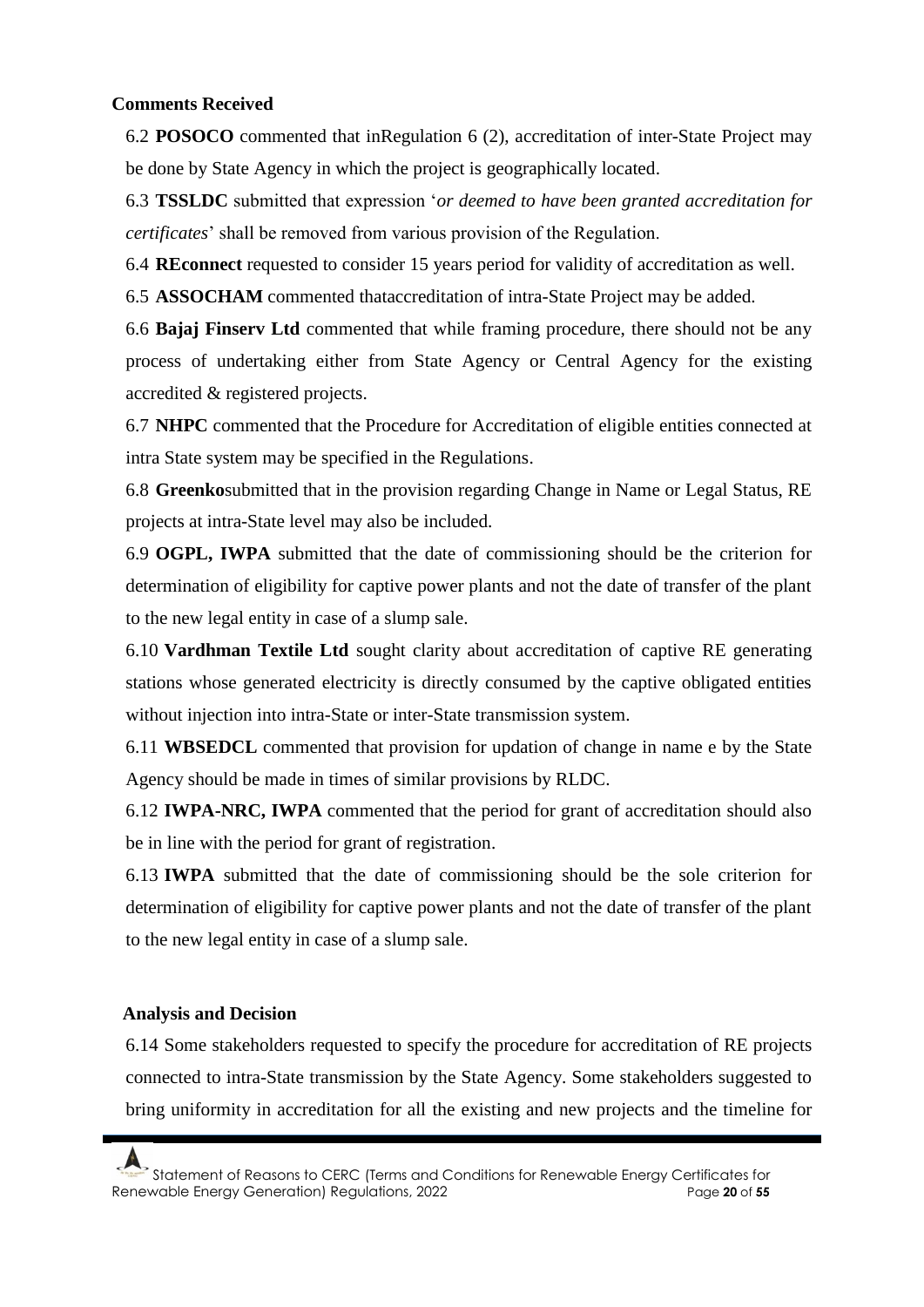accreditation may be in line with the period of Registration.Some stakeholders sought clarity on eligibility of captive generating plants in case of self-consumption without injecting into the grid while some sought clarification on accreditation of distribution licensee and Open Access consumers.

6.15 The Commission believes that the accreditation of renewable generating station connected to intra-state systemis under the purview of respective State Regulatory Commission and hence the same has not been included in these regulations.

6.16 In the context of the suggestions of POSOCO to allow accreditation of inter-State renewable energy station by the State Nodal Agency in which the project is geographically located, the Commission is of the view that the RLDC being responsible for energy accounting of such projects, is the appropriate agency for accreditation of such inter-state projects. As regards the timeline for accreditation, the Commission is of the view that the accreditation process is important to assess the eligibility of the entities for REC mechanism. For ease of doing business, no specific validity period has been specified. Accreditation is a pre-requisite for registration. As such, accreditation period will generally be co-terminus with registration period, unless surrendered by the eligible entity or revoked by the concerned agency. However, the Central Agency shall make appropriate provision in the detailed procedure for monitoring of eligibility to ensure that the concerned entity continues to remain eligible for REC.

6.17 As regards the accreditation of the distribution licensee and open access consumers, the final REC Regulations provide that such entities shall be deemed to have been accredited for the purpose of registration.

### **7. Revocation of Accreditation**

#### **Commission's Proposal**

7.1 In the Draft Regulations, Revocation of Accreditation was proposed in Regulation 7 as under:

#### "7 **Revocation of Accreditation**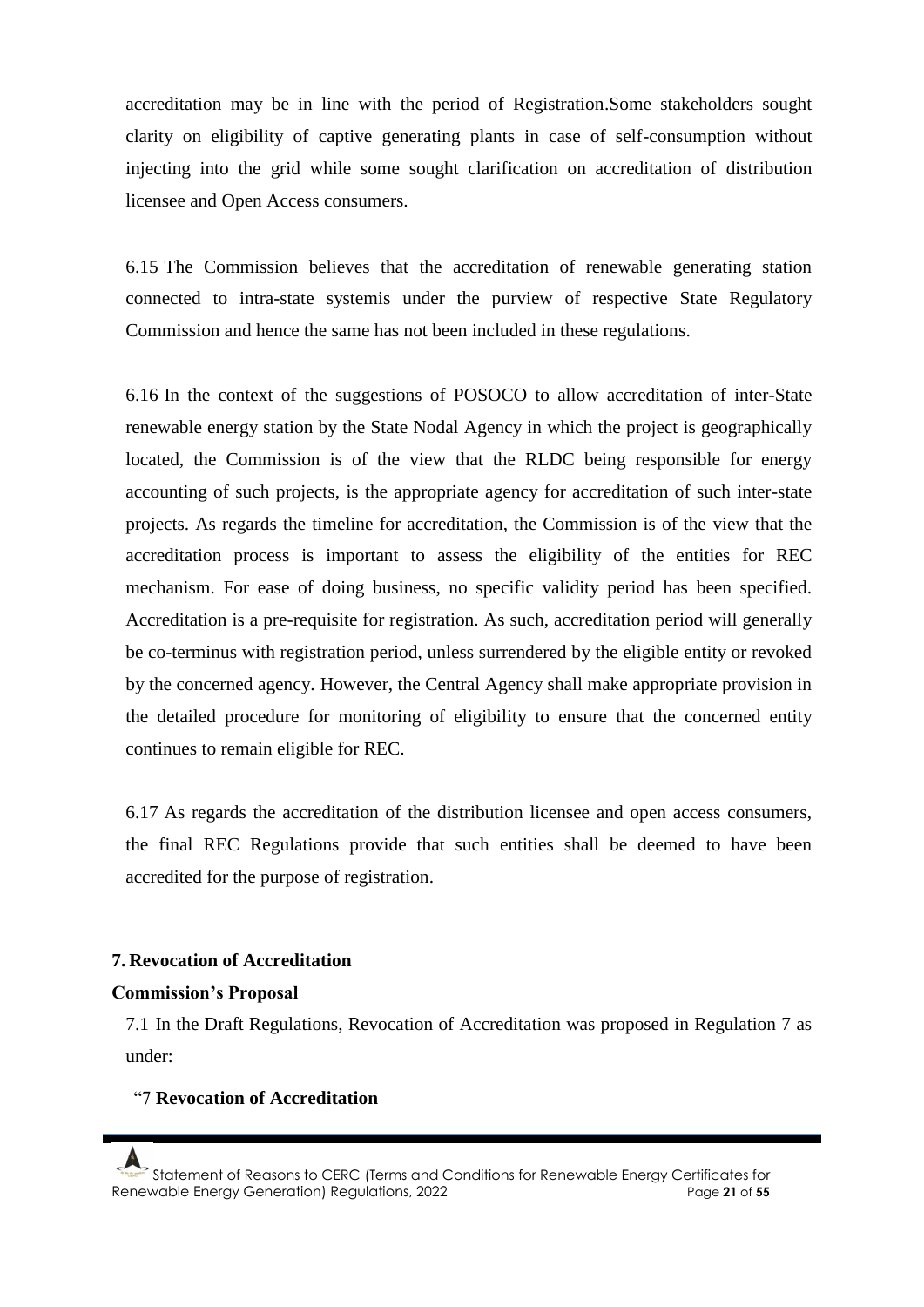*The concerned RLDC, after making an enquiry and giving notice may revoke, recording reasons for such revocation, accreditation granted to an eligible entity referred to in clause (2) of Regulation 6 of these regulations in case the eligible entity breaches any of the terms and conditions of its accreditation, the breach of which is expressly declared by such accreditation to render it liable to revocation.*"

### **Comments Received**

7.2 **TSSLDC, NHPC**, **KSEB** requested that revocation of Accreditation for eligible entity connected to intra-State system by the State Nodal Agency or SLDC may be added in Regulation 7 for revocation of Certificates.

7.3 **Bajaj Finserv Ltd** commented that Draft is silent on revocation for intra-state project.

7.4 **BYPL** commented that DISCOM should be exempted from Accreditation & Registration.

7.5 **Kreate Energy** commented that there is a mismatch in periodicity between Accreditation & Registration.

7.6 **Manikaran Power Ltd** commented that Accreditation time also should be 15 years.

7.7 **IWPA-NRC** submitted that the period for grant of accreditation should also be in line with the period for grant of registration.

7.8 **PCKL** commented that the concerned RLDC or SLDC after making an enquiry and giving notice may revoke, recording reasons for such revocation, accreditation granted to an eligible entity**.**

7.9 **MSEDCL** commented that the provision may not be applicable to Distribution Licensee claiming REC for purchase of additional power than its RPO.

### **Decision and Analysis**

7.10 The Commission noted the suggestion of the stakeholders and would like to reiterate that the eligible entity connected to intra-state system is under the purview of respective State Regulatory Commission and hence the request to include provisions regarding revocation of eligible entity connected to intra-state system is beyond the scope of these regulations.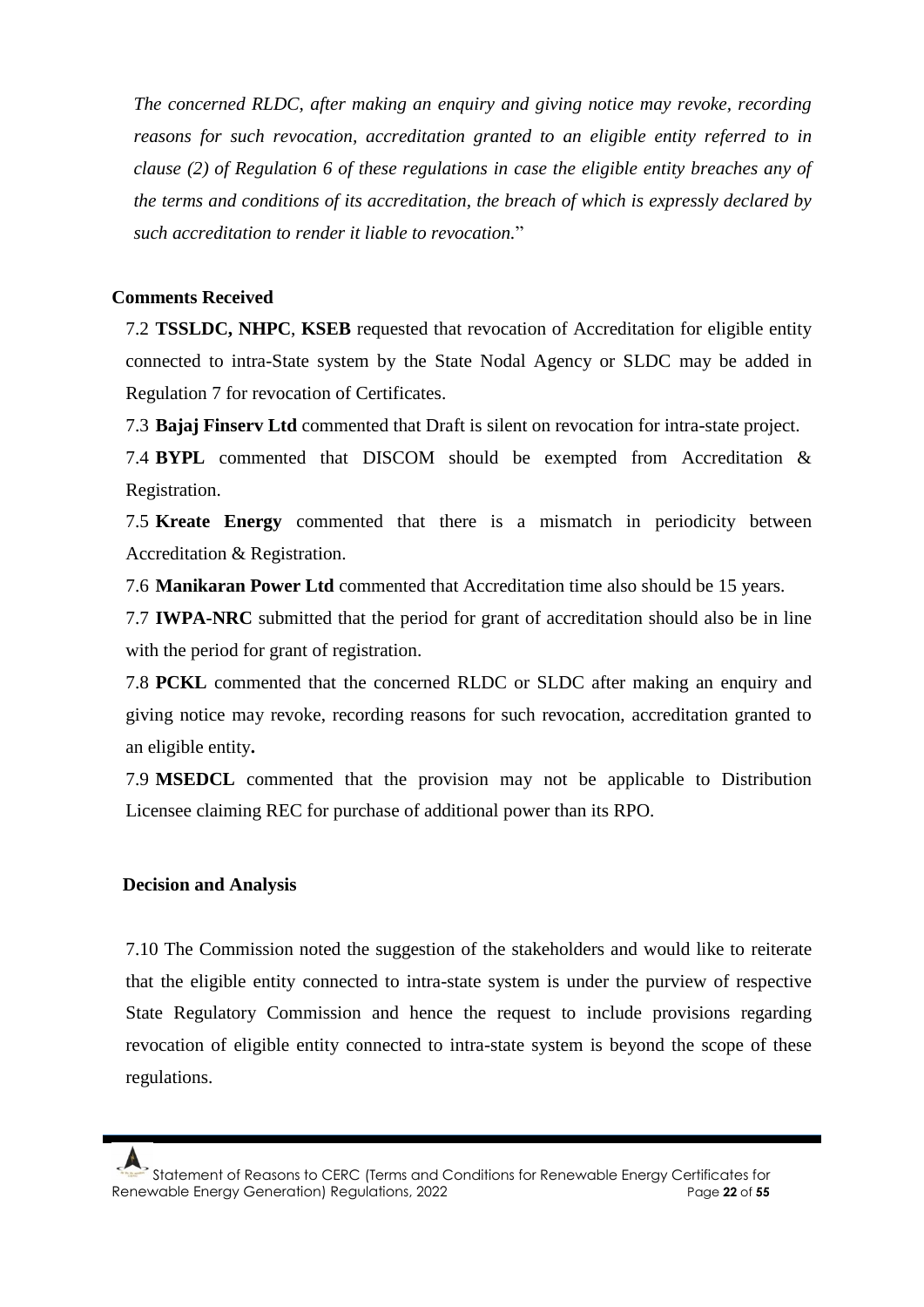# **8. Grant of Registration for Certificates**

# **Commission's Proposal**

8.1 Regulation 8 of the draft Regulations provided for Grant of Registration for Certificate was proposed as under:

*(1) "An eligible entity which has been granted accreditation for Certificates or deemed to have been granted accreditation for Certificates under these regulations, shall be eligible for grant of registration for Certificates by the Central Agency in accordance with the Procedure for Registration for Certificate to be issued by the Central Agency as part of the Detailed Procedure:* 

*Provided that the entities granted registration for Certificates under the REC Regulations, 2010 shall be deemed to have been granted registration for Certificates under these regulations.* 

*(2) The registration for Certificates granted in terms of these regulations shall be valid for 15 years from the date of registration for Certificates:*

*Provided that the registration for Certificates granted under the REC Regulations, 2010 and deemed to have been granted registration for Certificates under these regulations shall be valid for a period of 15 years from the date of deemed registration for such Certificate.* 

(3) *The entities having been granted registration for Certificates which have undergone change in name or change in legal status after the grant of registration for Certificates, shall*  inform, along with relevant documents from the appropriate authority such as Registrar of *Companies or National Company Law Tribunal or any other Court, to the Central Agency which shall, upon verification of documents update such change in its records within 30 days from the date of such application*"

# **Comments Received**

8.2 **Ministry of Power (MoP)**recommended that a larger period (PPA tenure or 25 years) may be considered for regulatory certainty.

8.3 **TSSLDC** submitted that Registration should be valid for 10 years as per modified procedure.

Statement of Reasons to CERC (Terms and Conditions for Renewable Energy Certificates for Renewable Energy Generation) Regulations, 2022 **Page 23** of 55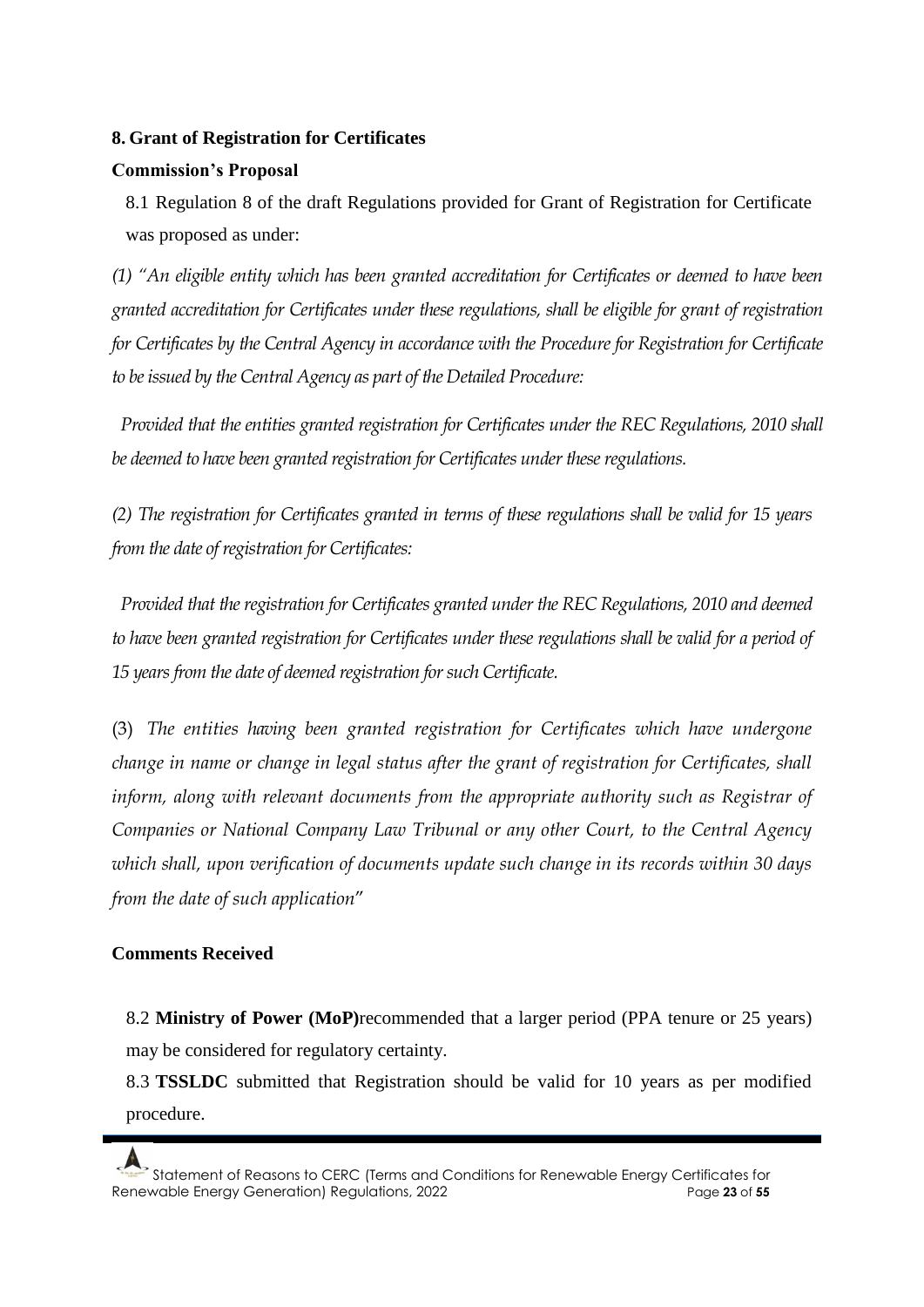8.4 **Ayana Renewable Pvt Ltd, Sembcorp,Greenko, CPPA,Torrent Power**submitted that validity of Registration for Certificates should by upto 25 years (Project Life) instead of 15 years.

8.5 **Pudumjee Paper** and **Grasim Industry** submitted that in addition to Registration, Accreditation should also be valid for 15 years.

8.6 **WBSEDCL** submitted that provision of renewal of Registration after 15 years is not mentioned.

8.7 **Tata Power** commented that there isno Provision for Re-registration. Registration should be suspended for PPA pending with DISCOM. Tata Power sought clarificationon use of REC for compliance of any RPO.

8.8 **Kreate Energy** submitted that for the sake of consistency, accreditation & registration should be upto PPA period.

8.9 **CEEW** commented that additional period constraint on Registration should be removed.

8.10 **SHAKTI Foundation** commented that DISCOMs should also be provided with the option of retaining RECs to utilize against any RPO short fall of previous years and for future years also.

8.11 **MSEDCL** commented that Discom being a Licensee should be exempted from the process of registration and be issued RECs directly through an application and thereafter necessary scrutiny by the Central Agency**.**

8.12 **HPERC** sought clarification about the provision for self -retention of Certificates by distribution companies in new REC Regulations.

### **Analysis and Decision**

8.13 Many stakeholders suggested to increase the period of Registration to 25 years to bring more certainty while some requested to bring uniformity in period of Registration for the existing and new RE projects eligible under REC. Some stakeholders sought clarification about re-registration while others sought clarification about self-retention of RECs by the distribution licensee. The Commission would like to clarify that RPO and its compliance are under the purview of the SERCs. As such, self-retention of Certificates by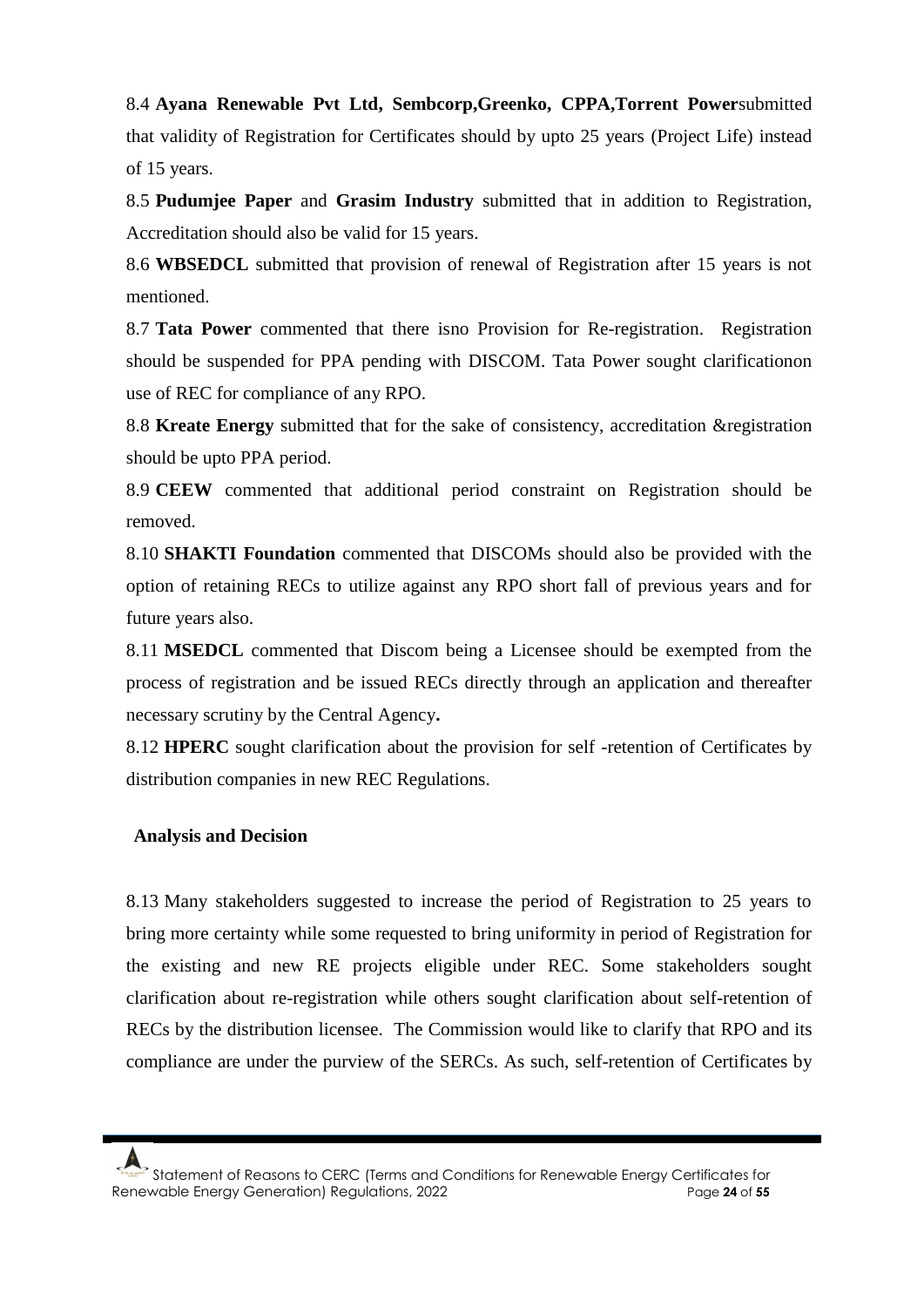the distribution licensee to fulfil any shortfall in Renewable purchase obligation can be granted by the concerned Regulatory Commission.

8.14 The Commission has accepted the suggestions of the stakeholders in regard to validity period of registration and has increased the period for grant of registration to 25 years for both the existing and the new projects. As regards re-registration, the Commission would like to clarify that a project shall no longer be eligible for REC after it has completed 25 years from the date of registration. As such, there is no provision for re-registration in the regulations.

### **9.Issuance of Certificates**

### **Commission's Proposal**

9.1 In the draft Regulations, issuance for Certificates was proposed in Regulation 10 as below:

*"(1) An eligible entity which has been granted registration for Certificates or deemed to have been granted registration for Certificates may apply for issuance of Certificates, to the Central Agency in accordance with the Procedure of Issuance of Certificate to be issued by the Central Agency as part of the Detailed Procedure.*

*(2) Application for issuance of Certificates shall be made to the Central Agency within sixmonths from the corresponding generation by the eligible entity:*

*Provided that no Certificate shall be issued for applications made beyond the period of six months from corresponding generation.*

*(3) The Central Agency shall, within fifteen days from the date of receipt of complete application for issuance of Certificate by the eligible entities, issue Certificate or reject the application recording reason for such rejection and intimate the same to the concerned entity.*

*(4) The Certificates shall be issued on the basis of the electricity generated and injected into the grid or deemed to be injected in case of self-consumption by the eligible captive generating stations based on renewable energy sources and duly accounted in the Energy Accounting System:*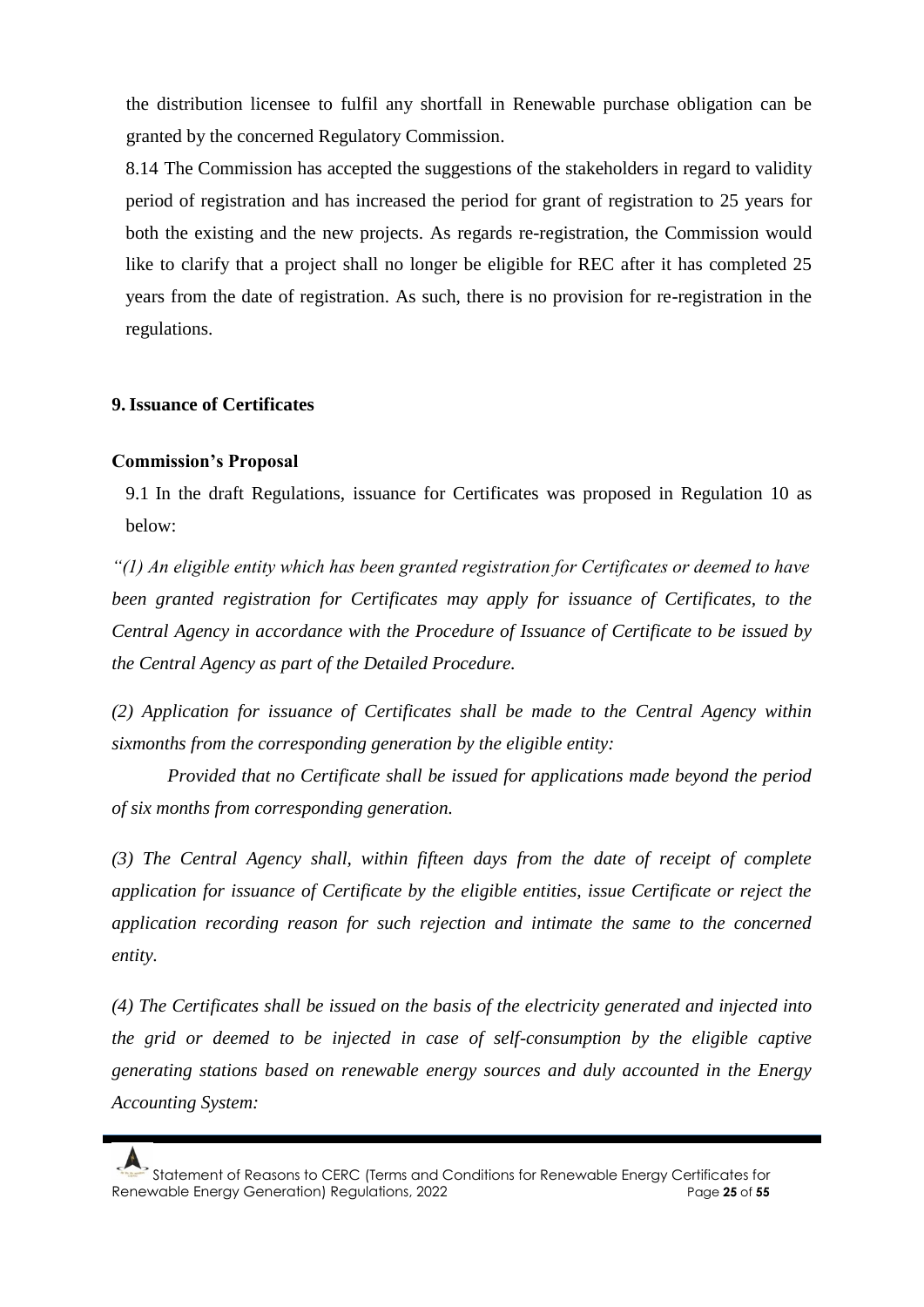*(i) as per the Grid Code or the State Grid Code, as the case may be, or*

*(ii) based on written communication of distribution licensee to the concerned State Load Despatch Centre or Regional Load Despatch Centre with regard to the energy input by the renewable energy generating stations and captive generating stations based on renewable energy sources which are not covered under the existing scheduling and despatch procedures.*

*(5) The entities granted registration for Certificates or deemed to have been granted registration for Certificates under these regulations shall be eligible for issuance of Certificates for the validity period of their registration for Certificates."*

### **Comments Received**

9.2 **Vardhman Textile Ltd** requested to permit bilateral trade of RECs between RE generator and thebligated entities towards RPO compliance.

9.3 **Ayana Renewable Pvt Ltd**. submitted that application period for issuance should be increased to 1 year instead of 6 months.

9.4 **RE Connect** submitted the procedure proposed in the regulations provides no choice to the generator other than trade through Power Exchange or through a trading licensee. The DISCOM, the Obligated Entities, the RE Generators and the voluntary buyers of RECs, need to be given a lot more choice - including transacting directly or through OTC Platform or through Advisory Members of Power Exchanges.

9.5 **NHPC** commented that Regulation 10(2) may be modified "*as corresponding generation or purchase*" to bring more clarity for eligibility of discoms.

9.6 **Greenko** submitted that reference month should be the months in which the electricity gets duly accounted in the energy accounting system instead of corresponding month of generation.

9.7 **JSW** commented that issuance of Certificate should be linked with accreditation instead of corresponding generation.

9.8 **Vardhman Textile Ltd** submitted that accounting of captive whose electricity is directly consumed can't be done by Discom and the agency for monitoring of fulfilment of RPO, would be in a better position to provide this information to SLDC or RLDC.

9.9 **UPSMCA** commented that the period to apply for issuance should be 1 year instead of 6 months joint meter reading through Discoms should be allowed.

Statement of Reasons to CERC (Terms and Conditions for Renewable Energy Certificates for Renewable Energy Generation) Regulations, 2022 Page **26** of **55**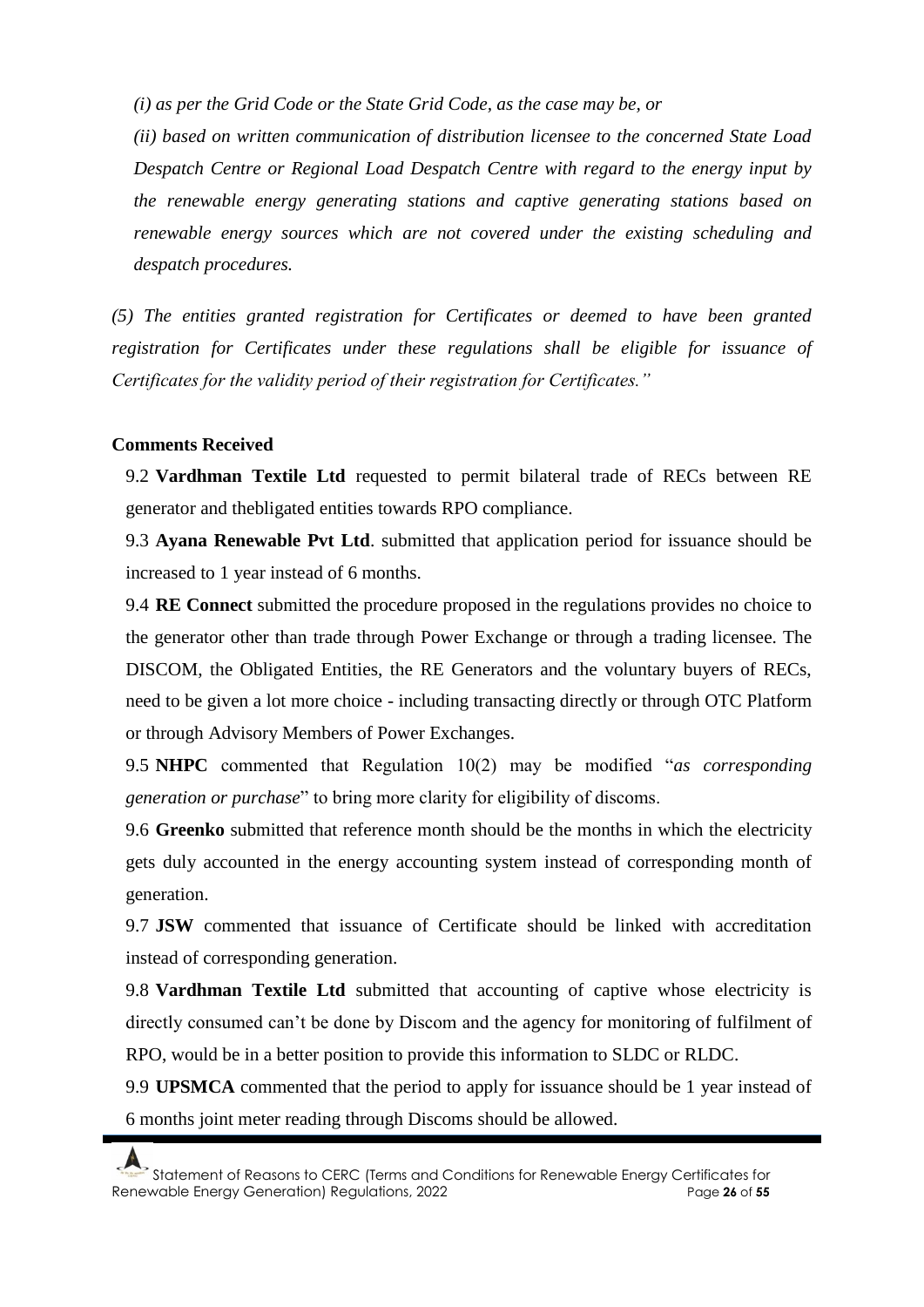9.10 **CPPA** commented that data verified by SNA/ Discom/ SLDC or Electrical Inspector should be considered for EIR.

9.11 **WIPPA** commented that the provision for delay beyond six months should be provided in Regulation.

9.12 **BYPL** commented that the timeline for issuance of REC for DISCOM should be 6 months after expiry of Financial Year.

9.13 **BRPL** commented that the period of validity in case of DISCOM should be specified.

9.14 **PTC India** commented that timeline for State Nodal Agency should be specified.

9.15 **PRAYAS** commented that it is difficult for DISCOM to apply within 6 months, for REC. MERC approach of introducing Green Consumer Tariff should be used.

9.16 **PMAI** commented that there should not be any limit for applying for issuance of certificate. Else, it should be minimum 5 years from the corresponding generation.

9.17 **ReNEW Power** commented that the provision should be made to issue certificates beyond six months with an additional charge along with reason for delay.

#### **Analysis and Decision**

9.18 Some stakeholders suggested to review the time line for application in case of Discoms as RPO compliance takes place after one year. It was suggested that for Discom the time line to apply for issuance could be within six months from the date of Order of the Commission regarding excess RPO compliance. Some Stakeholders suggested strict time line for the State Agency to provide EIR. Some stakeholders suggested the timeline for applying should be one year. Some suggested there should not be any time limit for applying for issuance or it should be 5 years. Some stakeholders suggested reference month should be the months in which the electricity gets duly accounted for in the energy accounting system instead of corresponding month of generation. Some stakeholders also suggested that Discoms should not be allowed RECs for excess RPO, and that such RECs should be transferred to RE generator. Some raised concerns over Discoms enjoying benefits of waiver and banking facility but still eligible for issuance of REC but not others. Some stakeholders requested for clarification on deemed to be injected phrase used in Regulation 10 (4) by pointing out that some captive generating station does not inject into the grid.

Statement of Reasons to CERC (Terms and Conditions for Renewable Energy Certificates for Renewable Energy Generation) Regulations, 2022 Page **27** of **55**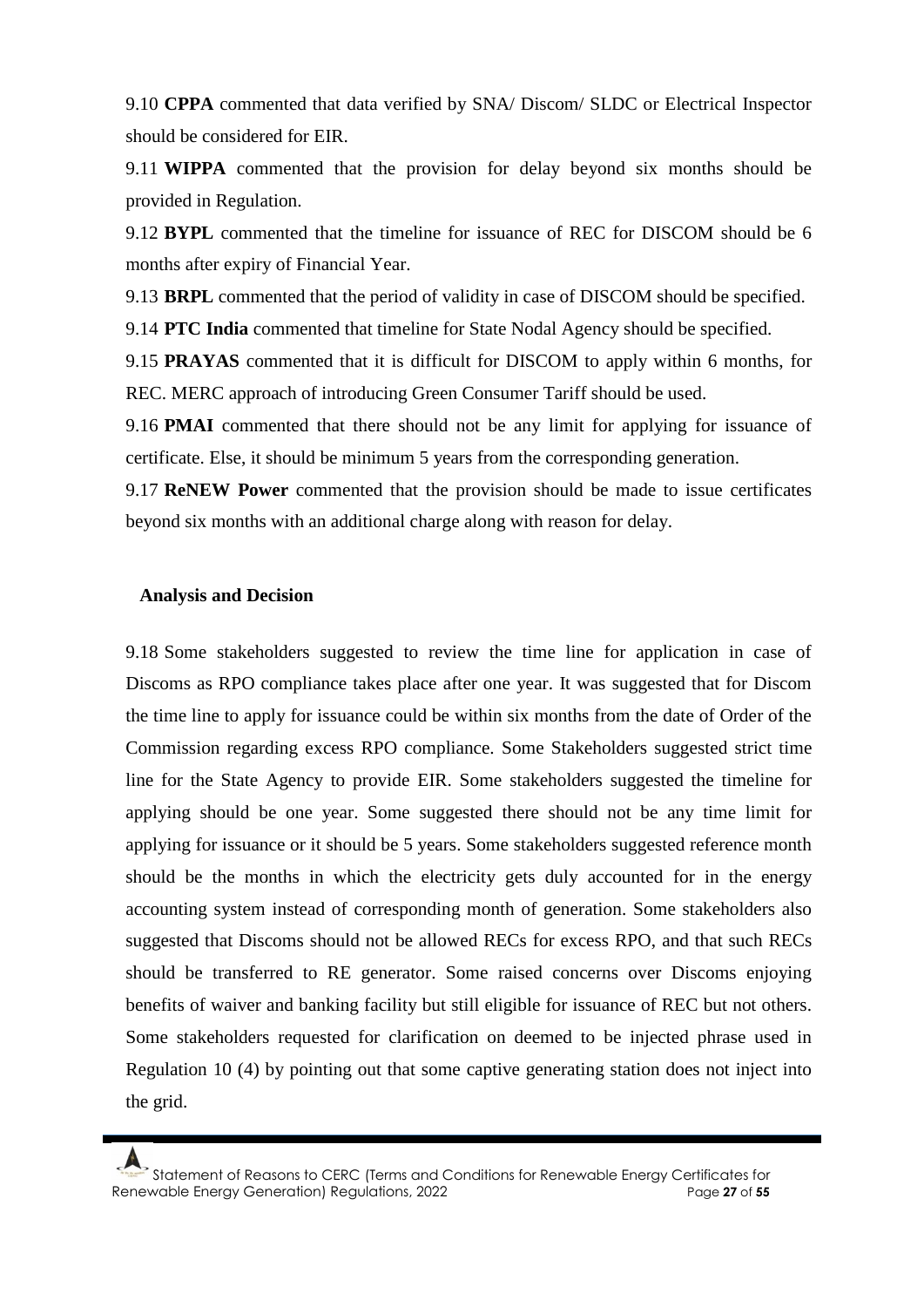9.19 The Commission has noted the suggestions of the stakeholders and modified the provision regarding the timeline for application by distribution licensee or open access consumers and accordingly has specified that the discoms and open access consumers shall apply for issuance of Certificates within three months from the date of the end of Financial Year.

9.20 As regard the suggestions of increasing the timeline for RE generating station or Captive generating station, the Commission is of the view that the existing provision of six months from the corresponding generation is adequate and hence no change is warranted in the clause (2) of the Regulation.

9.21 With regard to the suggestions on energy accounting system, the Commission would like to clarify that this is as per the existing practice of energy accounting and is adequate to take care of all the possible generation eligible for Certificates. Any further details regarding the accounting of self-consumption if required shall be provided in the detailed procedure to be issued by the Central Agency after due consultation with all stakeholders.

9.22 As regard the eligibility of Certificates to distribution licensee, the Commission believes that there has to be adequate incentive for performance which will facilitate the RE procurement and the eligibility to distribution licensee for issuance of certificates towards excess procurement of RE power beyond RPO is certainly an inducement for suchprocurement by distribution licensee. The Commission would like to clarify that the issuance of certificates to distribution licensee will be applicable for the excess procurement in the preceding financial year and adjustment of carry forward of the RPO or self-retention for any shortfall shall be as approved by the concerned State Regulatory Commission.

### **10.Exchange and Redemption of Certificates**

### **Commission's Proposal**

10.1 In the Draft Regulations, Exchange and Redemption of Certificates was proposed as below: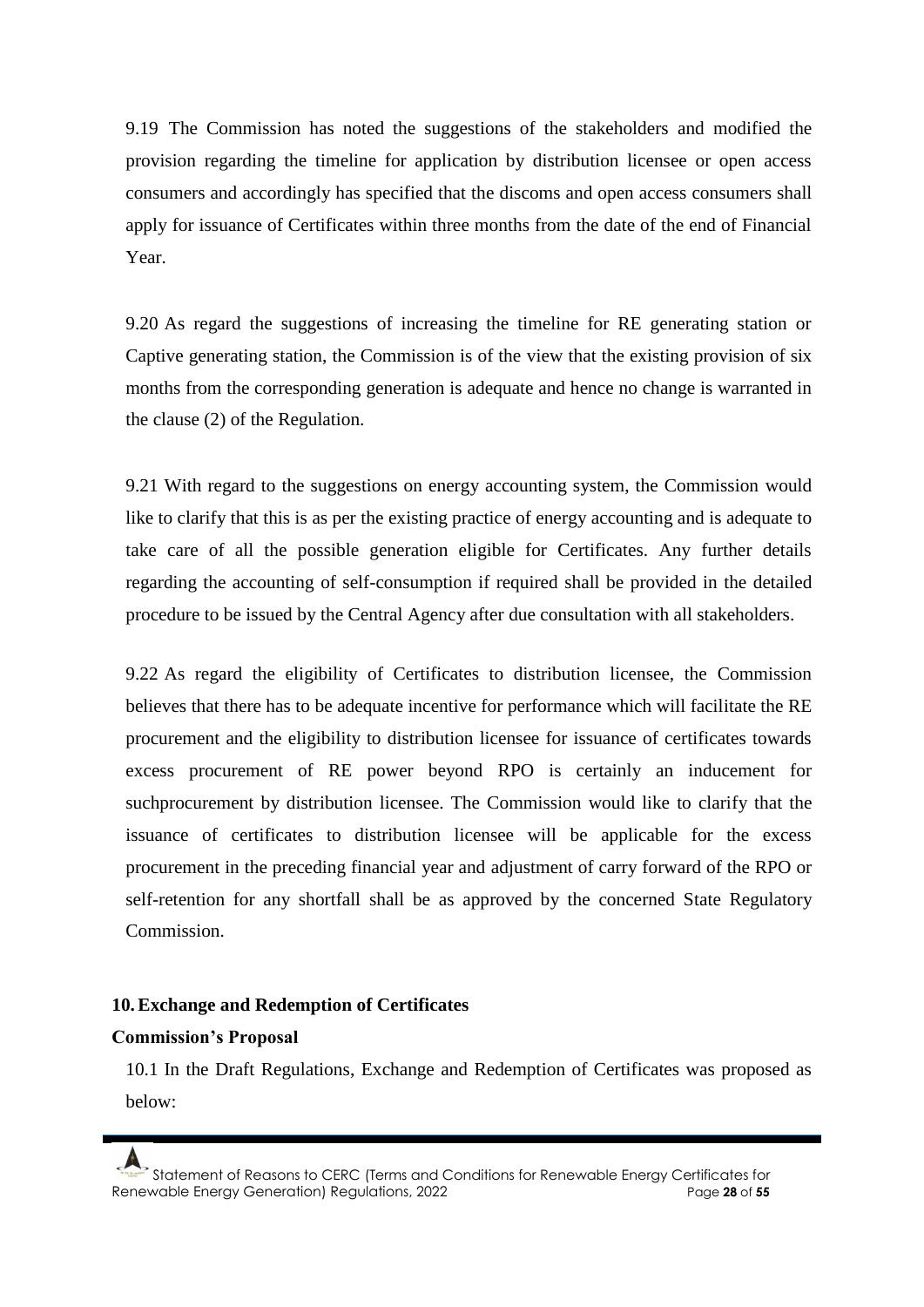*(1)"The Central Agency shall maintain a Registry of Certificates.*

*(2)The Certificates shall be exchanged through power exchanges or through electricity traders in such periodicity as may be stipulated by the Central Agency in the Detailed Procedure.*

*(3)The Power Exchange(s) shall seek approval of the Commission, if required under the Central Electricity Regulatory Commission (Power Market) Regulations, 2021 to the respective Bylaws and Rules for exchange of Certificates in the Power Exchange(s).*

*(4)Exchange of Certificates through electricity traders shall be subject to the following:*

*(a) The eligible entities shall inform, in advance, to the Central Agency about the number of Certificates intended to be sold through electricity traders;*

*(b) The Central Agency shall block the Certificates in the Registry as informed by eligible entity in terms of sub-clause (a) of this clause;*

*(c) The Certificates blocked under sub-clause (b) of this clause shall not be allowed to be exchanged through Power Exchange(s);*

*(d) The electricity trader shall intimate to the Central Agency consequent upon sale of the Certificates blocked under sub-clause (b) of this clause;*

*(e) The trading margin to electricity traders for trade of Certificates shall be governed by the Trading Licence Regulations, 2020, treating one Certificate representing one Megawatt hour of electricity.*

*(5)The Certificates once exchanged through Power Exchange(s) or through electricity tradersand used for compliance of RPO by the obligated entities, shall stand redeemed.*

*(6)Upon redemption, the Central Agency shall extinguish the said Certificates from the Registry and update its records.*

*(7)The Certificates issued to captive generating stations based on renewable energy sources to the extent of self-consumption shall stand redeemed on compliance of RPO:*

*Provided that the State Agency shall inform the Central Agency about such redemption ofCertificates, upon which the Central Agency shall extinguish such Certificates and update itsrecords."*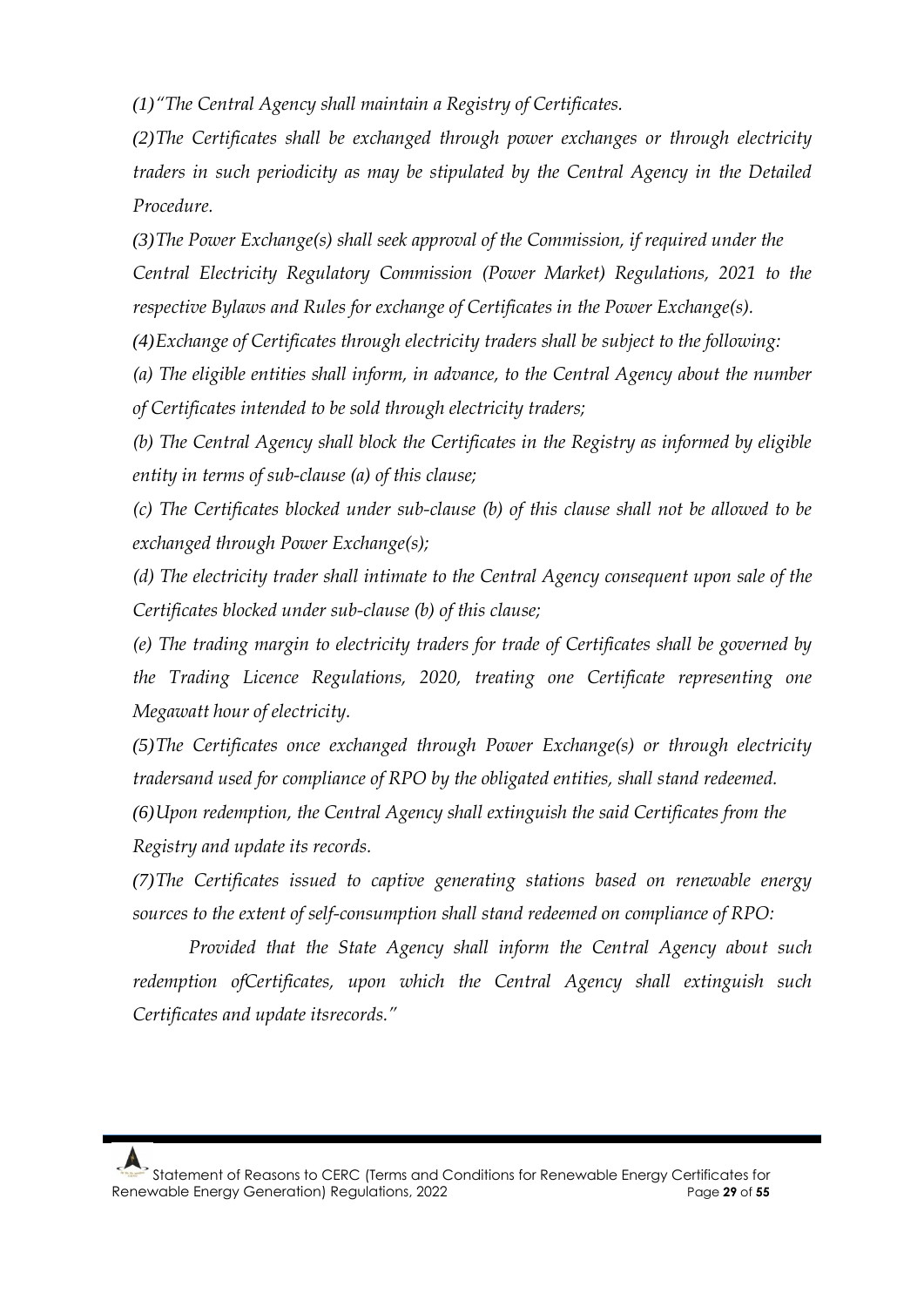### **Comments Received**

10.2 **HPERC** submitted that as decided in the 76th Meeting of the FOR, self -retention of Certificates should also be allowed to the distribution companies. Accordingly, clause (8) may be added in Regulation (11) in this regard as suggested.

"*(8) The Certificates issued to the distribution licensees under sub-Regulation (4) of Regulation 4 may be used for meeting RPO short fall, if any, in the ensuing years and such equivalent quantum of certificates shall stand redeemed:*

*Provided that the state agency shall inform the Central Agency about such redemption of Certificates, upon which the Central Agency shall extinguish such Certificates and update its records."* 

10.3 **IEX** commented that bilateral trade of REC may not be allowed as it will lead to inefficiency in price determination. On Regulation 11 (4), IEX commented that the proposed provision may lead to hoarding and suggested that in case of bilateral trade, the eligible entity/trader should inform to Central Agency when it wants to transfer/exchange such RECs i.e. single information to Central Agency

10.4 **POSOCO** suggested that Traders are playing active role in the existing framework, exchange of REC through trader may be disallowed. REC should be traded on PXs only, transaction fee on exchange may be reviewed instead.

10.5 **POSOCO** suggested that Self-retention clause of existing Regulation may be retained. 10.6 **POSOCO** suggested that Regulation 11(7) may be deleted, and Regulation 4(3) may be modified.

10.7 **PXIL** welcomed the provision related to sale of RECs by eligible entities to Trading licensees, the same would provide an added avenue of cash flow and avoid piling up of inventory at Seller's end.

10.8 **PXIL** submitted that check and balances need to be in place for implementation of the above provisions to avoid un-due piling of inventory / hoarding of RECs by Traders. The RECs purchased by Trading licensees is expected to mostly be with an intent to resale the same to an Obligated entity at a future period, hence, such RECs need to be identified as '*Transferable Certificate'* and are to be distinguished from '*Original Certificate (RECs)*' issued to eligible entities.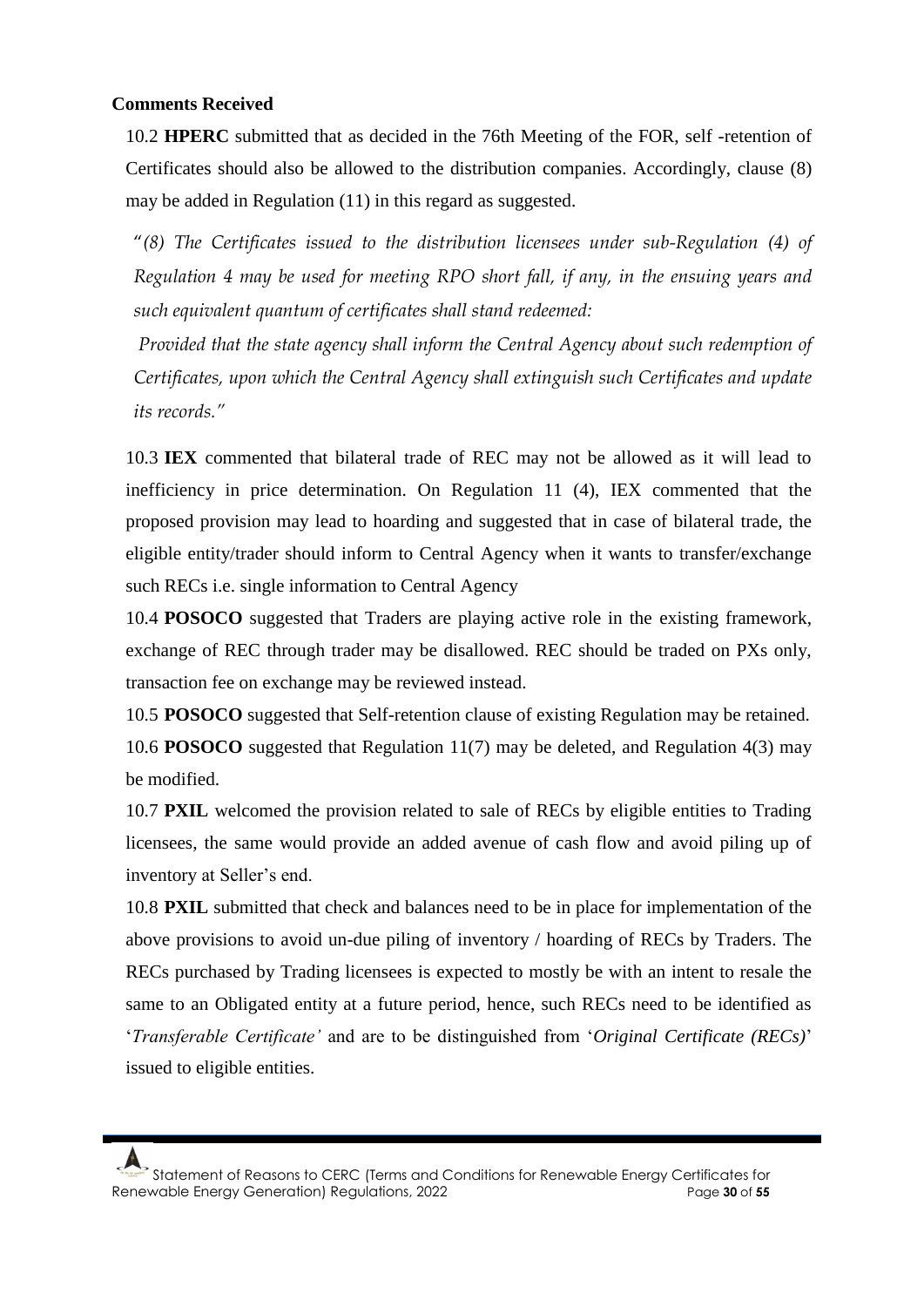10.9 **PXIL** submitted that Obligated entities should purchase Original Certificate from Eligible entity or 'Transferable Certificate' from Trading licensees for fulfilling RPO requirements and suggested that Regulation 11 may add one clause (and some consequential modifications) as follows:

*(2A) The Certificates exchanged through electricity traders shall be recognised as 'Transferable Certificates' that shall be permitted for re-trading with other electricity traders. Provided further that the Registry maintained by Central Agency under provision of Regulation 3 (2) shall trace the 'Transferable Certificate' to the 'Original Certificate' till they get transacted in Extinguishable Auction Contracts that operate under Clause (3) Provided that the 'Transferable Certificates' shall be* 

*i. Valid for re-trading with any other electricity trader within a period of 1-year from the 'date of transfer', or* 

*ii. Valid for purchase by Obligated entity, through Extinguishable Auction Contracts operated by Power exchanges, to meet RPO requirement*

10.10 **Adani Power** submitted that CERC should permit/come up with REC future contacts sale via power exchange. Here, buyer will agree to purchase REC certificate from the seller at a 'pre-agreed price', also known as the 'strike price' against defined monthly contract that will expire on last week Wednesday of next month. Adani Power also submitted that Roles and Responsibility of Trader may be clarified further. Bilateral Transactions may be allowed, as per MoP directions.

10.11 **Techno Electric and Engineering Com. Ltd. (Techno) commented** that Redemption of RECs trough Traders will be a discriminatory practice of treating unequals as equals.

10.12 **Greenko** submitted that REC exchange by way of bilateral sale may also be allowed in addition to through PX and Traders.

10.13 **Hindalco** commented that Certificates issued to self-consumption should be allowed to be redeemed for compliance of RPO for any other unit within the Country within the same legal entity.

10.14 **Pudumjee Paper** submitted that exchange of Certificate should also allow through bilaterally with or without trader.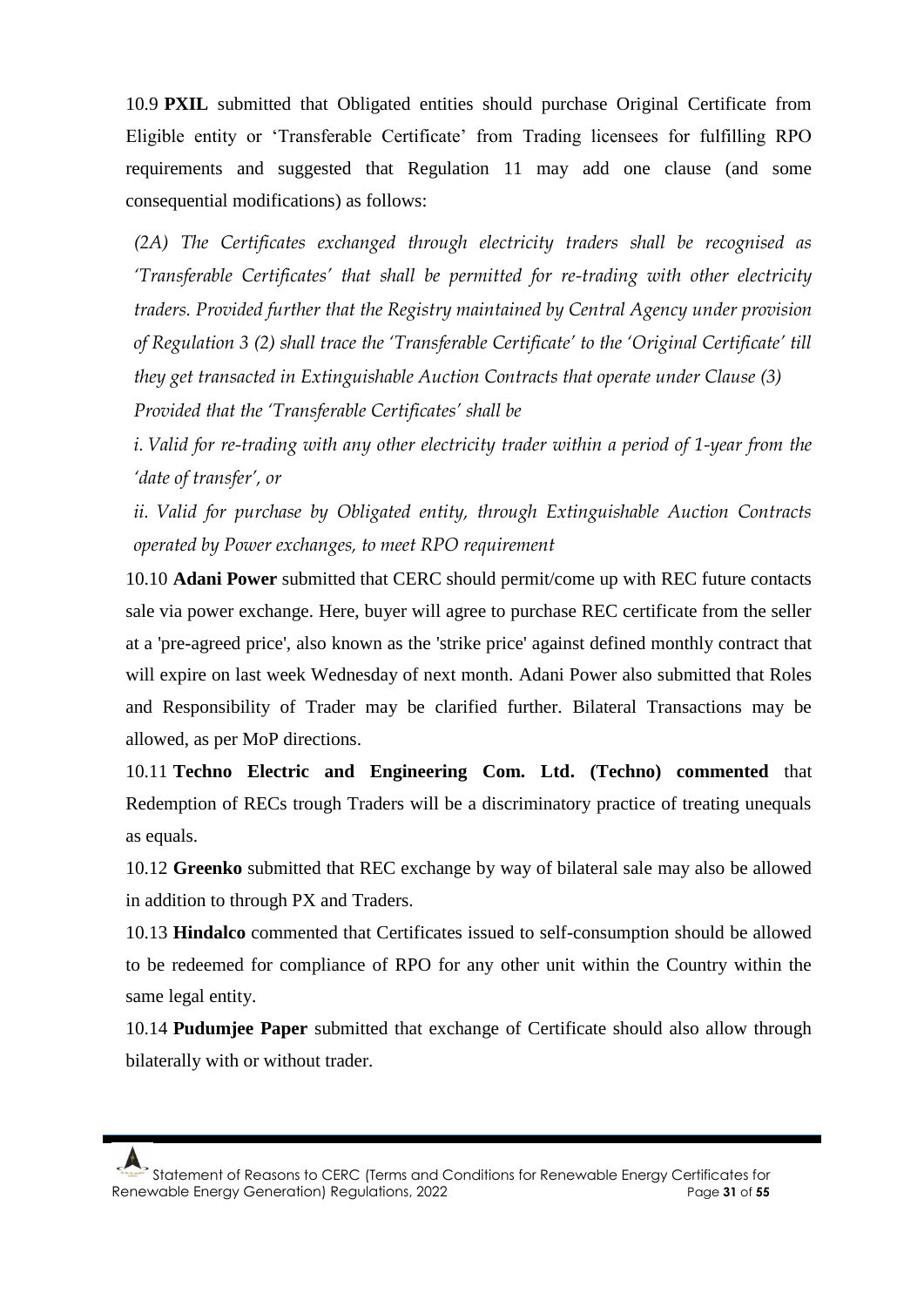10.15 **Vardhman** Textile Ltd submitted that the Clause 11(7) may be modified to give clarity that Certificates will be redeemed only upto self-consumption. Offset should be allowed for other units of the same Company covered under same PAN number or to 100% owned subsidiary of the Company. It was requested to clarify in the Regulations that RPO of captive obligated entity can be fulfilled either by consumption of captive RE power or by redemption of RECs issued against self-consumption of RE power from CGPs.

10.16 **UPSMCA** commented that flexibility in choosing options between PXs or Trader should be available with REC seller

10.17 **WIPPA** requested to amend the clause to allow sale of RECs without any intermediaries and purchase of RECs without redemption. Bilateral Transactions should be allowed. The details to be furnished shall be limited to volumes and type of buyer  $\&$  seller. Trade price may be reported in case of direct transactions.

10.18 **IWPA-NRC** requested to continue with the existing mechanism of sale and purchase of REC through closed auctions conducted through CERC-approved Power Exchanges.

10.19 **IWPA** submitted that the present mechanism of trading through the exchange between the RE generator and the obligated entities can continue where there is no scope for intermediaries and gaming in prices.

10.20 **KSEB** commented that allowing REC transaction through traders at mutual price would affect competitive price discovery and Forbearance Price also be there.

10.21 **Tata Power** commented that Bilateral trade should be allowed. Need to have strong RPO Compliance. Mechanism for Bilateral Trade should be specified.

10.22 **BYPL** suggested to allow bilateral contract between DISCOM without trader.

10.23 **BRPL** commented that Trade between DISCOM should be allowed.

10.24 **PTC India** welcomed OTC trade of REC.Suggested toallow trader to take title of REC to sell it onward to OE akin to a bilateral trade.

10.25 **Manikaran Power Ltd** commented that surplus REC in excess of RPO should be allowed for sale.

10.26 **APPCL** commented that penal provision should be added to avoid placing same REC in both Power Exchanges & trader. Trading Margin should not be applicable.

10.27 **PRAYAS** commented that REC should be traded twice a month.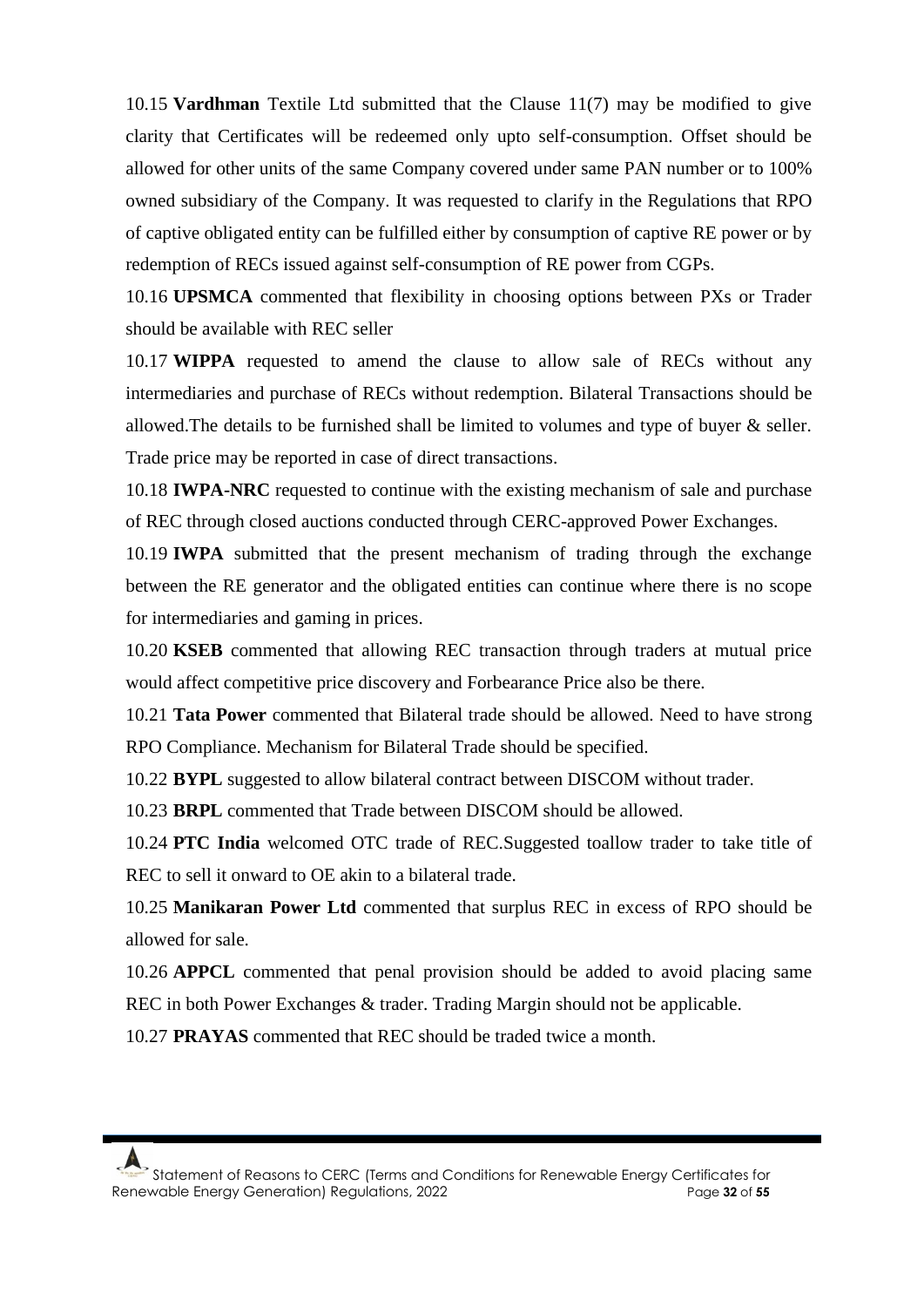10.28 **STATKRAFT** commented that flexibility to eligible entity to maximize revenue from REC to transfer unsold REC between PX's & trader. So proviso about informing in advance may be re-considered to Central Agency.Trading Margin Cap should not be imposed.

10.29 **IWTMA** commented that ease the process of procuring RECs in a more cost effective and efficient manner, REC Trading should be allowed through OTC marketplace and more options should be provided to sellers/buyers to buy/sell RECs in the country.

10.30 **RENEW Power** requested to amend the clause to allow sale of RECs without any intermediaries and purchase of RECs without redemption. Periodicity may be stipulated by the Central Agency in the Detailed Procedure. The details to be furnished shall be limited to volumes and type of buyer & seller. Trade price may be reported particularly in case of direct transactions between RE seller and obligated/voluntary entities or during retirement/exhaustion.

#### **Analysis and Decision**

10.31 The Commission has noted the suggestions of the stakeholders. The Commission has proposed that going forward RECs can be exchanged through traders in addition to the Power Exchange in view of the experience gained in REC transactions in the last one decade and believes that REC mechanism has matured enough to allow such additional mode of transactions through traders with required checks and balances in place. The principles specified in the Regulations and the detailed procedure to be issued by the Central Agency after due consultation with all stakeholders would further put in place the required checks and balances in the system to make sure that proper accounting and transparency is achieved in the process. As regards the suggestion on trading margin for REC transactions, the Commission believes that the same is not under the purview of these regulations. On the suggestions regarding allowing trade through DEEP portal, the Commission is of the view that the eligible entities have been given the flexibility to transact through traders. So long as this condition is met, they can choose to opt for any platform for REC transactions. The Commission does not consider it necessary to specify any particular platform for REC transactions.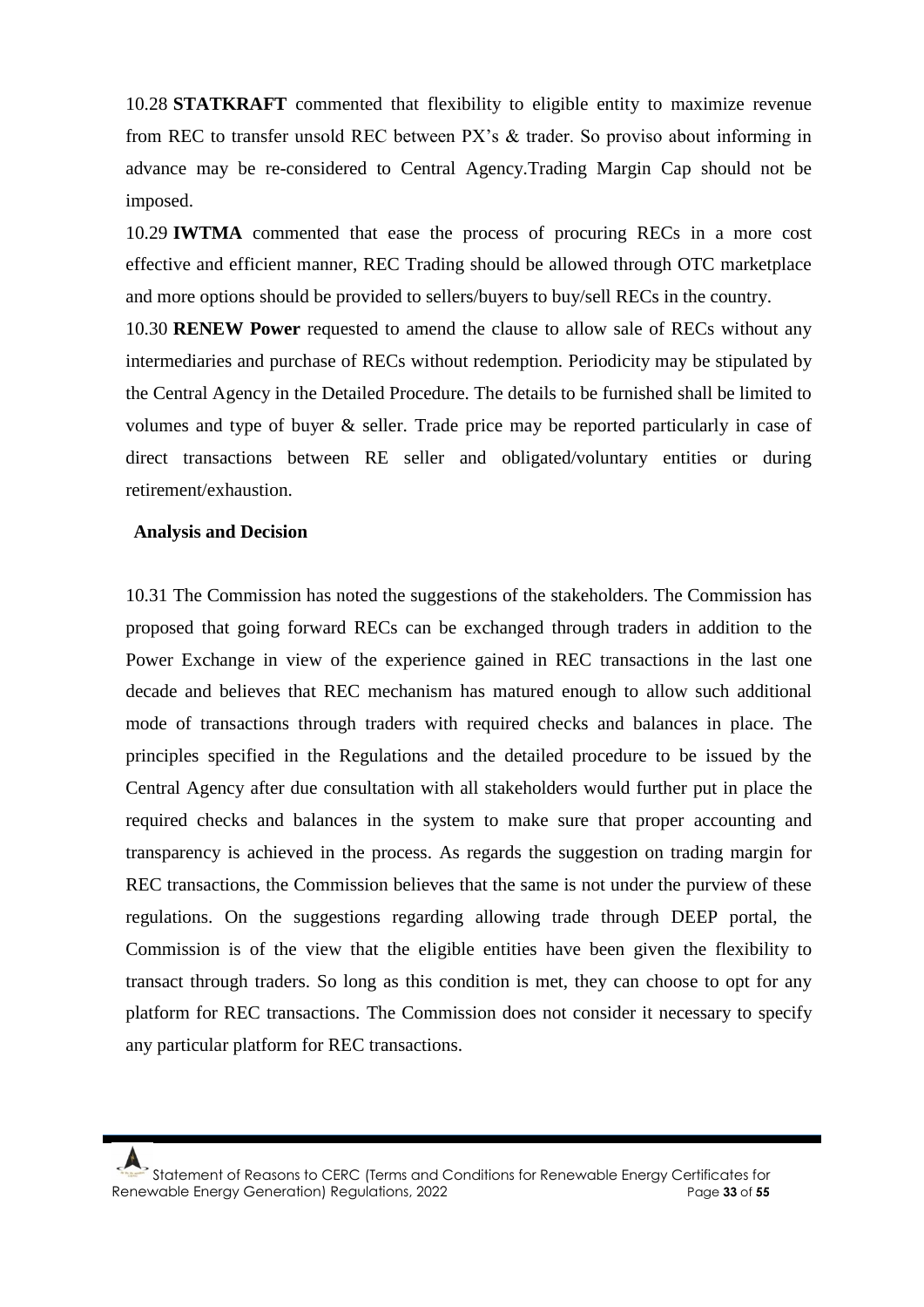10.32 As regards the suggestion of differentiating the REC transacted in Power Exchanges from those being transacted through traders, the Commission feels that there is no need to differentiate such REC transactions as denomination of RECs would be the same. Further, in order to ensure accountability and transparency, the detailed procedure to be issued by the Central Agency would further make adequate accounting procedure so that there is no double counting of Certificate. On the question of futures contracts for RECs the Commission is of the view that the same is beyond the scope of these Regulations. As regards the ownership of the titles for RECs being transacted through the traders, the Commission is of the view that this is a procedural issue and does not warrant any change in the Regulation. The Regulations provide that the Certificates once used for compliance of RPO shall stand redeemed and extinguished. As such, transfer of ownership of RECs shall be subject to this stipulation. The Central Agency shall make suitable provision in the detailed procedure to keep record of such transactions until the RECs are extinguished from the Registry.

10.33 As regards the suggestions of self-retention of REC for RPO compliance, the Commission is of the view that RPO compliance is in the domain of SERCs and as such would be treated as per the direction of the SERCs. As regards the issue of HPO and HEC, the Commission is of the view that with the introduction of multiplier, there is no need for separate REC for hydro or solar. As clarified, the Central Agency shall indicate origin of RE source while issuing the Certificates, which the obligated entities can use to meet source wise RPO, if so specified by the SERCs.

### **11. Denomination of Certificate**

#### **Commission's Proposal**

11.1 In the Draft Regulations, Denomination of Certificates was proposed as below:

*"(1) Each Certificate issued under these regulations shall represent one Megawatt hour ofelectricity generated from renewable energy sources and injected or deemed to be injected (in case of self-consumption by eligible captive generating station based on renewable energy sources) into the grid:*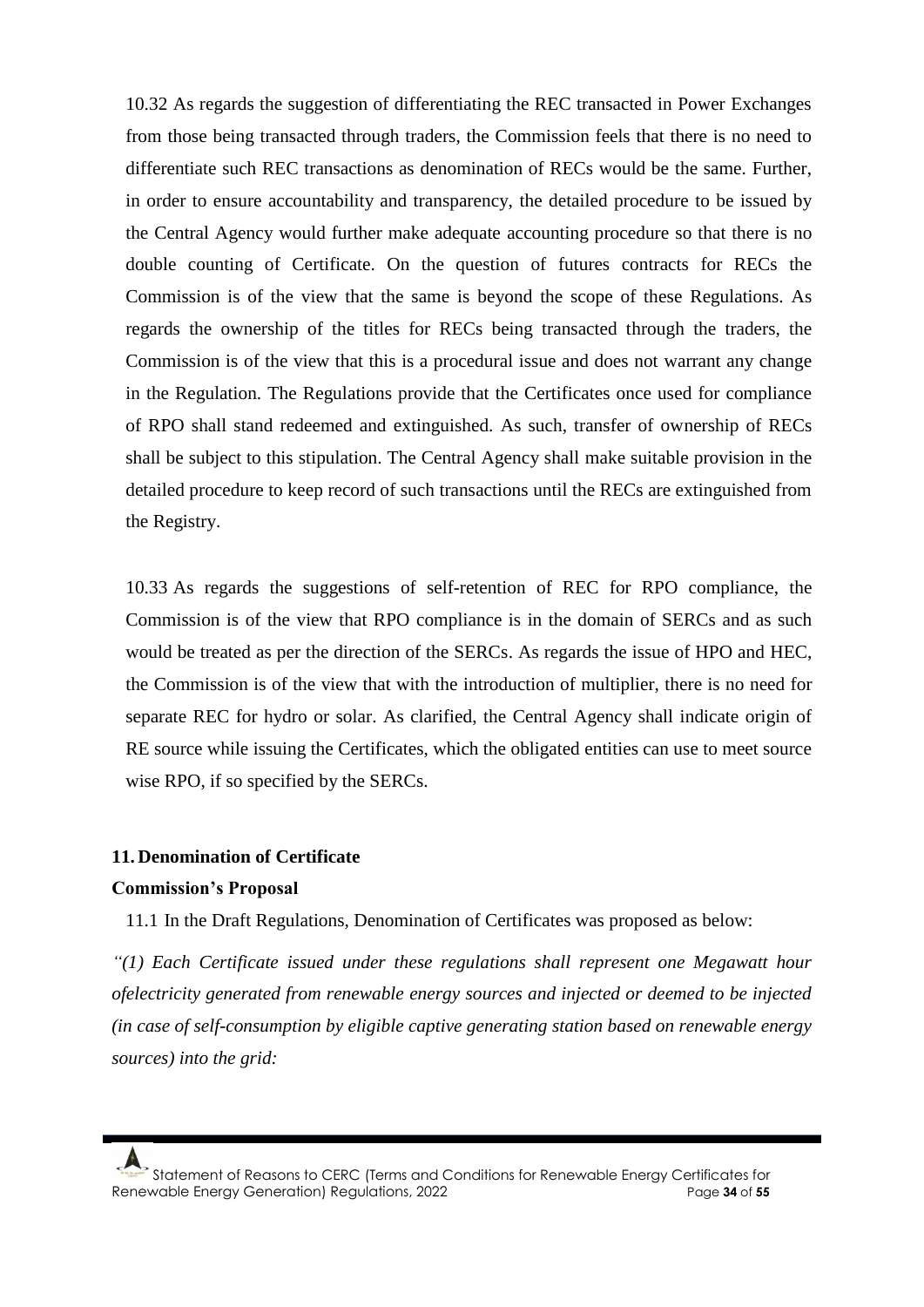*Provided that Certificate Multiplier may be determined by the Commission as per clause (2) of this Regulation:*

*Provided further that Certificates shall be issued in multiple of the assigned CertificateMultiplier as per clause (2) of this Regulation for one Megawatt hour of electricity generated and injected or deemed to be injected into the grid.*

*(2) The Certificate Multiplier for the period of three years from the date of effect of these regulations or such other period as may be decided by the Commission, as determined inAppendix-1 shall be as under:*

| <b>Renewable Energy Technologies</b> | Certificate Multiplier |
|--------------------------------------|------------------------|
| On-shore Wind and Solar 1            |                        |
| Hydro                                | 7.5                    |
| Municipal Solid Waste (MSW) and      | 2                      |
| non-fossil fuel-based cogeneration   |                        |
| <b>Biomass and Biofuel</b>           | 25                     |

*Provided that the Certificate Multiplier for other renewable energy technologies, not covered in the above table, shall be notified by the Commission on a case-to-case basis based on the principles stipulated in Appendix-1:*

*Provided further that the Commission may, from time to time, based on review of the maturity level and cost of various renewable energy technologies, revise the Certificate Multiplier.*

*(3) Applicable Certificate multiplier as per clause (2) of this Regulation shall be assigned to the renewable energy generating stations and captive generating stations based on renewable energy sources, commissioned after the date of effect of these regulations.*

*(4) The Certificate Multiplier once assigned to a renewable energy generating station, shall remain valid for a period of fifteen years from the date of commissioning of such renewable energy generating station or captive generating station based on renewable energy sources."*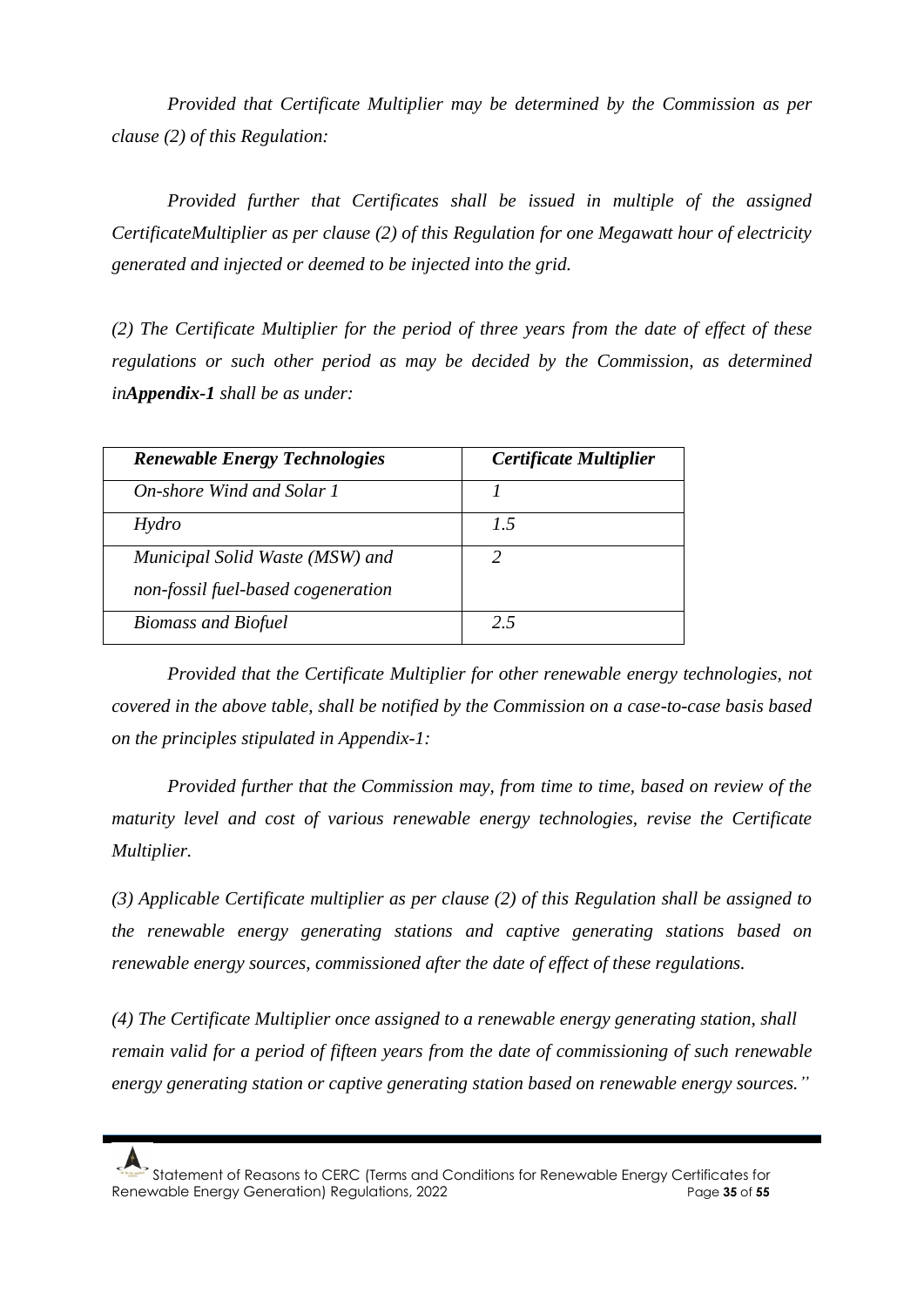# **Comments Received**

11.2 **KERC** suggested that Renewable certificate multiplier should be applicable to all the eligible entities as defined under 4(1) of the draft regulations for issuance of certificates 11.3 **KERC** sought clarification that whether Certificate multiplier of 1.5 as specified for 'Hydro' is applicable to both small hydro power plants and Large hydro power plants uniformly without any consideration towards the problems (R&R, delay in project due to environment clearances, etc.) associated with establishment of large hydro power plants and also specify mechanism for meeting HPO through HEC.

|                                      | <b>Draft Regulations</b>      | <b>Proposed</b>               |
|--------------------------------------|-------------------------------|-------------------------------|
| <b>Renewable Energy Technologies</b> | <b>Certificate Multiplier</b> | <b>Certificate Multiplier</b> |
|                                      |                               |                               |
| On-shore Wind and Solar              |                               |                               |
| Hydro                                | 1.5                           | $\mathcal{D}_{\mathcal{A}}$   |
| Municipal Solid Waste (MSW) and      | $\overline{2}$                | 3                             |
| non-fossil fuel-based cogeneration   |                               |                               |
| <b>Biomass and Biofuel</b>           | 2.5                           | 4                             |

11.4 **MERC** suggested that multiplier table may be modified as follows:

# 11.5 **MERC** also suggested to add provision as follows:

*"Distribution Licensee procuring power from RE technologies eligible for certificate multiplier shall get RECs equivalent to the 'certificate multiplier - 1'for procuring electricity at generic tariff / project specific tariff/ competitive discovered tariff from such RE sources beside such energy shall be considered towards fulfilment of RPO of Distribution Licensee"*

11.6 As per the MERC, above provision will help promoting other high cost RE sources as it will compensate Distribution Licensee to some extent for high tariff of such RE technologies.

11.7 **POSOCO** suggested that Certificate Multiplier may lead to legal issue and hence may be deleted.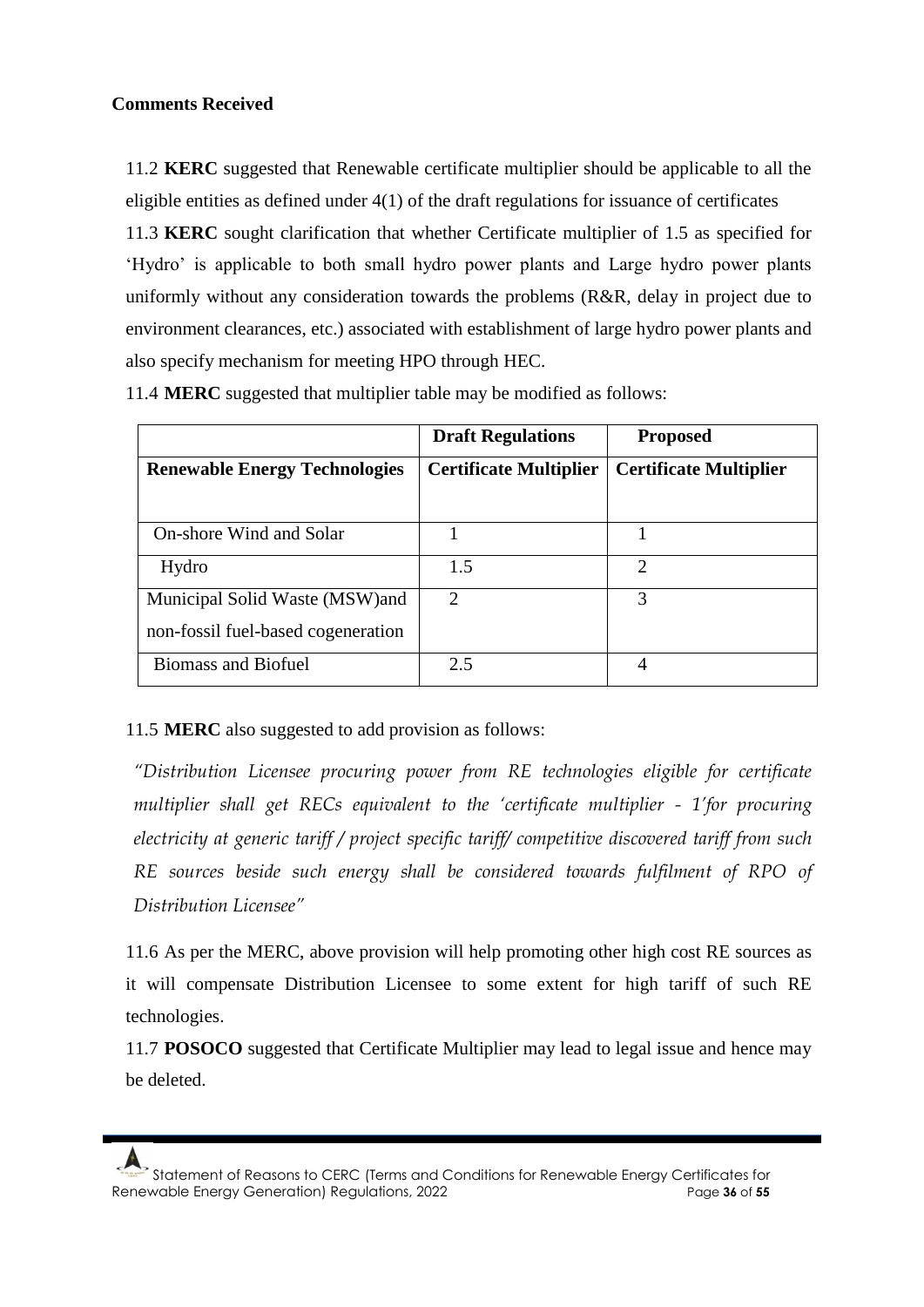11.8 **APSLDC** commented that Wind projects with Tariff more than Rs 4/kWh (old projects) or RE projects commissioned before 2017 should get Certificate Multiplier of 2.

11.9 **IEX** commented that provision of dispense with solar non-solar is welcomed. However, it is suggested that the proposed regulations may be made effective when all SERCs align their RPO Regulations with the proposed REC Regulations otherwise the obligated entities would not be able to purchase technology agnostic RECs as proposed in the draft Regulations.

11.10 **Enrich Energy** commented that vintage multiplier may be introduced for old projects.

11.11 **REconnect** submitted that projects which are commissioned prior to this regulation should also be taken under the ambit of REC multiplier.

11.12 **NHPC** commented that Framework for HPO and HEC may be included in the Regulation as per the direction of the MoP. Certificates purchased by Discoms should be of 1,5 multiples.

11.13 **Greenko** submitted that Large Hydro should be specified separately in the table and should be assigned multiplier as '2'. RE with Storage should assign Multiplier as '3'. Vintage multiplier may also be provided to take care of old projects.

11.14 **OGPL** and **Continuum Energy** requested to provide multipliers to existing projects as well.

11.15 **Hygenco Pvt LTd**. requested to introduce certificate multiplier for computing REC's equivalent to green hydrogen production/consumption from RE resources and multiplier of 3 should be assigned to Green Hydrogen.

11.16 **Grasim Industry** commented that Multiplier should also be assigned to existing REC projects. Multiplier with floor price should be introduced.

11.17 **UPSMCA** commented that review period for Multiplier should be 5 and Biomass and biofuel cannot be segregated with non-fossil fuel-based co-generation. Benefit of Multiplier should also be available to existing projects.

11.18 **CPPA** commented that multiplier should also be applicable to existing REC projects. Multiplier should also be available for OA consumer. Multiplier for new technology should be added.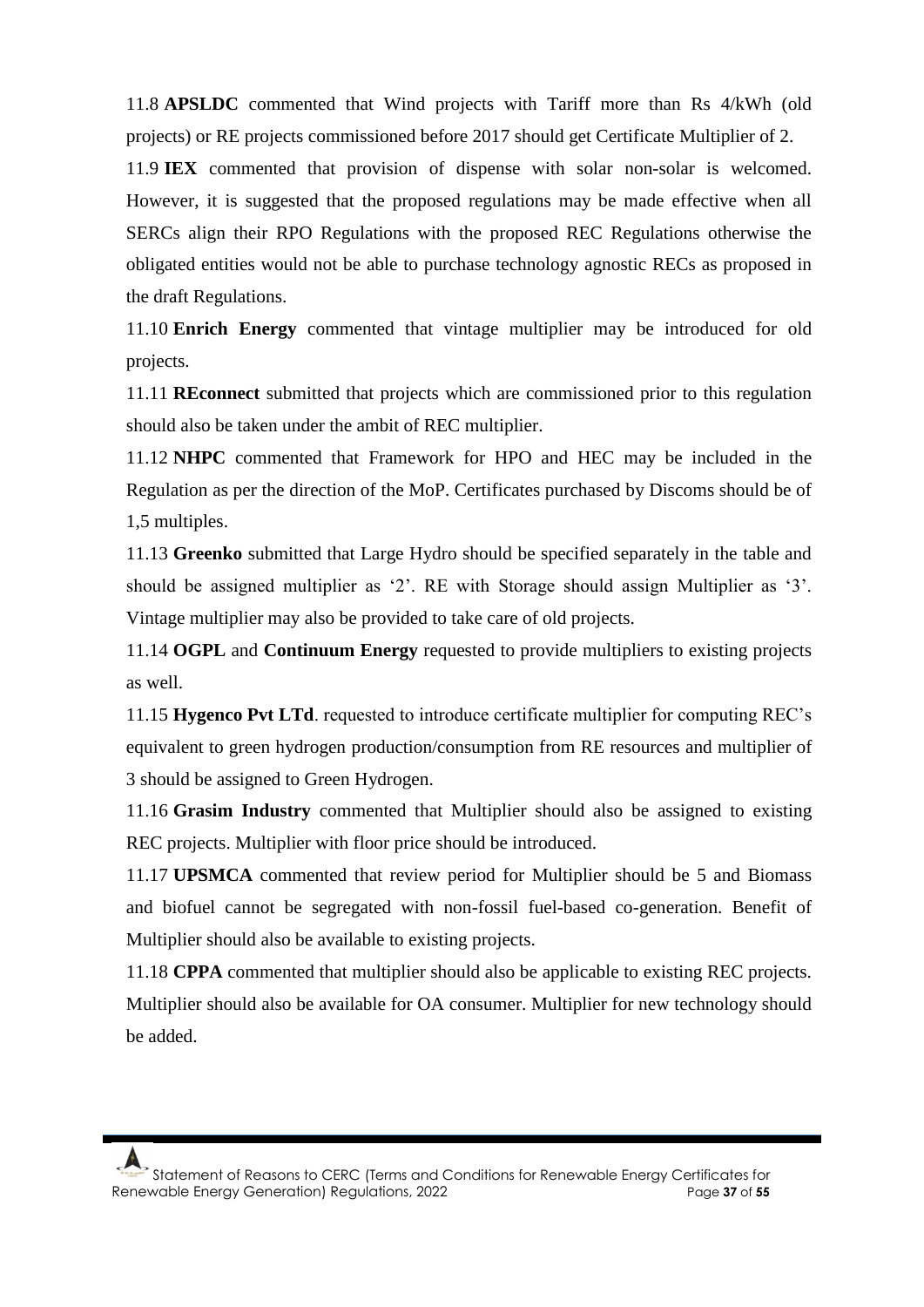11.19 **WIPPA** commented that period of review should be shorter for fast changing technologies like ESS. Annexure-1: Alternative multiplier considering the cost of technologies (tariff), environmental attribute, end of life cost, system stability and the maturity of the corresponding technology has been proposed as Annexure. Solar and wind should be separated in multiplier. Vintage multiplier should be considered.

11.20 **IWPA-NRC** commented that Term 'deemed to be injected' need clarification. There should not be multiplier.

11.21 **IWPA** commented that the term self-consumption mentioned as "Deemed to be injected" means the power generated and consumed (behind the meter) from RE sources within the premises without availing OA. This may please be clarified. It was requested request to provide multipliers to existing projects as well. To support the arguments issues such as lowest CUF, Poor implementation of REC Mechanisms, Poor revenue realization, reduction of floor and forbearance price, reduction in wind power installation etc. were explained. It was commented that project tariff based on competitive bidding should not be considered for REC multiplier.

11.22 **InWEA** commented on Annexure-1: Alternative multiplier considering the cost of technologies (tariff), environmental attribute, end of life cost, system stability and the maturity of the corresponding technology has been proposed as Annexure. Solar and wind should be separated in multiplier. Vintage multiplier should be considered.

11.23 **GRIDCO** commented that Higher Multiplier for floating solar and SHP.Multiplier should be reduced every three years in graded way instead of 15 years.

11.24 **Tata Power** commented that RE+Storage should have multiplier. Purchase of an equivalent quantum of RECs can offset the conventional power being used for production of hydrogen. Off-setting for OA is missing for Group Companies. Co-generation should be allowed.

11.25 **BRPL** suggested for Multiplier for offshore wind, SHP.

11.26 **Torrent Power** suggested that Technology Efficiency & Adaptation should be considered for multiplier.

11.27 **SECI** commented that Multiplier table should be modified for BESS & offshore.

11.28 **PTC India** commented that Multiplier should be whole number rather than fractional like 1.5.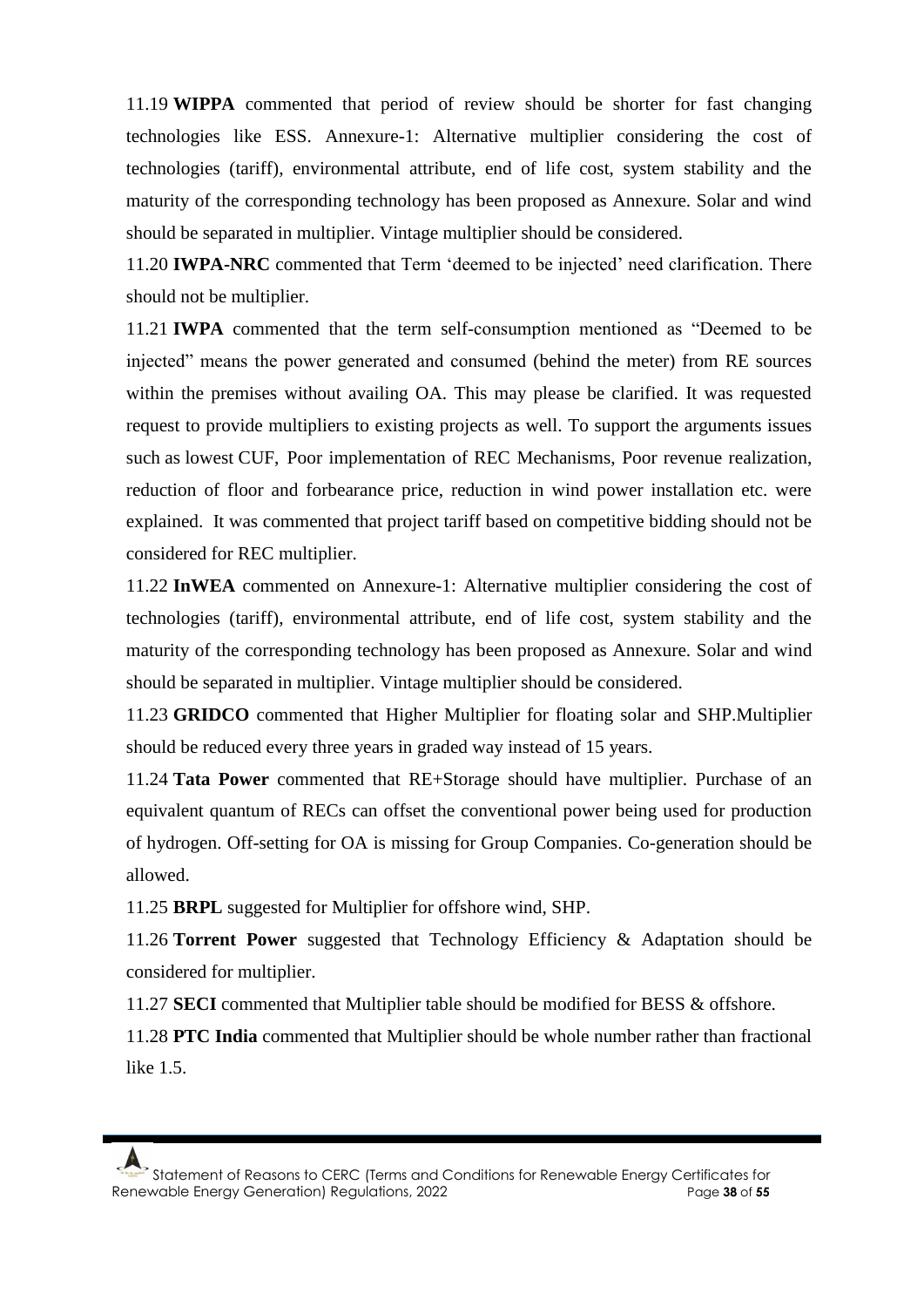11.29 **STATKRAFT** commented that Multiplier to Hydro should be 2.5 & not 1.5. Allow multiplier for eligible Hydro commissioned between Regulation Reinstate Forbearance & Floor Price.

11.30 **CEEW** commented that Multiplier for BESS, Hybrid, Rooftop be specified. Multiplier should be applicable till redemption of REC.

11.31 **PRAYAS** commented that **Multiplier** is welcomed but exclusion of already commissioned project would need more stringent tracking. Easier way to promote new tech is VGF & not multiplier. Small & Big Hydro should not be clubbed.

11.32 **SHAKTI Foundation** commented that Multiplier should be slightly increased, include solar thermal; and soughtclarity on HPO, Multiplier for LHP.

11.33 **IWTMA** commented that projects which are commissioned prior to this regulation should also be taken under the ambit of REC multiplier.

11.34 **RENEW Power** requested to include clause for reduction in multiplier determination period for fast changing technologies, to consider the additional factors while determining the multiplier factor, to consider solar and wind separately for RECs and multipliers, to consider a vintage multiplier for old projects commensurate to the REC floor price during the time of implementation for a duration of 15 years.

11.35 **WBSEDCL** commented that Multiplier should be reviewed yearly.

11.36 **MSEDCL** commented that a higher multiplier can be specified for Hydro, MSW and Biomass and Biofuel.The validity of the certificate multiplier assigned to Hydro projects should be longer than 15 years as useful life of Hydro projects is more than 30 years.

### **Analysis and Decision**

11.37 Many stakeholders appreciated the proposal of doing away with the categorisation of solar and non-solar RECs. However, some stakeholders suggested that the State Regulations should also be aligned with the new REC framework. Some suggested toallow Multiplier to Discoms or OA consumers. Some stakeholders raised concerns regarding legal issues associated with. Some stakeholders suggested that HPO and HEC should be included as per MoP Notification.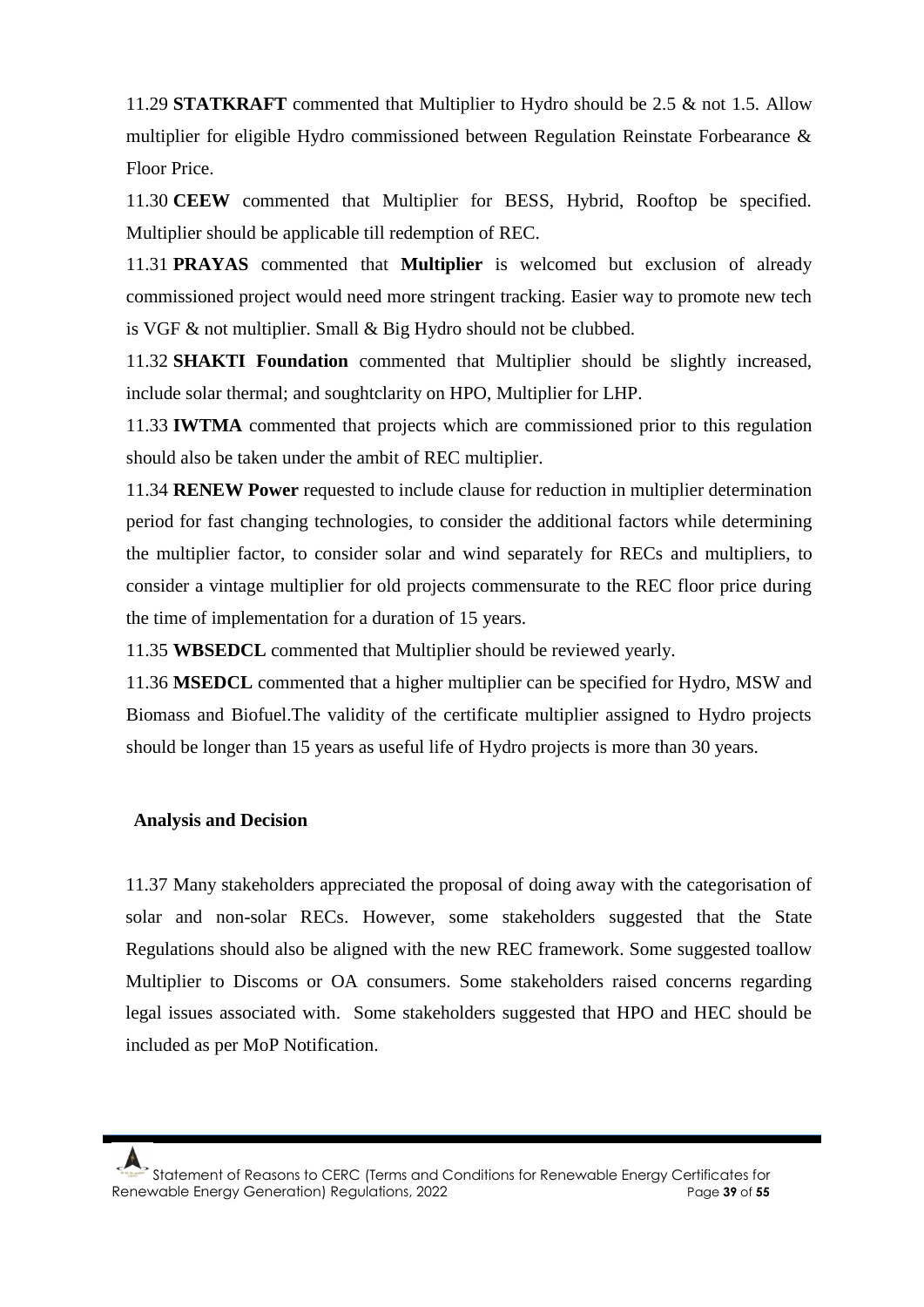11.38 Some stakeholders suggested grandfathering of the existing projects by assigning Multiplier for such projects while some suggested additional technologies like Green Hydrogen, Solar Thermal, Stand-along ESS, Hybrid, Off-shore Wind, Solar Rooftop should also be assigned Multiplier. Some suggested alternative approaches considering the cost of technology (tariff), environmental attribute, end of life cost, system stability and the maturity of the corresponding technology. Some suggested separating out a few technologies which are clubbed in the Multiplier like Wind and Solar, MSW and Cogeneration, Biomass and Biofuel etc. Some suggested review period should be one year while some suggested it should be more than 3 years. Some suggested the Multiplier should be graded and reduced after every 3 years instead of constant for 15 years.

11.39 The Commission has carefully considered the comments received in the context of multiplier. The Commission would like to clarify that the multiplier would be applicable to the eligible RE generating station and captive generating station commissioned after the date of coming into force of these regulations.

11.40 As regards the legal concerns raised by the POSOCO on introducing the multiplier, the Commission is of the view that it does not suffer any legal infirmity. The objective of introducing multiplier is to ensure that REC market is not fragmented while making sure at the same time that all technologies are equitably compensated. The Commission had introduced the concept of multiplier in the past well for solar projects.

11.41 As explained in the explanatory memorandum, over the period costs of wind and solar projects have reduced significantly and stakeholders have argued that a separate carve out for solar and the present provision of putting together all other RE resources as non solar, need a revisit. The Commission has continued with the existing provision of denomination of Certificates, that is, one Certificate representing one MWh of energy generated and injected or deemed to have been injected into the grid, but with a special provision of Certificate multiplier keeping in view the cost of various RE technologies. Further, the Certificates issued to the eligible entity would also represent the origin of source for such Certificates which then would be appropriately accounted by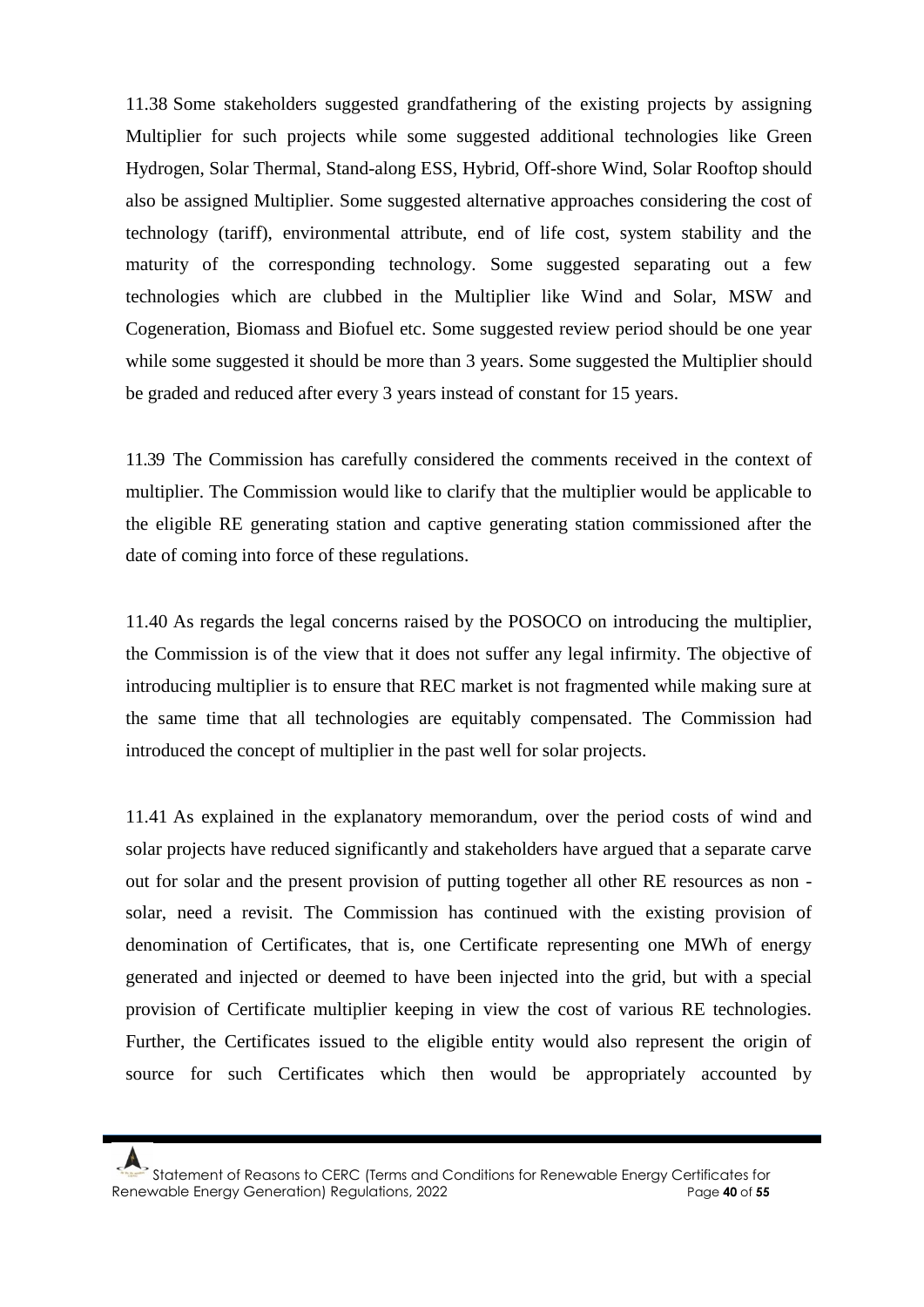complimentary mechanism at the State level to ensure that the compliance of RPO as per SERC Regulations.

11.42 As regards the multiplier for new RE technologies like Green Hydrogen, Solar Thermal, Stand-along ESS, Hybrid, Off-shore Wind etc. the Commission is of the view that sufficient data is not available to fix multiplier for these technologies and hence would be dealt on case-to-case basis.

11.43 The Commission would like to clarify that the hydro technology specified in the Regulations include the small hydro projects, as also the large hydro projects commissioned after 08.03.2019 as per the MoP notification.

11.44 As regards the other suggestions on different timelines for the multiplier the Commission believes that the proposed provision of specifying the multiplier for three years is adequate for desired certainty. Further, to bring more regulatory certainly the Commission has modified the provision such that the multiplier once assigned to a technology would remain valid for a period of fifteen-five years from the date of commissioning of such project.

# **12. Pricing of Certificates**

### **Commission's Proposal**

12.1 In the Draft Regulations, Pricing of Certificates was proposed as below:

*"(1) The price of Certificate shall be as discovered in the Power Exchange(s) or as mutually agreed between eligible entities and the electricity traders:*

*Provided that the Power Exchange(s) and the electricity traders shall report all transactions with details including but not limited to volume, price, buyers and sellers to the Central Agency on a monthly basis.*

*(2) The Commission, on being satisfied that any of the following circumstances exist or is likely to occur, may by an order give such directions as may be considered necessary: (a) Abnormal increase or decrease in prices of Certificates;*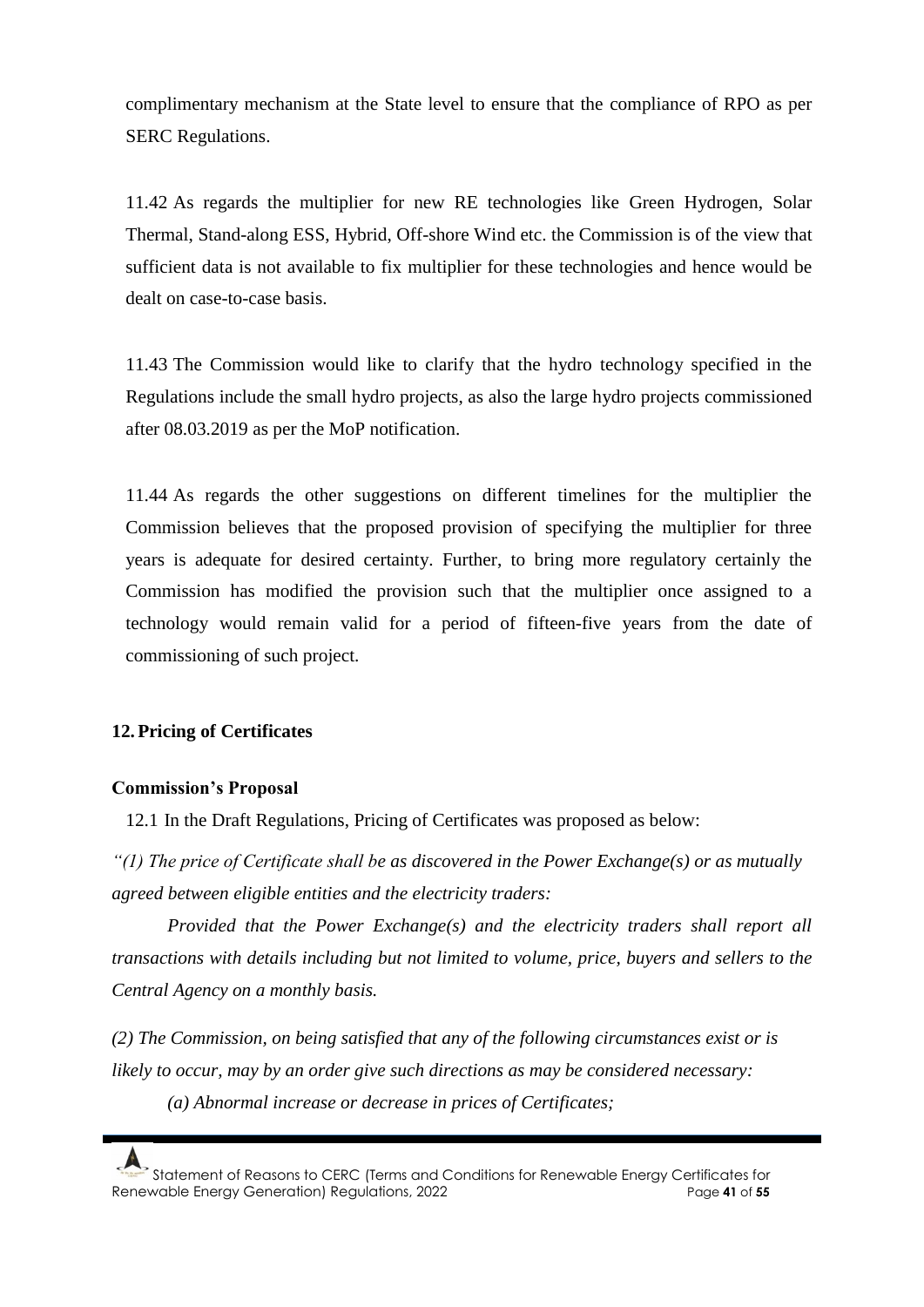- *(b) Sudden volatility in the prices of Certificates;*
- (c) Sudden *high* or low transaction volumes of Certificates on a Power Exchange."

### **Comments Received**

12.2 **POSOCO** welcomed the proposal for removal of floor and forbearance price of REC(s). According to POSOCO it is a fact that any ceiling in the form of floor price or forbearance price distorts the market, and as a result discovery of true price is not achieved. In the absence of externalities, both the price floor and ceiling cause deadweight loss since they change the market quantity from what would occur in equilibrium. This is accompanied by a transfer of surplus from one player to another.

12.3 **GRIDCO** commented that removal of Floor Price will create competition in the Market, which will be beneficial for the Buyers in terms of lower price and for the Sellers also as the REC Market will be revived.

12.4 **PTC India** in its comment stated that the removal of floor and forbearance prices and letting prices to be discovered either on the power exchanges or as mutually agreed between eligible entities and the electricity traders is a significant modification. This is a significant enablement of market forces of supply and demand with some oversight by the regulator on managing any extraordinary volatility in the market prices if it emerges.

12.5 **Ministry of Power** in its comment stated that floor and forbearance price are not required to be specified. As RECs are perpetually valid then the floor and forbearance prices are not required to be specified as RECs holders would have the complete freedom to decide the timings to sell.

12.6 **Mytrah Energy Pvt Ltd** requested the Commission to determine the floor price of REC to protect the RE projects and make them financially viable.

12.7 **Techno Electric and Engineering Com. Ltd. (Techno**) commented that doing away with Forbearance price will negate the object of promoting renewable energy projects as envisaged by MNRE and may prove fatal to the existing REC Generators. Minimum support price for REC should be there. It was suggested that the RPO obligation be changed to quarterly over annual and additionally, the compliance must be overviewed/reaffirmed by any independent agency like IREDA, POSOCO, SECI or MNRE appointed independent auditors at the State level.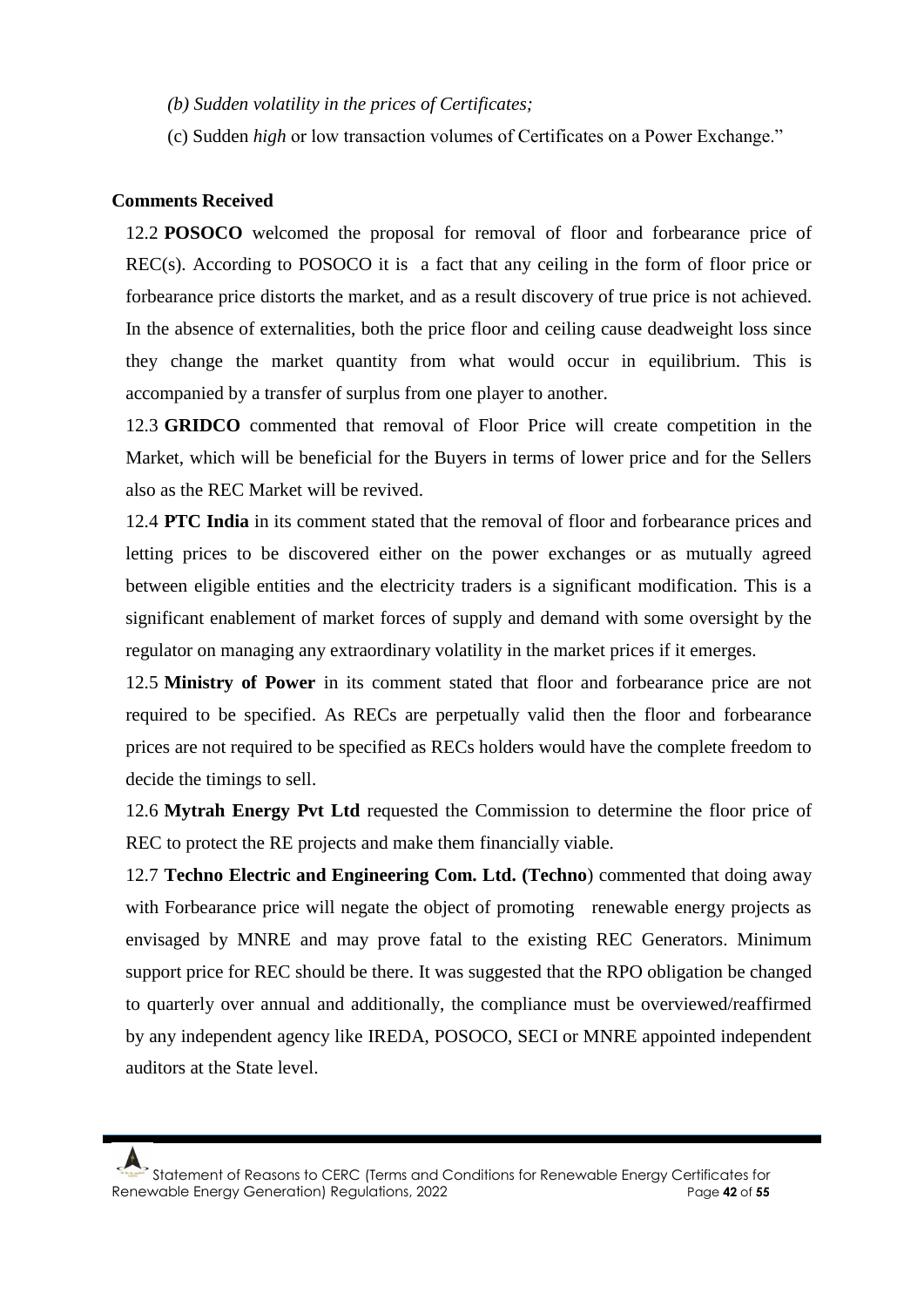12.8 **Pudumjee Paper** submitted that the price of Certificates should be as mutually agreed between the buyer and the seller and accordingly the clauses may be modified by deleting trader.

12.9 **U.P. Sugar Mills Cogen Association** suggested to definemethodology /rules for determination of floor price and forbearance price separately.RPO to be adopted by all States as per MoP Guidelines / Trajectory**.**Provision for Floor and Forbearance Price should be retained.

12.10 **ISMA** commented thatFloor Price of REC should be fixed at Rs 1000/REC.

12.11 **CPPA, IWPA-NRC, GRIDCO, BYPL BRPL, Torrent Power** commented that Floor and Forbearance Price should be retained**.**

12.12 **KSEB** commented that trading in Exchange will affect competitive price discovery and suggested that forbearance price should also be there.

12.13 **PTC India** commented that Forbearance & Floor Price removal is welcome.

12.14 **IWPA** submitted that floor price is needed to provide revenue certainty and to keep the projects viable through its life time. OGPL submitted that the floor and forbearance price should continue to be in place for RECs for the life of the project and in the event of any reduction in floor price, a multiplier in respect of projects commissioned prior to the date of the reduction in floor prices came into effect, representing the difference in floor price prevailed on the date of commissioning and the revised floor prices prevailing from time to time be determined and RECs issued accordingly.

12.15 **NVVN** commented that Trader should be allowed to discover its rate through tendering process. Allow REC for end use to offset for selling DSM penalties. Provide HPO & HCC.

12.16 **PRAYAS** requested to provide clarity on ownership of REC, taxation of GST, trader allowed to hold REC? will it be tagged differently. Order for intervention in REC price should be reviewed & after consultation.

12.17 **SHAKTI Foundation** commented that REC should be only traded on PX's.

12.18 **MSEDCL** commented that the price of REC shall be determined only through market discovery and not by mutual agreement.

#### **Analysis and Decision**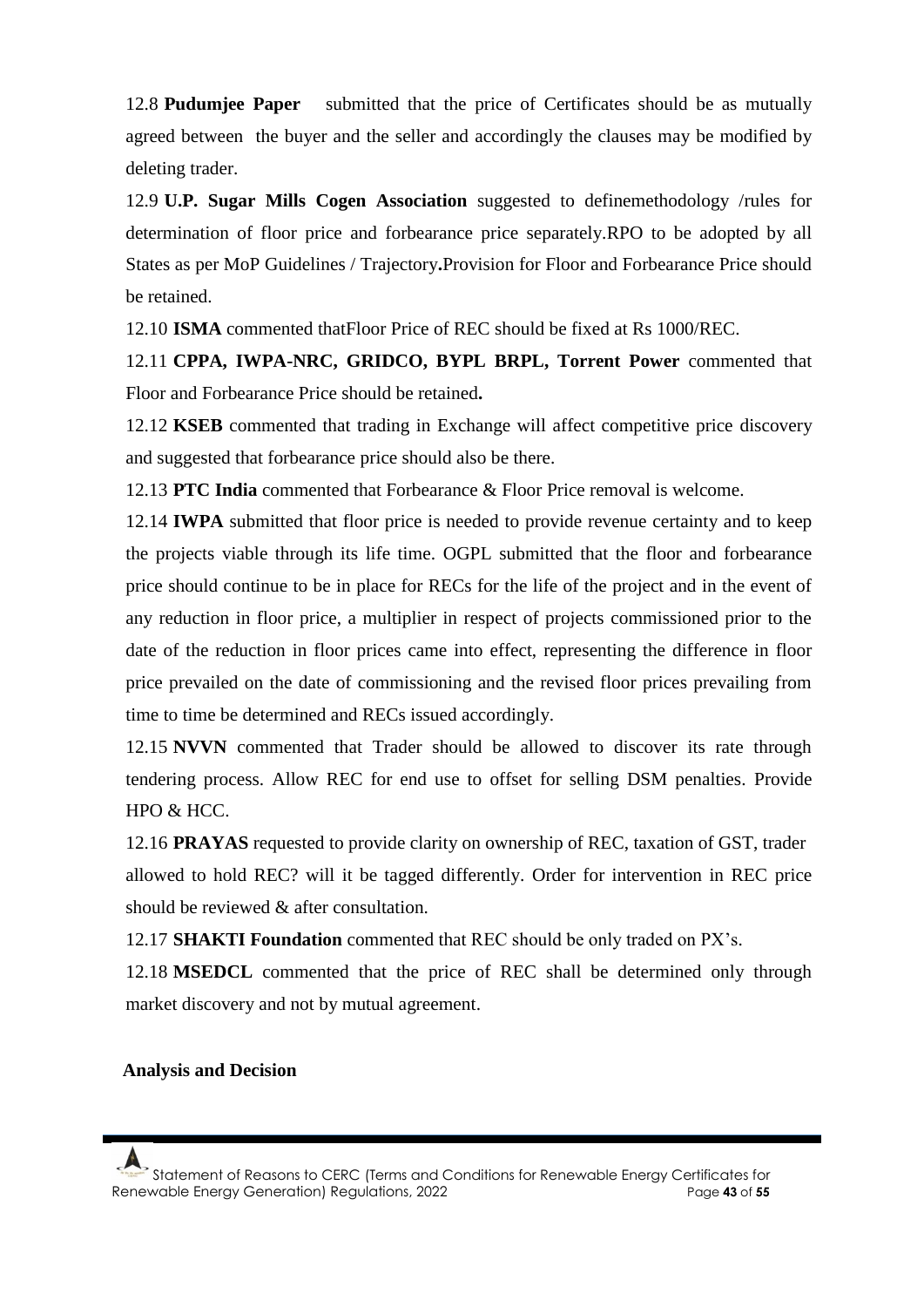12.19 The Commission has analysed the comments and observations submitted by the Stakeholders. Some stakeholders have welcomed the removal of floor and forbearance price while some stakeholders have requested to retain floor and forbearance price as this will ensure minimum level of support/price to the generators for their RECs. Some stakeholders have submitted that the Regulations may only be enforced on the projects registered post notification of this regulation. The projects previously registered under this mechanism, may be allowed to continue trade of RECs as per the previous norms. Some stakeholders have suggested that the price should be discovered in DEEP Portal through transparent process. Some suggested that REC should be tagged differently. Some stakeholders emphasised on strong monitoring and surveillance to ensure transparency and avoid any malpractices. Any intervention by the Commission should be reasoned and after due consultation with all stakeholders.

12.20 The Commission would like to reiterate that the rationale for removal of floor and forbearance price was already explained in the explanatory memorandum to the Draft Regulations. The relevant extract from the explanatory memorandum is quoted below for ready reference:

*11.1 ……….. In view of the fact that RE market has adequately matured and prices of renewable technologies, especially wind and solar have reduced drastically, the Commission reviewed the need for floor and forbearance price for the REC market. The Commission from time to time had also directed the staff to review the need of floor and forbearance price in view of the fact that REC market has been in operation for more than ten years now. The Regulatory Impact Assessment study conducted by the Commission also recommended that it is imperative to do away with floor and forbearance price of REC. The communication received from the Ministry of Power also recommended removal of floor and forbearance price. Accordingly, the Commission has decided to do away with the requirement of determining floor and forbearance price for REC. The price of REC would be discovered based on the demand and supply situation in the REC market with complete freedom to buyers and sellers. The Commission believes that this will help realize true market value of REC.*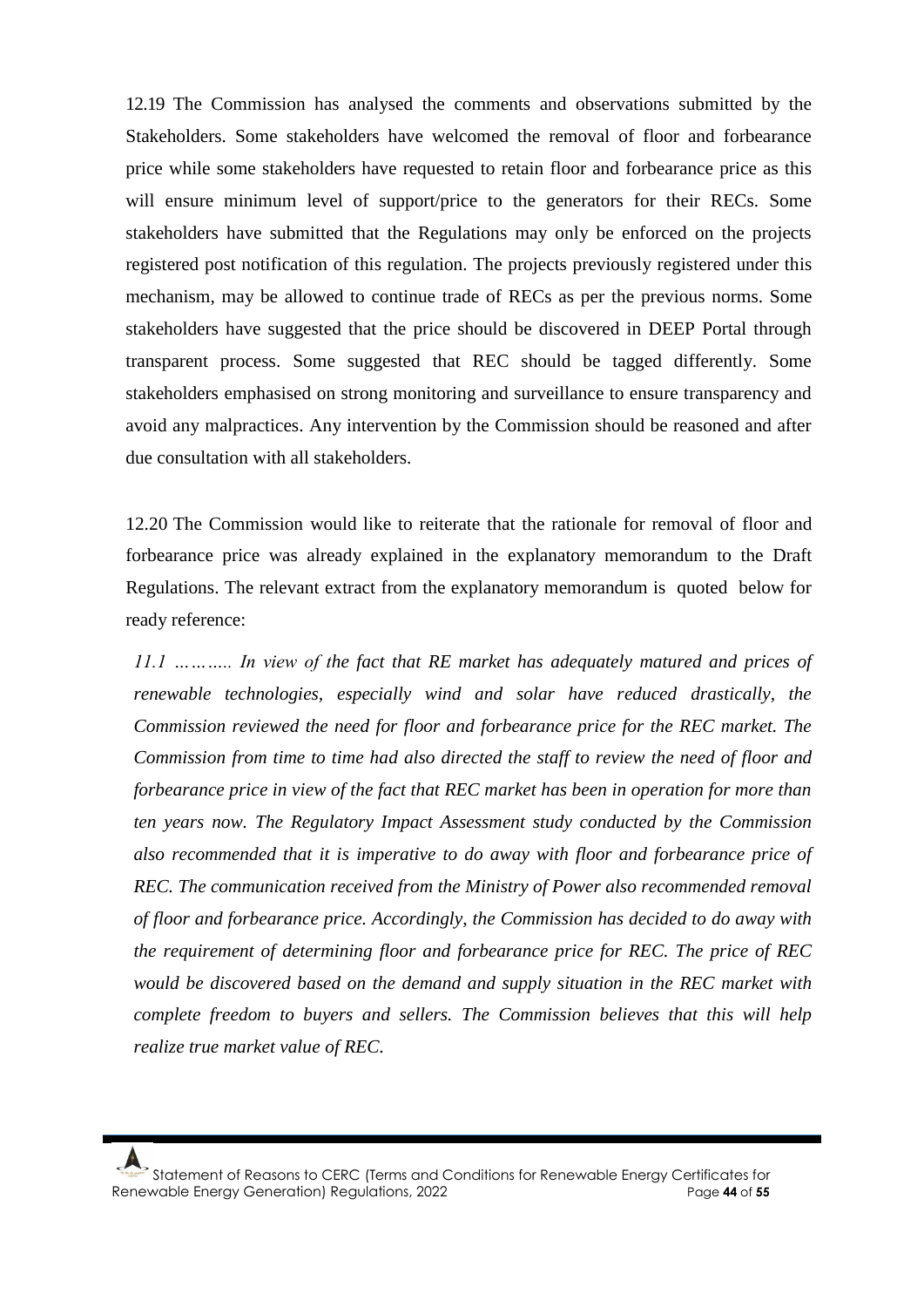12.21 The Commission had undertaken regulatory impact assessment of REC mechanism. The relevant extract from the report is as under:

*" 6.1 Removal of Floor and Forbearance prices: while RECs are being bought by all types of consumers, discoms remain the largest stakeholders. The success of the REC mechanism lies greatly on the participation of discoms in the scheme. Discussions with discoms and generators have indicated that there is a lack of motivation for discoms which are under financial distress to purchase RECs.*

*RECs were an additional source of revenue for projects which could not meet their revenue requirements just by sale of RE power. Accordingly, RECs were sold at high rates in the initial years of the mechanism. However, with the falling prices of RE power over the years, the floor and forbearance prices have been reduced significantly. Given the fall in the RE prices to levels similar to conventional tariff, the floor price of RECs becomes questionable. Most of the obligated entities are wanting to buy RECs at lower than the current floor price.*

*While the floor and forbearance prices have been reduced, removal of these would help in realising the true market value of RECs. RE technologies don't need price support now. It has been learnt from some discoms that SERCs often are averse to allowing the pass though of REC prices above the floor price. Notwithstanding the resistance of most eligible entities, removal of floor and forbearance price may be treated as an imperative."*

12.22 The Commission also accepts the argument of POSOCO that any ceiling in the form of floor price or forbearance price distorts the market, and as a result discovery of true price is not achieved. That both the floor and ceiling prices cause deadweight loss since they change the market quantity from what would occur in equilibrium, eventually resulting in a transfer of surplus from one player to another. The Commission reiterates that the REC market now has matured enough and there is no need for floor and forbearance price. In any case, the Commission has the powers to intervene in the event of price volatility.

12.23 As regards the suggestion for applicability of the provision regarding pricing of Certificates only to the new projects and not to the existing REC projects, the Commission would like to clarify that most of the Regulations issued by the Commission are applicable on the existing projects. For example, Tariff Regulations have control period of five years

Statement of Reasons to CERC (Terms and Conditions for Renewable Energy Certificates for Renewable Energy Generation) Regulations, 2022 Page **45** of **55**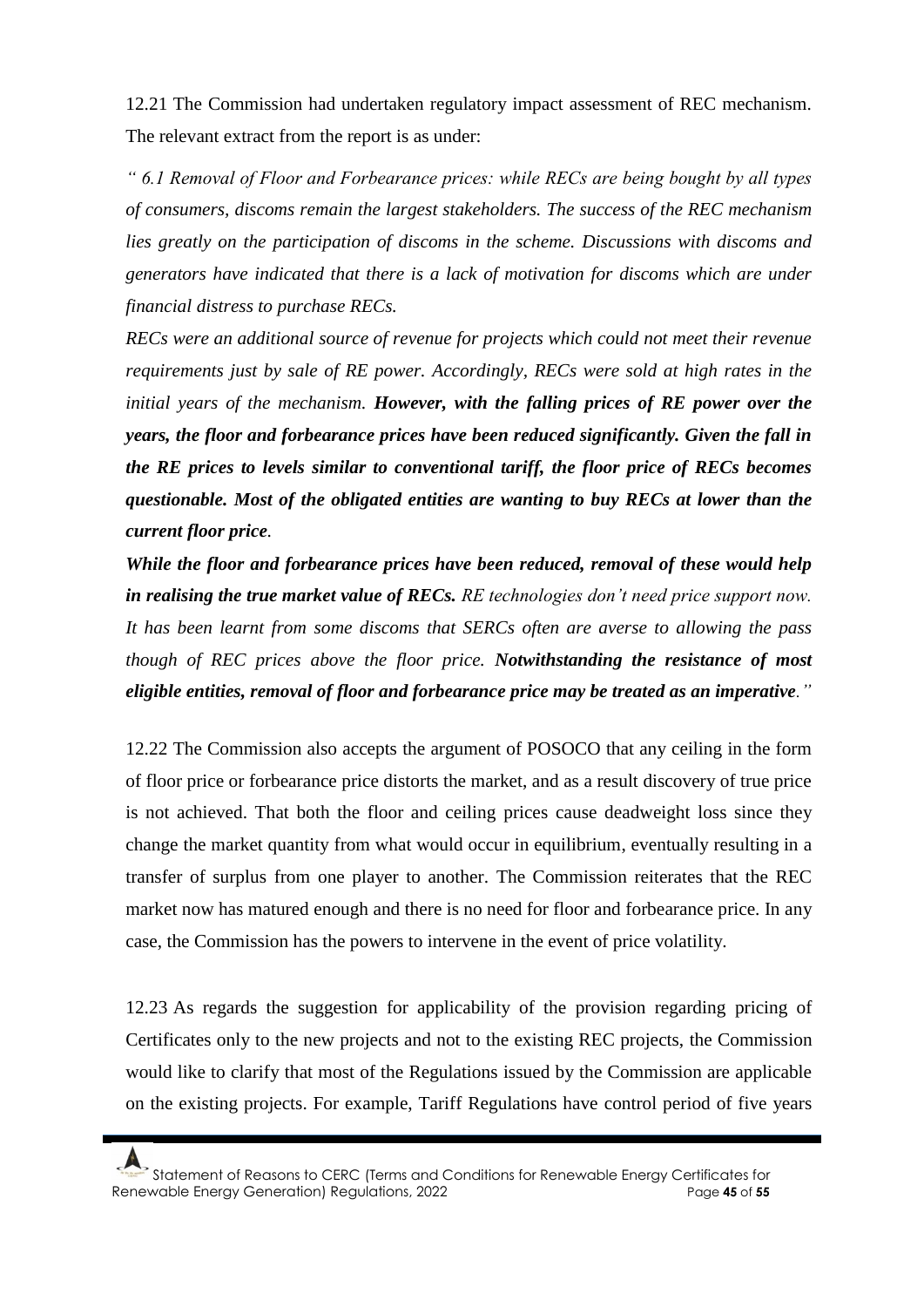where after tariff regulations are revised as in 2009-14 to 2014-19 to 2019-24 period. Investors are well aware that the Regulations are subject to revision and take their business decisions accordingly. Therefore, the question of retrospectivity is not relevant. There is, at the same time no vested right of promissory estoppel in favor of the investors in having floor and forbearance price. The Commission has to do a balancing act considering the views of the stakeholders from both the sides. Further, the Commission is of the view that principle of promissory estoppel does not apply against the legislative action and the same cannot override the provisions of a statute or law, where a statute imposes a duty by positive action.

12.24 As regards monitoring and surveillance mechanism, the Commission would like to reiterate that the detailed procedure to be issued by the Central Agency would develop an appropriate mechanism in this regard to ensure the required checks and balances.

#### **13. Validity of Certificates**

#### **Commission's Proposal**

13.1 In the Draft Regulations, Validity of Certificates was proposed in Regulation 14 as below:

"(1) *The Certificates issued shall remain valid until they are redeemed:*

*Provided that where an eligible entity has obtained accreditation or registration on the basisof false information or by suppressing material information and the accreditation for Certificates or registration for Certificates of such entity is revoked at a later date, the Certificates already issued to such entity, but not redeemed, shall stand extinguished from the date of issue of such Certificates and in respect of Certificates already redeemed, such entity shall deposit to the Central Agency, the bamount realized from sale of such Certificates along with the interest at the rate of two hundred (200) basis points above the State Bank of India Marginal Cost of Funds based Lending Rate (MCLR) of one year tenor*."

#### **CommentsReceived**

13.2 **Ministry of Power** suggested that an effective mechanism for monitoring and surveillance be provided in the Regulations to avoid hoarding of RECs.

Statement of Reasons to CERC (Terms and Conditions for Renewable Energy Certificates for Renewable Energy Generation) Regulations, 2022 Page **46** of **55**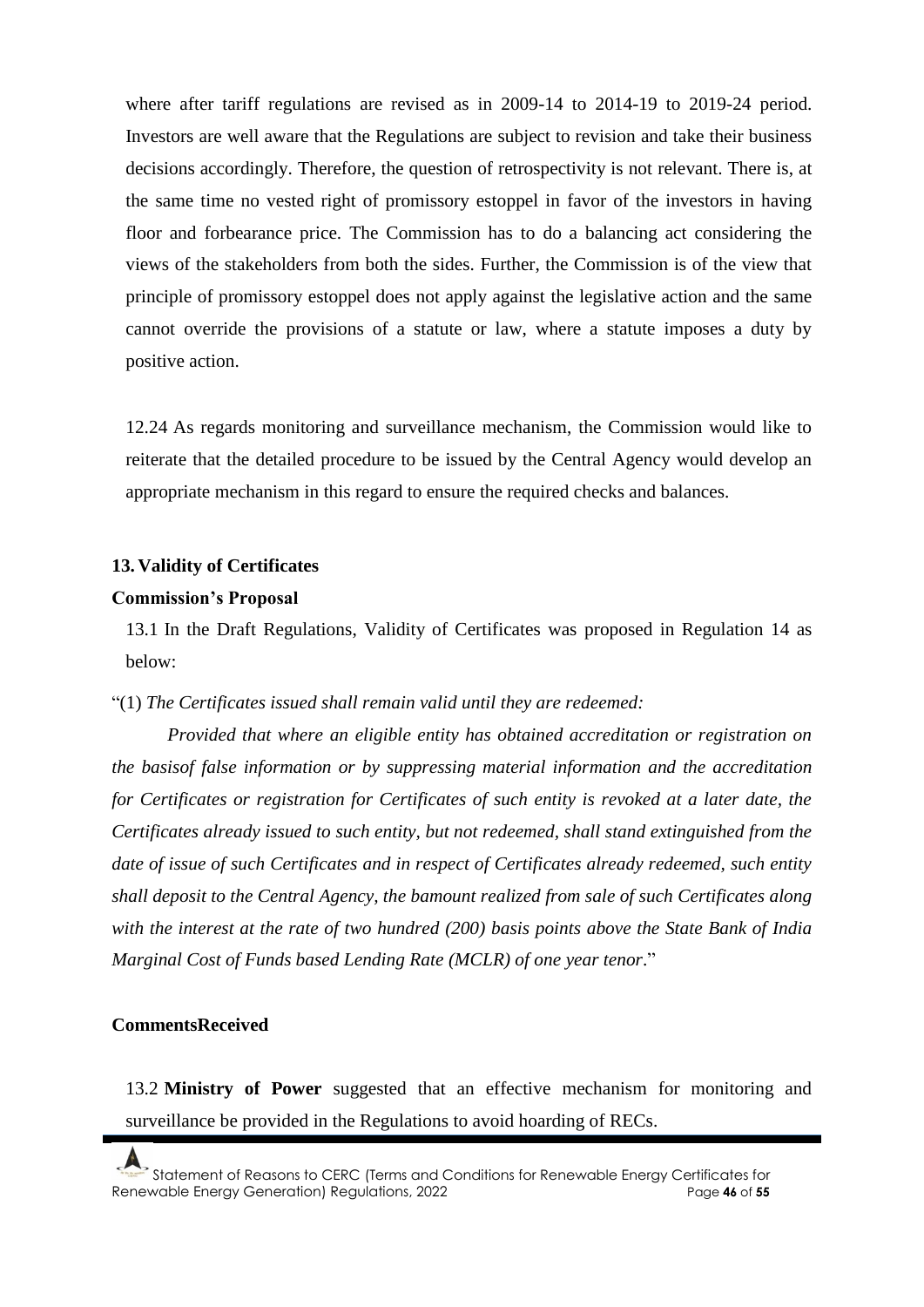13.3 **POSOCO** welcomed the proposal of removal of the REC Validity period.

13.4 **KERC** submitted that Infinite validity of certificates until redemption, may result in hoarding of REC certificates. The 5-year validity period may be retained.

13.5 **PXIL** submitted that the validity of Certificates needs to be segregated based on their ownership i.e. validity of Certificates issued to the eligible entity and to the trading licensee should be different. Further, the Certificates issued to the eligible entities should remain valid till they are redeemed and the 'Transferable Certificate' possessed by the trading licensee should remain valid for a period of one (1) year from the date of transfer.

13.6 **REConnect** submitted that the limited validity acts as safeguard against hoarding. Removal of validity should be done in conjunction with keeping another safeguard in place like forbearance price. Floor price should be retained.

13.7 **OGPL and IWPA** commented that the State regulators need to ensure that perpetual validity of REC is not used as a tool or reason for rollover of the shortfall in the compliance of Renewable Purchase Obligation (RPO) in the event of non-availability of physical renewable energy during a financial year.

13.8 **GRIDCO, BYPL** submitted that validity of REC should be 5 or 3 years and not perpetual.

13.9 **BYPL** requested for continuation of the existing provision of Accreditation, Registration & Issuance for DISCOM. It was also suggested that SERC regulations may need to be aligned with new REC Regulations to remove categorization of REC.

13.10 **PTC India** sought clarification whether penal interest is annualized.

13.11 **MSEDCL** submitted that the entities that have obtained accreditation or registration on the basis of false information or by suppressing material information and the accreditation for Certificates should be not only penalized for such practices but also be debarred from trading of REC's in the future. DISCOM being a licensee should not be charged any fees for accreditation, registration of issuance of Certificates.

#### **Analysis and Decision**

13.12 The proposal of extending the validity of REC till it is redeemed has been welcomed by many stakeholders. However, some stakeholders suggested to provide a mechanism to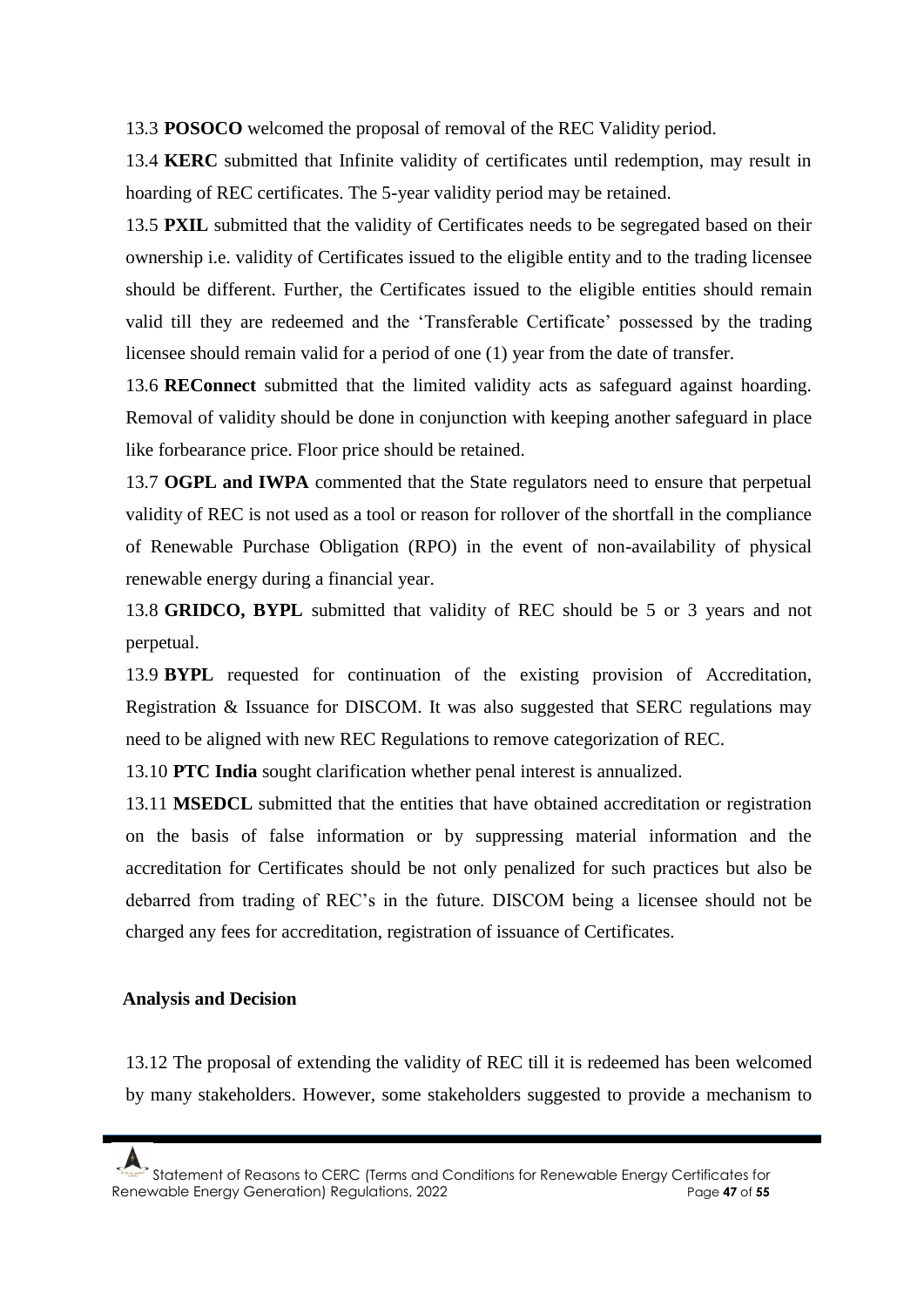avoid hoarding. Some stakeholders sought clarification about the interest rate applicable for penal provision.

13.13 The Commission would like to clarify that the Regulations do have provisions for the Commission to intervene in case of market distortion and price volatility. Further, the detailed procedure to be framed by the Nodal Agency shall provide appropriate mechanism of monitoring and surveillance to ensure probity of REC market. In view of the above, the provision as proposed does not warrant any change.

### **14. Fees and Charges**

### **Commission's Proposal**

14.1 The draft Regulations on Fees and Charges was proposed in Regulation 15 as below:

"*The Commission may, based on the proposal from the Central Agency, determine the fees and charges payable by the eligible entities for accreditation, registration, issuance of Certificates and other matters connected therewith."*

### **Comments Received**

14.2 **Manikaran Power Ltd** and **NVVN** commented that the Fees and Charges should be reviewed and reduced.

### **Analysis and Decision**

14.3 The Commission would like to state that in view of the significant changes in the REC mechanism, the fees and charges would be revisited for which the Central Agency is expected to submit a separate proposal for consideration of the Commission.

# **15. Detailed Procedure**

### **Commission's Proposal**

15.1 In the Draft Regulations, Detailed Procedure was proposed in Regulation 16 as below:

*"(1) The Central Agency shall issue the Detailed Procedure after stakeholders' consultation*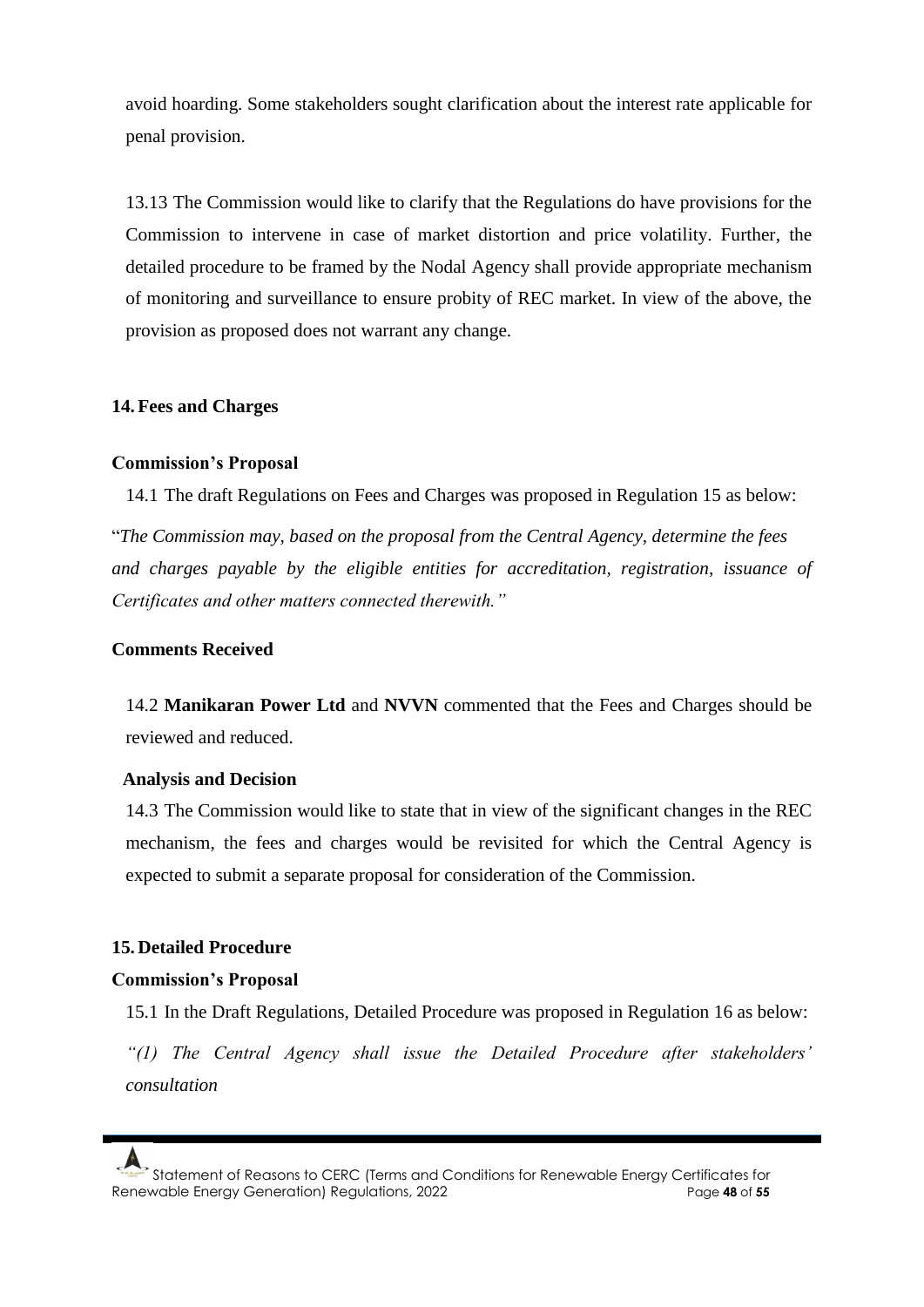*within a period of 3 months of notification of these regulations and submit the same for information to the Commission.*

*(2) The Detailed Procedure shall contain procedures including, but not limited to:*

*(a) Procedure for Accreditation for Certificate as referred in clause (2) of Regulation 6 of these regulations;*

*(b) Procedure for Registration for Certificate as referred to in clause (1) of Regulation 8 of these regulations;*

*(c) Procedure for Issuance for Certificate as referred to in clause (1) of Regulation 10 of these regulations;*

*(d) Periodicity for exchange of Certificate through power exchange or through electricity traders as referred to in clause (2) of Regulation 11 of these regulations; (e) other related and incidental matters."*

### **Comments Received**

15.2 **PXIL** commented that the Detailed Procedure may include provision for Transferable Certificate and Standard Certificate.

15.3 **UPSMCA** commented that the Central Agency Portal is difficult to access and it should include complaint registration and resolution mechanism.

#### **Analysis and Decision**

15.4 The Detailed Procedure to be issued by the Central Agency would be based on the stakeholder's consultation and would address the required remedial, procedural and operational aspects for effective and smooth implementation of REC Mechanism. The Commission is of the view that the provision specified in the Regulation is adequate and warrants no further change.

### **16. Repeal & Savings**

#### **Commission's Proposal:**

16.1 On Repeal and Savings the Commission proposed in Regulation 19 of the draft Regulations as follows:

*"(1) Save as otherwise provided in these regulations, the REC Regulations, 2010 and all* 

Statement of Reasons to CERC (Terms and Conditions for Renewable Energy Certificates for Renewable Energy Generation) Regulations, 2022 Page **49** of **55**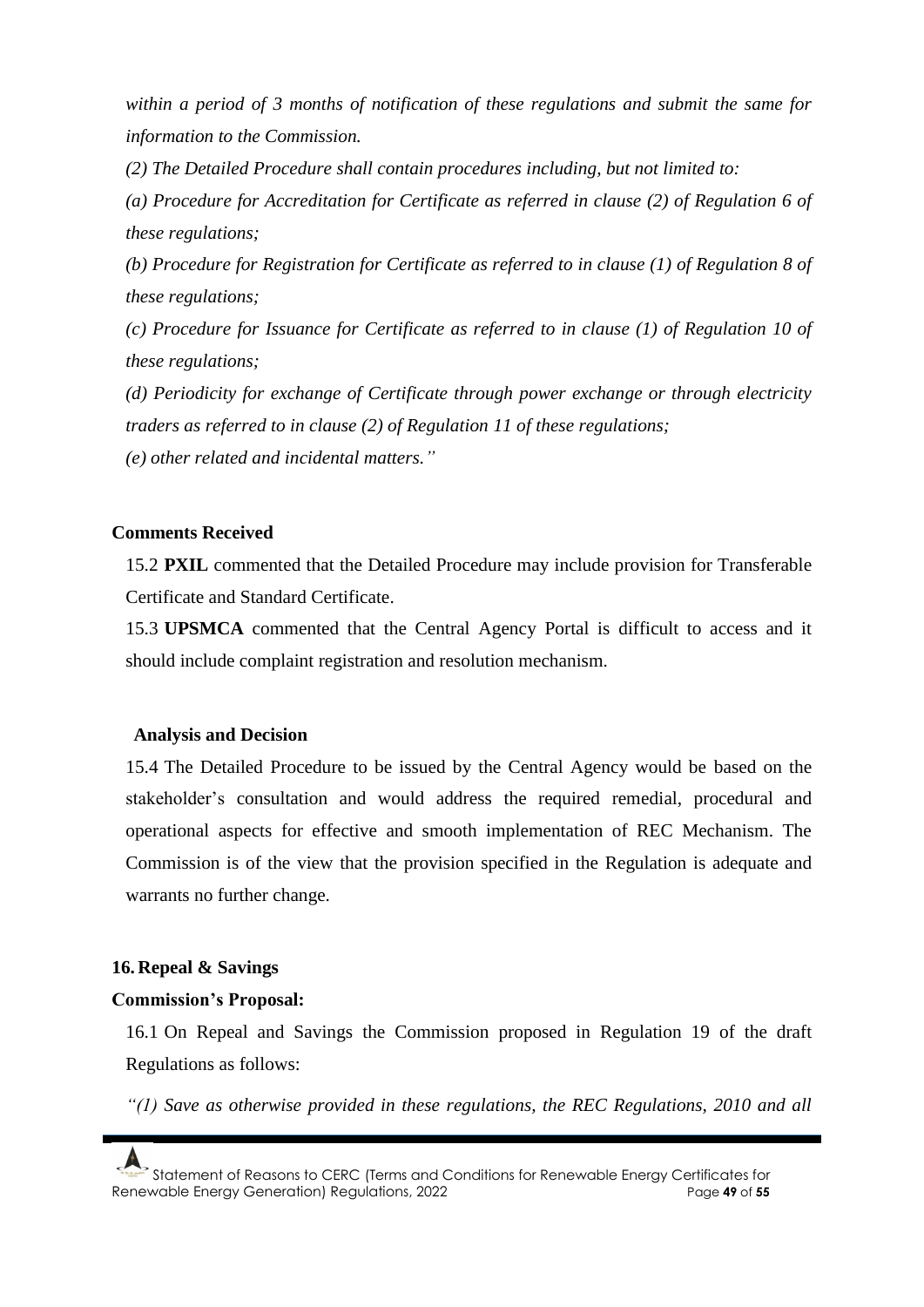*subsequent amendments and Procedures thereof shall stand repealed from the date of effect of these regulations.*

*(2) Notwithstanding such repeal:*

*(a) anything done or any action taken or purported to have been done or taken or any accreditation or registration or permission granted or any document or instrument executed or any direction given under the repealed regulations shall, in so far as it is not inconsistent with the provisions of these regulations, be deemed to have been done or taken under the corresponding provisions of these regulations.*

*(b) any order or direction issued or approval granted, or any appointment made in pursuance of the repealed regulations shall, if in force at the commencement of these regulations, continue to be in force, and shall have effect as if made, directed or issued under or in pursuance of these regulations, unless otherwise specifically required under these regulations."*

### **Comments Received**

16.2 **IWPA** commented that a clause may be added to provide protection to the projects already registered to remain eligible for availing and trading in REC as per the provisions of 2010 Regulations and the eligibility of those projects should not be affected by the new Regulations. This clause may specifically provide for this exception.

### **Analysis & Decision**

16.3 The Commission would like to clarify that the Certificates issued prior to these regulations have been saved. However, on these new regulations coming into force, all Certificates irrespective of their date of issuance would be traded as per these new regulations. By these regulations any substantive rights of the stakeholders are not getting infringed. The Regulations are subject to periodic change and the investors are expected to factor in these realities before making any investment. The new REC Regulations adequately take care of the interests of the buyers and the sellers.

16.4 The Commission has introduced additional provision to protect the REC issued before 01.04.2017 as per the direction of the hon'ble Supreme Court has been added in the final Regulations as follows:

Statement of Reasons to CERC (Terms and Conditions for Renewable Energy Certificates for Renewable Energy Generation) Regulations, 2022 **Page 50** of 55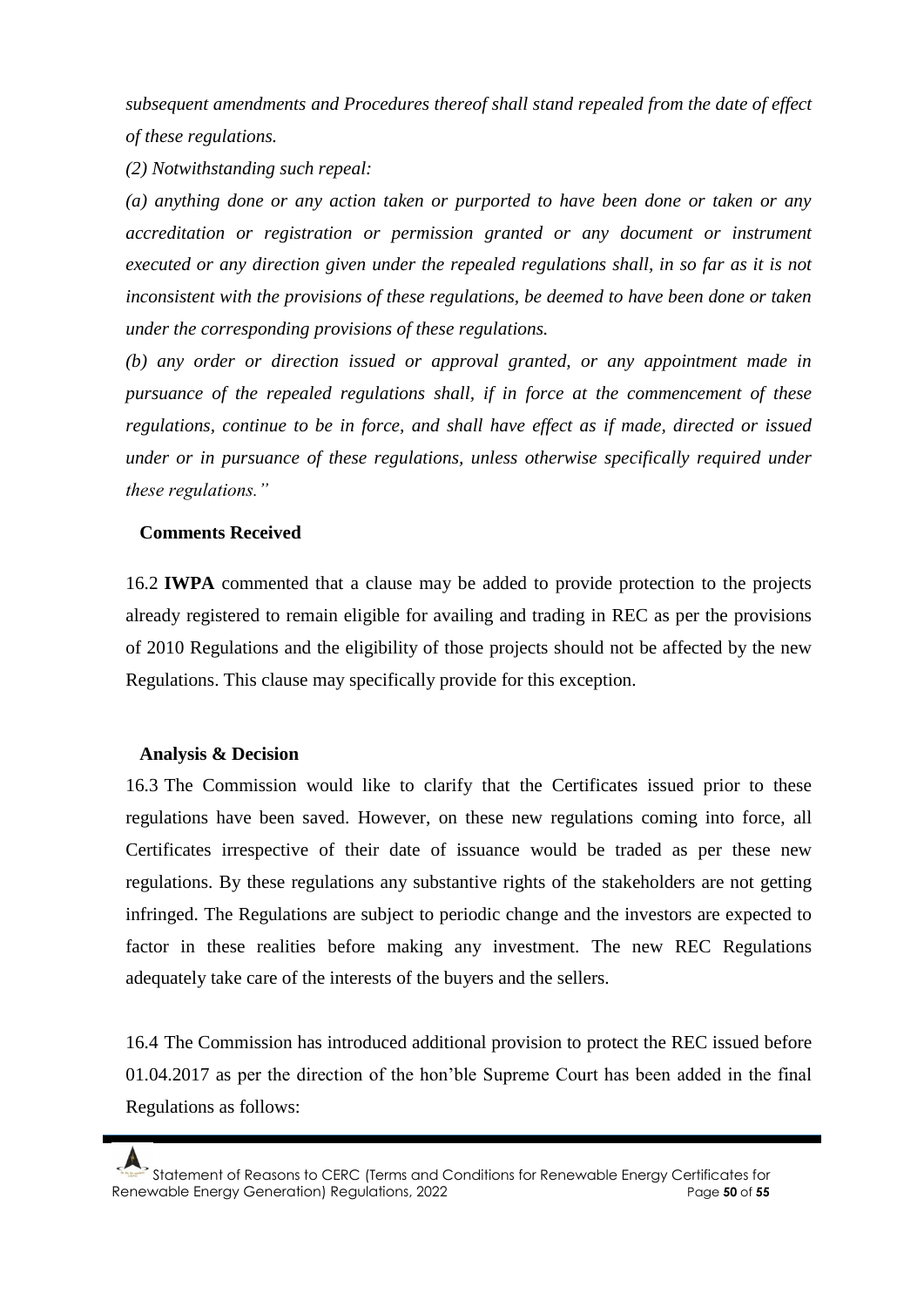*"(b) the Certificates issued under the REC Regulations, 2010 (except the Non-Solar Certificates issued prior to 1.4.2017) and not redeemed prior to the date of coming into force of these regulations shall remain valid until they are redeemed and shall be eligible for exchange as per these regulations; (c) the exchange of the Non-Solar Certificates issued prior to 1.4.2017 shall continue to be governed by the Commission's letter dated 28.5.2018 read with corrigendum dated 4.6.2018 in Petition No.14/SM/2017 till they are redeemed as per their validity under the REC Regulations 2010, subject to any further directions of the Hon'ble Supreme Court in Civil Appeal No.4801 of 2018."* 

| Sd/-          | Sd/-          | Sd/-          | Sd/-               |
|---------------|---------------|---------------|--------------------|
| (P.K.Singh)   | (Arun Goyal)  | (I. S. Jha)   | (P.K. Pujari)      |
| <b>Member</b> | <b>Member</b> | <b>Member</b> | <b>Chairperson</b> |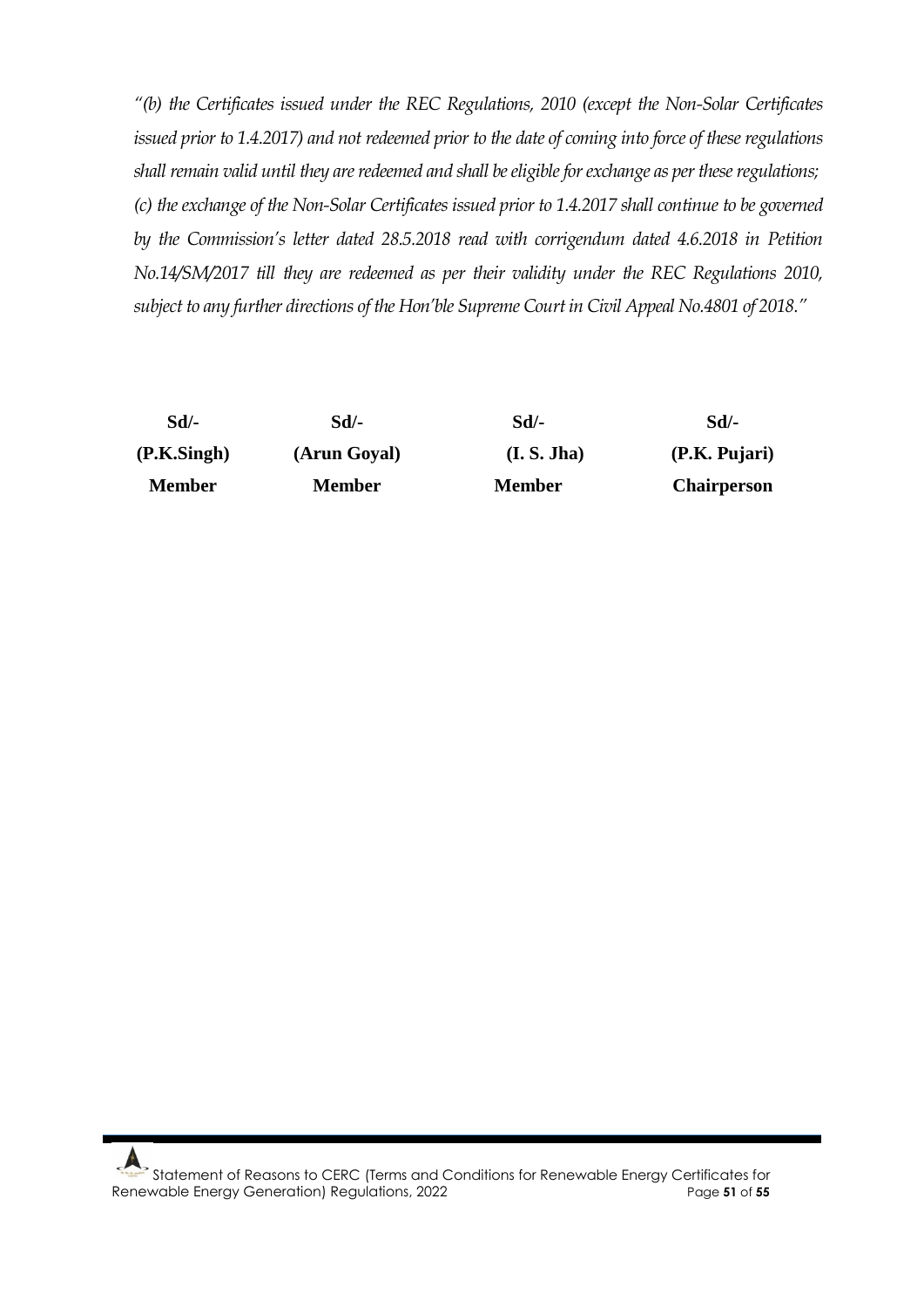# **Annexure I – List of Stakeholders who submitted the written comments/suggestions/objections**

- 1) Ministry of Power
- 2) Govt. of Himachal Pradesh
- 3) Karnataka Electricity Regulatory Commission (KERC)
- 4) Himachal Pradesh Electricity Regulatory Commission (HPERC)
- 5) Maharashtra Electricity Regulatory Commission (MERC)
- 6) Power System Operation Corporation Limited (POSOCO)
- 7) Andhra Pradesh State Load Despatch Centre (APSLDC)
- 8) Telangana State Load Despatch Centre (TSSLDC)
- 9) Indian Energy Exchange (IEX)
- 10) Power Exchange India Limited (PXIL)
- 11) Ayana Renewable Pvt Ltd
- 12) Enrich Energy Pvt. Ltd.
- 13) Adani Green Energy Ltd.
- 14) Bajaj Finserv Ltd.
- 15) Mytrah Energy Pvt. Ltd.
- 16) Techno Electric &Engg Pvt Ltd.
- 17) RE Connect Energy Solution
- 18) NHPC Ltd
- 19) Greenko Energy Pvt Ltd (Greenko)
- 20) Orient Green Power Company Ltd. (OGPL)
- 21) Coninuum Energy Pvt Ltd.
- 22) Sembcorp Energy India Ltd (Sembcorp)
- 23) Azure Power Pvt Ltd
- 24) Hygenco India Pvt. Ltd.
- 25) SJVN LTd.
- 26) Shell Energy India Pvt. Ltd.
- 27) Bengal Energy Ltd.
- 28) DCM-Shriram Industries Ltd.

Statement of Reasons to CERC (Terms and Conditions for Renewable Energy Certificates for Renewable Energy Generation) Regulations, 2022 Page **52** of **55**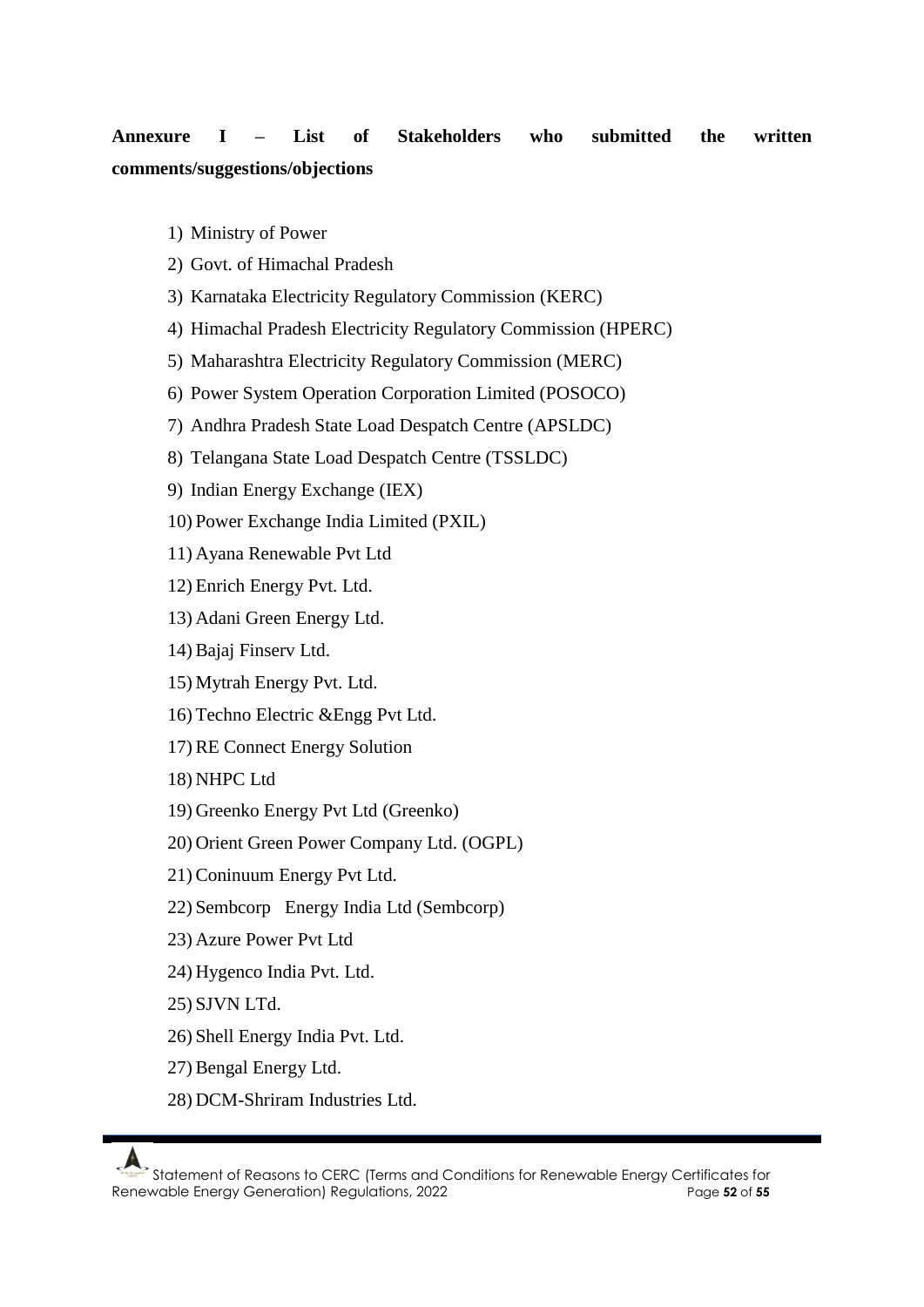- 29)JSW Energy Ltd.
- 30) Hindalco Industry Ltd.
- 31) Pudumjee Paper Products Ltd.
- 32) Shree Bajrang Power and Ispat Ltd. (SBPIL)
- 33) Vardhman Textiles Ltd.
- 34) BALCO (Vedanta)
- 35) Godawari Power and Ispat Ltd.
- 36) Grasim Industries Ltd.
- 37) InWEA
- 38) IWPA
- 39) IWPA- NRC
- 40) WIPPA
- 41) FICCI
- 42) Captive Power Producers Association (CPPA)
- 43) The South Indian Sugar Mills Association (SISMA)
- 44) Indian Sugar Mills Association (ISMA)
- 45) U.P. Sugar Mills Cogen Association
- 46) ASSOCHAM
- 47) WBSEDCL
- 48) CESC Ltd.
- 49) GRIDCO
- 50) KSEB
- 51) Tata Power
- 52) BYPL
- 53) BRPL
- 54) Torrent Power Ltd (TPL)
- 55) Solar Energy Corp of India (SECI)
- 56) Kreate Energy Pvt. Ltd.
- 57) PTC India
- 58) Manikaran Power Ltd (50 Hrz)
- 59) Arunachal Pradesh Power Corp.Pvt. Ltd.
- 60) Saini power Transactor

Statement of Reasons to CERC (Terms and Conditions for Renewable Energy Certificates for Renewable Energy Generation) Regulations, 2022 Page **53** of **55**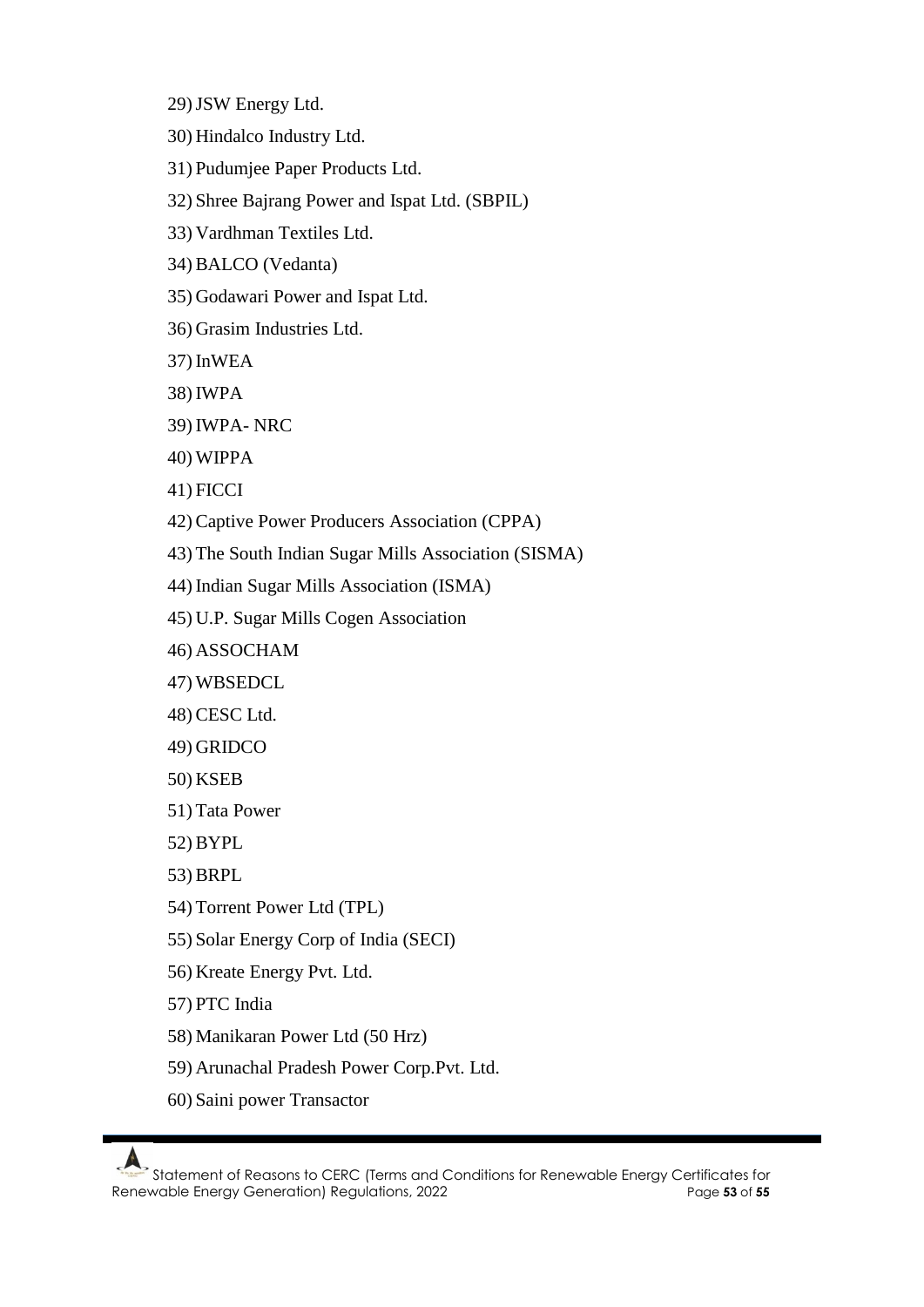61) Statkraft

62) NVVN

- 63) Council on Energy, Environment and Water (CEEW)
- 64) Forum of Scientist, Engineer &Technologist (FOSET)
- 65) Prayas Energy Group
- 66) Shakti Foundation (SSEF)
- 67) MSEDCL (MahaVitaran)
- 68) Power Company of Karnataka Ltd. (PCKL)
- 69) Sponge Iron Manufacturers Association (SIMA)
- 70) Pellet Manufacturers Association (PMAI)

71) IWTMA

72) Renew Power Pvt Ltd.